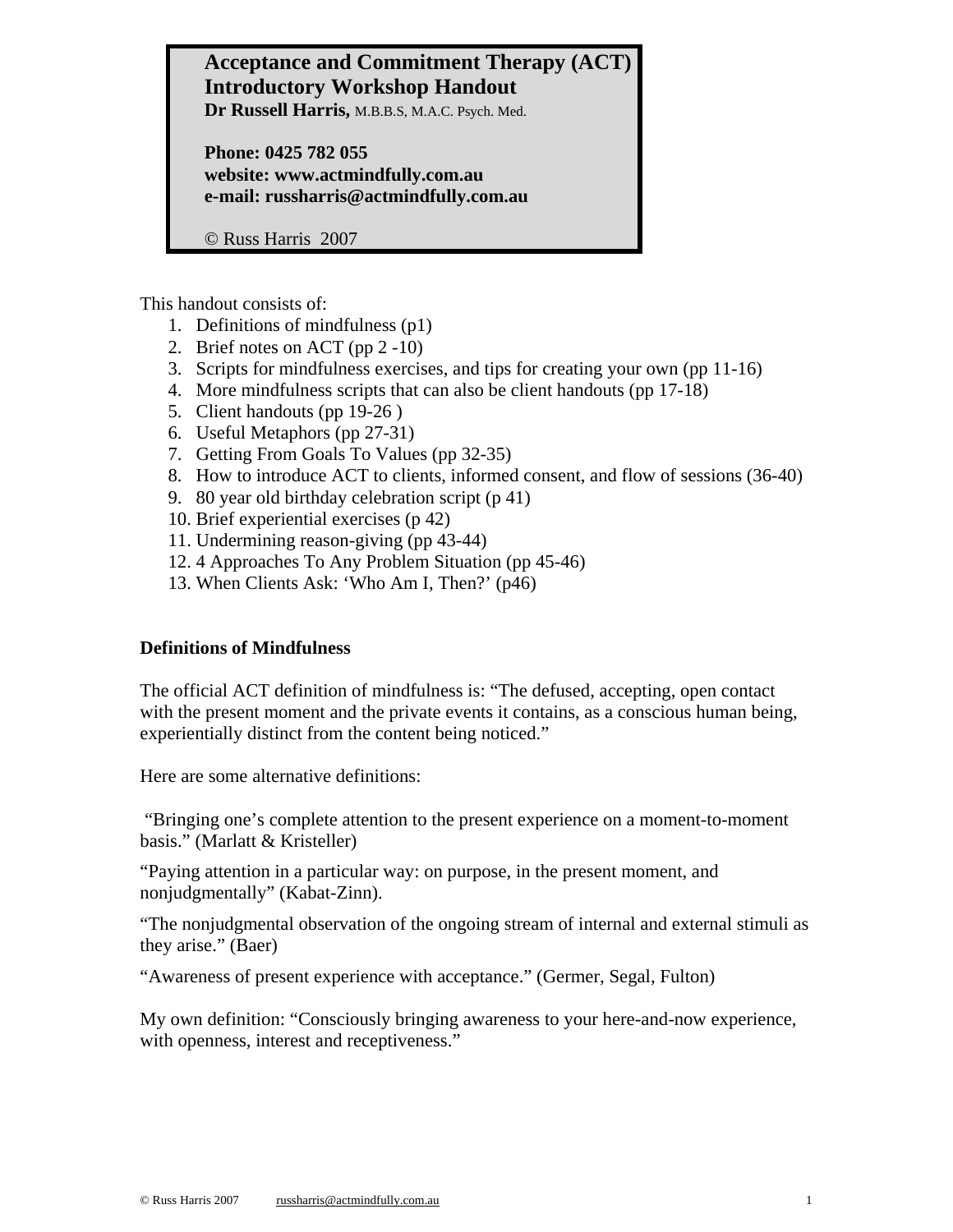**Acceptance and Commitment Therapy (ACT) is a mindfulness-based, values-directed behavioural therapy. There are six core processes in ACT:** 



Context

# **The Essence of ACT**: **2 major goals**

- Acceptance of unwanted private experiences which are <u>out of personal control</u>
- Commited action towards living a valued life

In other words … "Embrace your demons, and follow your heart!"

#### Put simply:

–The aim of ACT is to create a rich, full and meaningful life, while accepting the pain that inevitably goes with it.

Put more technically:

–The goal of ACT is to increase psychological flexibility. Psychological flexibility has two components: 1) the ability to be psychologically present  $-i.e.$  aware, attentive, open to, and engaged in your experience; 2) the ability to control your behaviour to serve valued ends

Official ACT definition: The goal of ACT is to increase psychological flexibility: the ability to contact the present moment and the psychological reactions it produces, as a fully conscious human being, and based on the situation, to persist with or change behaviour for valued ends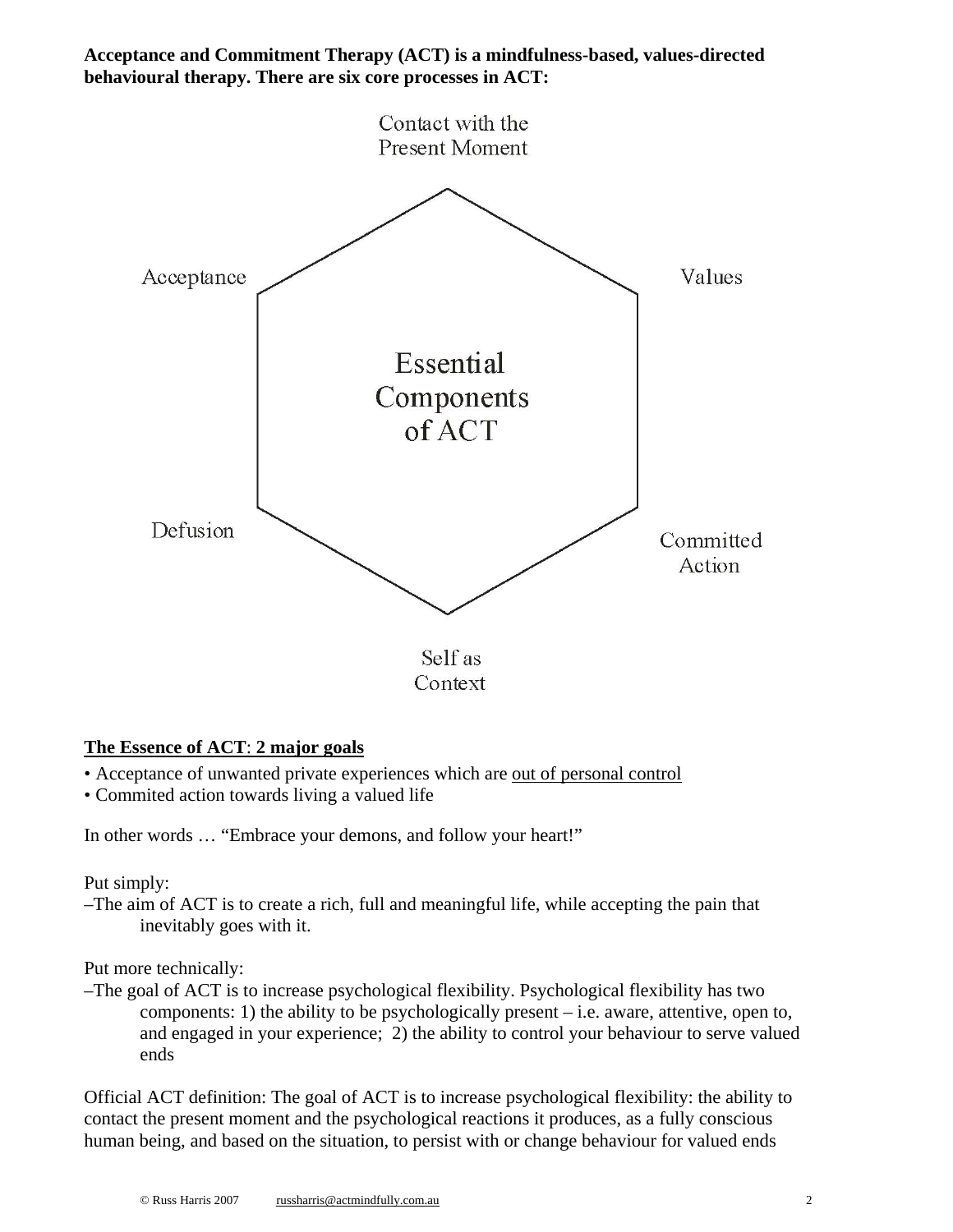# **N.B. In ACT, there is no goal of symptom reduction. Symptom reduction frequently happens, but it is simply a fortuitous byproduct, not a goal.**

### **There are six core processes in ACT:**

#### *1. Contact with the Present Moment*

Conscious awareness of your experience in the present moment enables you to perceive accurately what is happening

Gives you important information about whether to change or persist in behaviour Enables you to 'catch' cognitive fusion 'in flight'

Allows you to engage fully in what you are doing

### *2. Acceptance*

Actively contacting psychological experiences directly, fully, and without needless defense Definition: defused, open, undefended contact with the present moment, as a fully conscious human being.

Colloquial: 'Opening yourself fully to experience, as it is, not as your mind says it is'

### *3. Defusion*

Looking *at* thoughts, rather than *from* thoughts Noticing thoughts, rather than being caught up in thoughts Seeing thoughts as what they are, not as what they seem to be

Aim of Defusion is *NOT* to feel better, nor to get rid of unwanted thoughts

Aim of Defusion *IS* to reduce influence of unhelpful cognitive processes upon behaviour; to facilitate being psychologically present & engaged in experience; to facilitate awareness of language processes, in order to enhance psychological flexibility

# *4. Self-as-context*

A transcendent sense of self: a consistent perspective from which to observe and accept all changing experiences. (Often called The Observing Self) It is a process, not a thing: an awareness of awareness itself: 'pure awareness'

# *5. Values*

Chosen life directions *'Your heart's deepest desires for the sort of person you want to be and the things you want to do in your time on this planet; in other words, what you want to stand for in life'*  Provide motivation & inspiration Provide guidance for your actions Give life meaning Give a sense of abundance Are different to goals

# *6.Committed Action*

Overt behavior in the service of values (may require skills training) *Committed* action is: values-guided, effective & mindful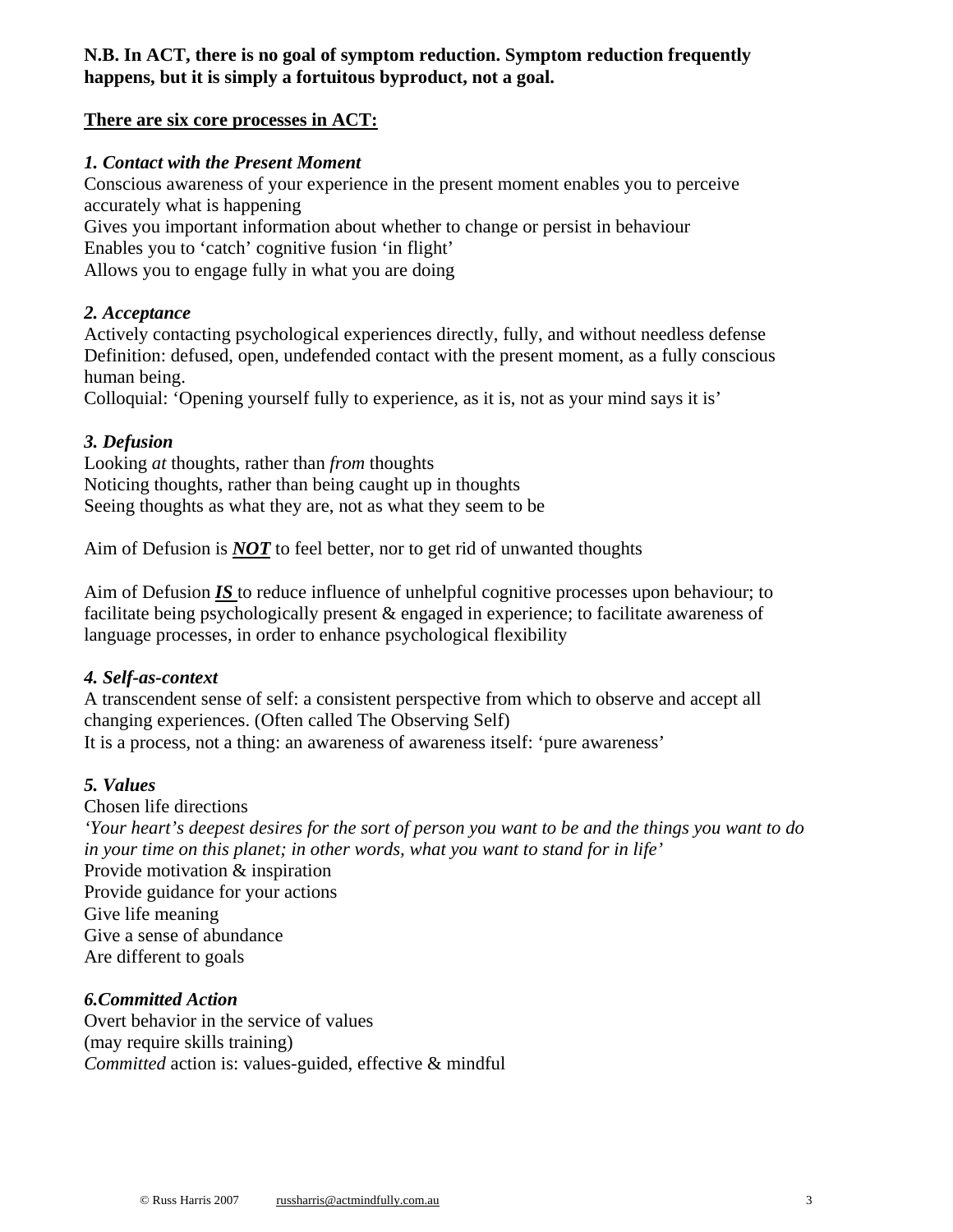# **Mindfulness**

The official ACT definition of mindfulness is:

"The defused, accepting, open contact with the present moment and the private events it contains, as a conscious human being, experientially distinct from the content being noticed."

My own definition, for clients:

"Consciously bringing awareness to your here-and-now experience, with openness, interest and receptiveness."

In ACT, mindfulness  $=$  acceptance  $=$  willingness

# **The Assumption of Healthy Normality**

By their nature humans are psychologically healthy Abnormality is a disease or syndrome driven by unusual pathological processes We need to understand these processes and change them

# **The Ubiquity of Human Psychological Suffering**

High lifetime incidence of major DSM disorders High treatment demand High rates of divorce, sexual concerns, abuse, violence, bullying, prejudice, loneliness Some extremely destructive behaviours are both common and non-syndromal, e.g. suicide

# **The Example of Suicide**

Unknown in nonhumans but universal in human society About 10% incidence of attempts About 20% serious struggles including a plan About 20% serious struggles without a plan About 50% not associated with DSM disorder

# **Alternative Assumption: Destructive Normality**

Normal psychological processes often are destructive We need to understand these processes and work within them to promote health The source of the problem is human language and cognition

# **In ACT, the word 'Mind' is a metaphor for human language**

**I**n other words: Language = Cognition = Mind The mind is not a 'thing'. It is a complex set of cognitive processes, such as analysing, comparing, evaluating, planning, remembering, visualising etc… These cognitions all rely on human language. The human language: a complex system of symbols which includes words, images, sounds, and physical gestures. Cognitions  $=$  language used privately  $=$  "mind"

# **Language is a double-edged sword**: the positive side:

Make maps & models of the world Predict and plan for the future Share knowledge Learn from the past Imagine things that have never existed, and then go on to create them To develop rules that guide our behaviour effectively, and help us to thrive as a community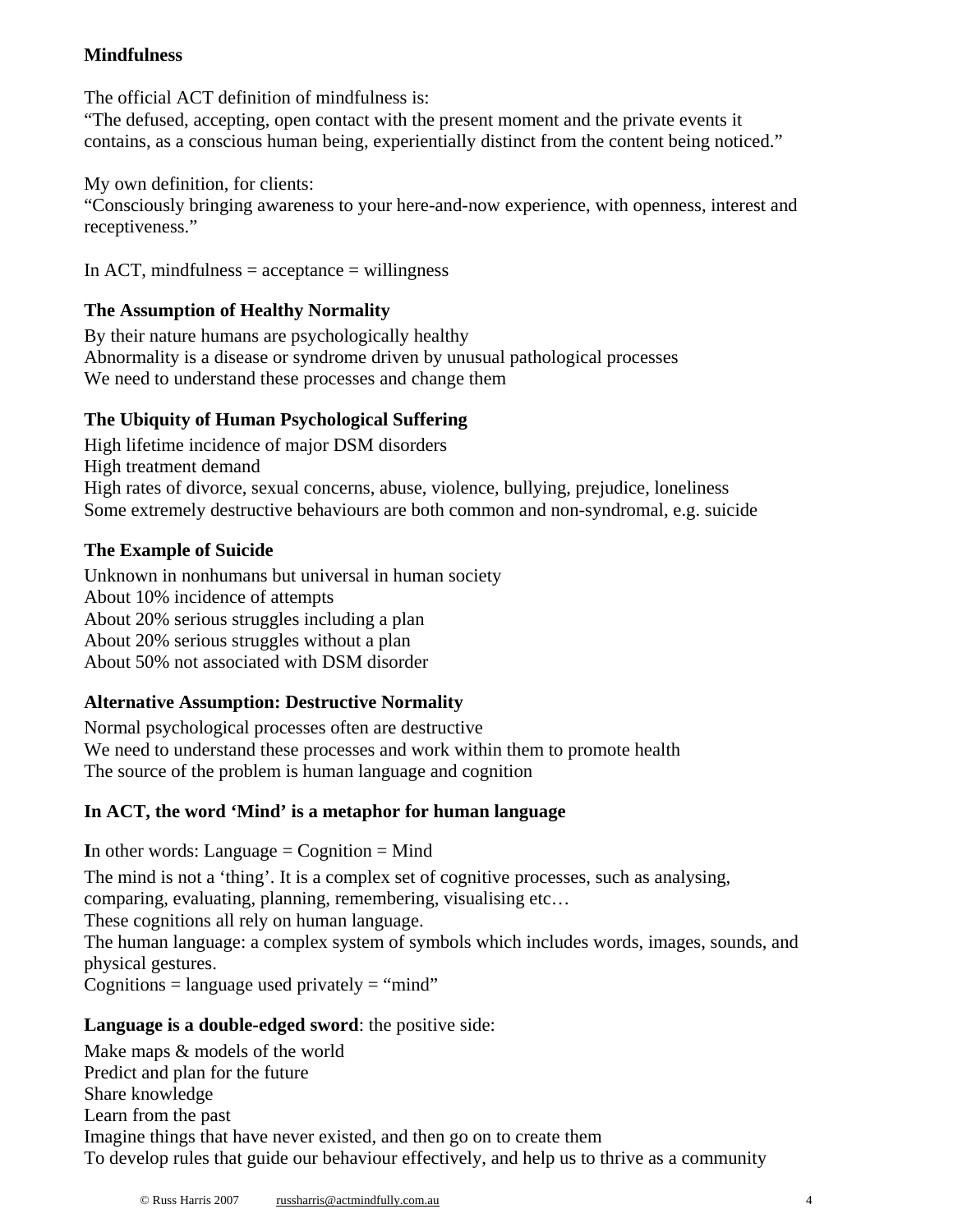To communicate with people who are far away Learn from people that are no longer alive.

# **Language is a double-edged sword:** the negative side:

Use it to spread libel and slander and ignorance To incite hatred and prejudice and violence; To criticise and condemn ourselves; To make weapons of mass destruction; To dwell on and 'relive' painful events from the past; To create rules for ourselves that can often be ineffective or destructive

### **Unlike all Other Creatures on the Planet, You Cannot Avoid Pain Situationally**

Remember a time when …. Imagine a future where… Compare yourself to … What if  $\dots$ My life would have been so much better if …

#### **Normal Cognitive/Verbal Processes Contribute to Psychopathology**

- –Prediction of private events (e.g., pain, anxiety)
- –Knowledge of death
- –Living in the past or the future, and no longer in the moment
- –Comparison to an ideal
- –Wishing, wanting, and desiring: attachment
- –Social comparison / prejudice / stigma
- –Self-loathing
- –Social inhibition (e.g., fear of negative evaluation)

#### **Language developed primarily to anticipate and solve problems:**

- Food
- Water
- Shelter
- Sex

But above all else … DON'T GET KILLED!

#### **Essence of problem solving:-**

Problem = Something we don't want Solution = Figure out how to change it, get rid of it, or avoid it

This approach works well in the external world, but when we try this with our own unwanted thoughts, feelings, memories etc… it creates problems:

**Experiential Avoidance: simple definition** – trying to avoid, suppress, or get rid of unwanted private experiences, even when it's harmful, costly, or ineffective to do so

**Experiential Avoidance technical definition**: - the tendency to attempt to alter the form, frequency, or situational sensitivity of negative private experience (emotions, thoughts, memories, sensations, urges, images etc.) even when attempts to do so cause psychological and behavioural harm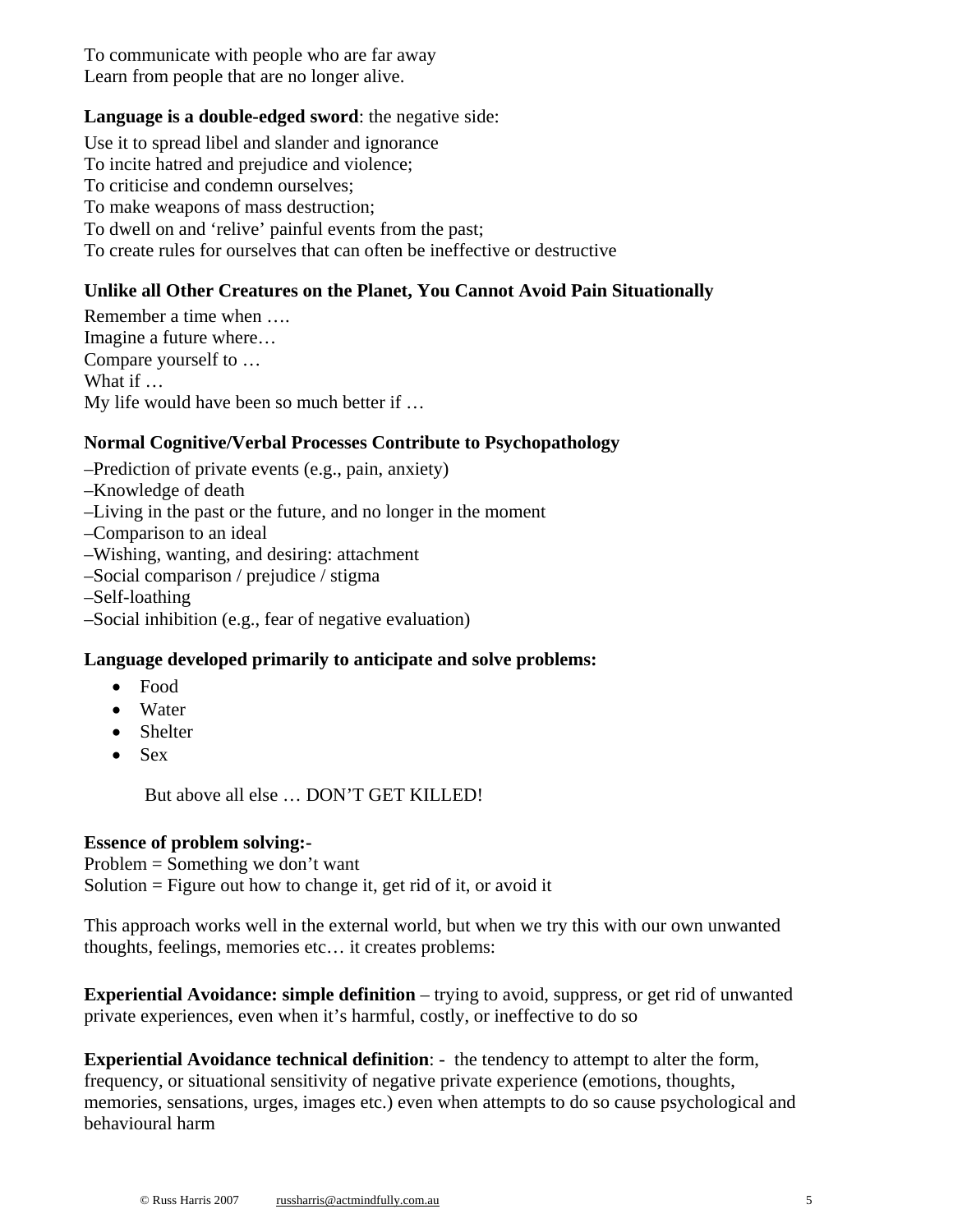### **Higher Experiential Avoidance is associated with:**

- –Higher anxiety
- –More depression
- –More overall pathology
- –Poorer work performance
- –Inability to learn
- –Substance abuse
- –Lower quality of life
- –High risk sexual behaviour
- –BPD symptomatology and depression
- –Greater severity of PTSD
- –Anxiety sensitivity
- –Long term disability

# **Why Experiential Avoidance is Basic:**

 Humans have been taught a wide variety of strategies for avoiding negative events. These work very well in the material world

An unpleasant private experience is treated the same way as an external problem; it becomes a negative event to avoid or eliminate.

# **When Is Experiential Avoidance Detrimental?**

- 1. The process of deliberate avoidance necessarily contradicts the desired outcome
- 2. The regulation of private events is largely unresponsive to verbal/cognitive control
- 3. Avoidance is possible, but the control strategy is costly, unhealthy, or life-distorting
- 4. The avoided event is important

# **Healthy Change Often Produces Painful Experiences**

Change is often frightening.

What needs to be done may be avoided because it is experientially difficult. This suggests a major reason experiential avoidance may lead to psychopathology: It restricts needed change.

"It is not the strongest of the species that survive, nor the most intelligent, but the ones most responsive to change." –Charles Darwin, *The Origin of Species*

### **N.B. NOT all forms of experiential avoidance are unhealthy. Many are positively adaptive, and others make little difference to long-term life quality. ACT only targets experiential avoidance that persists when it is costly, useless, or life distorting. In these circumstances, experiential avoidance becomes pathological.**

Instead of encouraging clients to use more clever ways to fight and win this war with their own thoughts, feelings, and bodily sensations, ACT helps clients step out of this war altogether. Acceptance-based treatments attempt to alter the impact of emotions and cognitions by stopping the struggle with them rather than by attempting to change their form or frequency. In other words, in acceptance-based approaches, the client's original aim of controlling his or her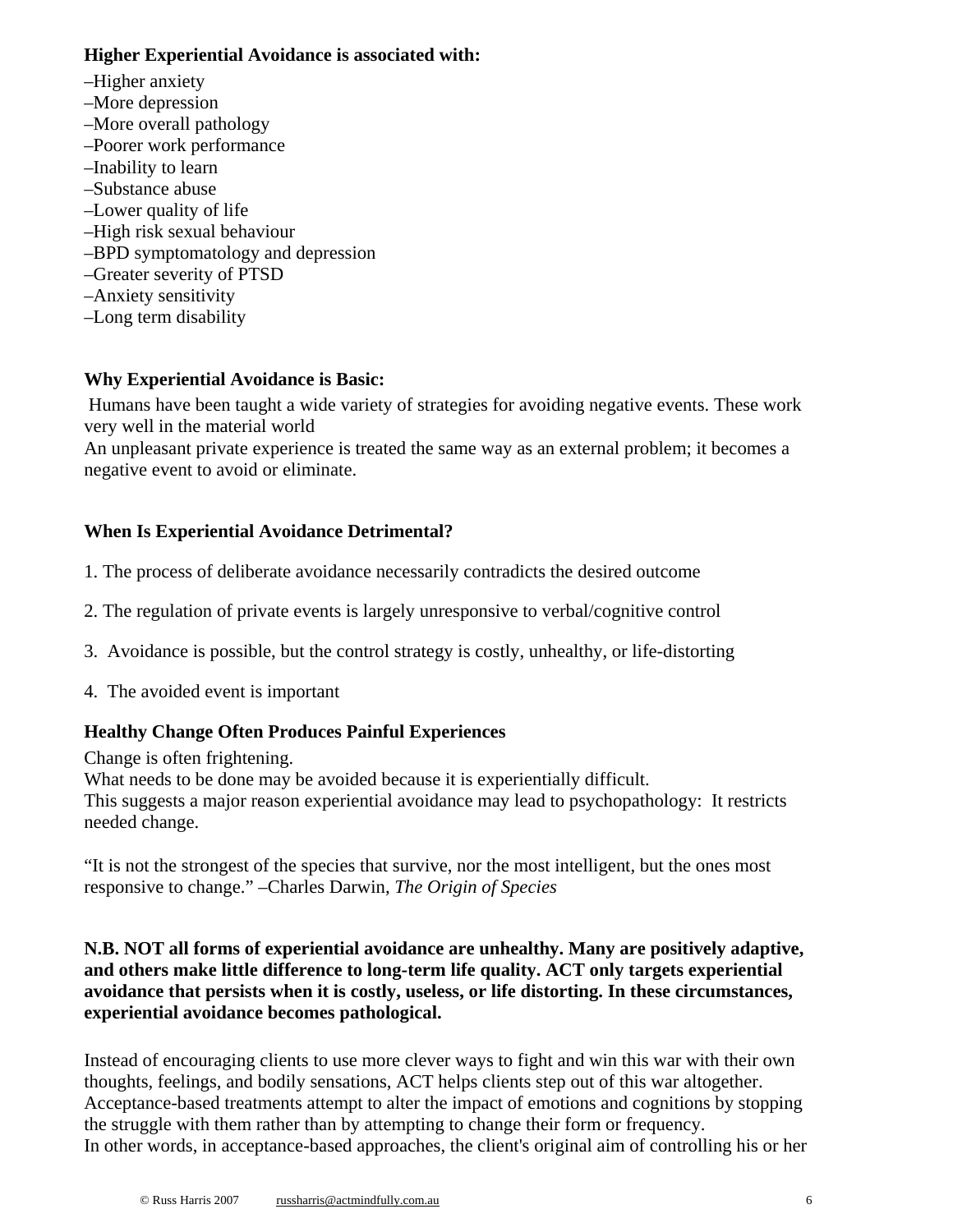private experiences (e.g., emotions, thoughts, cravings, bodily states, etc.) is itself seen as modifiable

Acceptance in this context means actively contacting psychological experiences - directly, fully, and without needless defense - while behaving effectively.

An acceptance approach does not abandon direct change efforts: It simply targets them toward more readily changeable domains, such as overt behavior or life situations, rather than personal history or automatic thoughts and feelings (Hayes, 1994).

# **In Summary:** *ACT uses acceptance and mindfulness processes, and commitment and behaviour change processes, to produce greater psychological flexibility.*

# **Six Core Problems in ACT**

- Cognitive fusion
- Experiential avoidance
- Preoccupation with past or future
- Over-identification with conceptualised self (self-as-content)
- Disconnection from values
- Ineffective action

# **Five Basic Strategies in ACT**

- 1 Confronting the agenda (Creative Hopelessness)
- 2 Control is the problem
- 3 Willingness is the alternative (defusion/ acceptance/ the present moment)
- 4 Self-as-context
- 5 Values and action

# **Basic ACT Strategies: Confronting the agenda**

# **Confronting the agenda (Creative Hopelessness)**

- What have you tried to get rid of your symptoms?
- Did you succeed in **permanently** getting rid of them?
- What has this cost you?
- Has this brought you closer to the way you want your life to be?

# **Basic ACT Strategies: Control is the Problem**

# **Control is the Problem: Illusion of control**

- Don't think about favourite ice cream
- Don't feel your leg
- Forget what happened this morning
- Fall in love

# **Control is the Problem: Psychoeducation**

If control is the problem, why does it persist? Because:

- 1. Control strategies can be useful
- 2. Our society encourages and models emotional avoidance
- 3. Emotions and cognitions are widely believed to *cause* or *control* behaviour. (We need to remember, that while they certainly can *influence* behaviour, they don't cause or control it.)
- 4. Short-term effects of experiential avoidance are often positive, even if negative in the longterm – therefore, powerful reinforcer of control strategies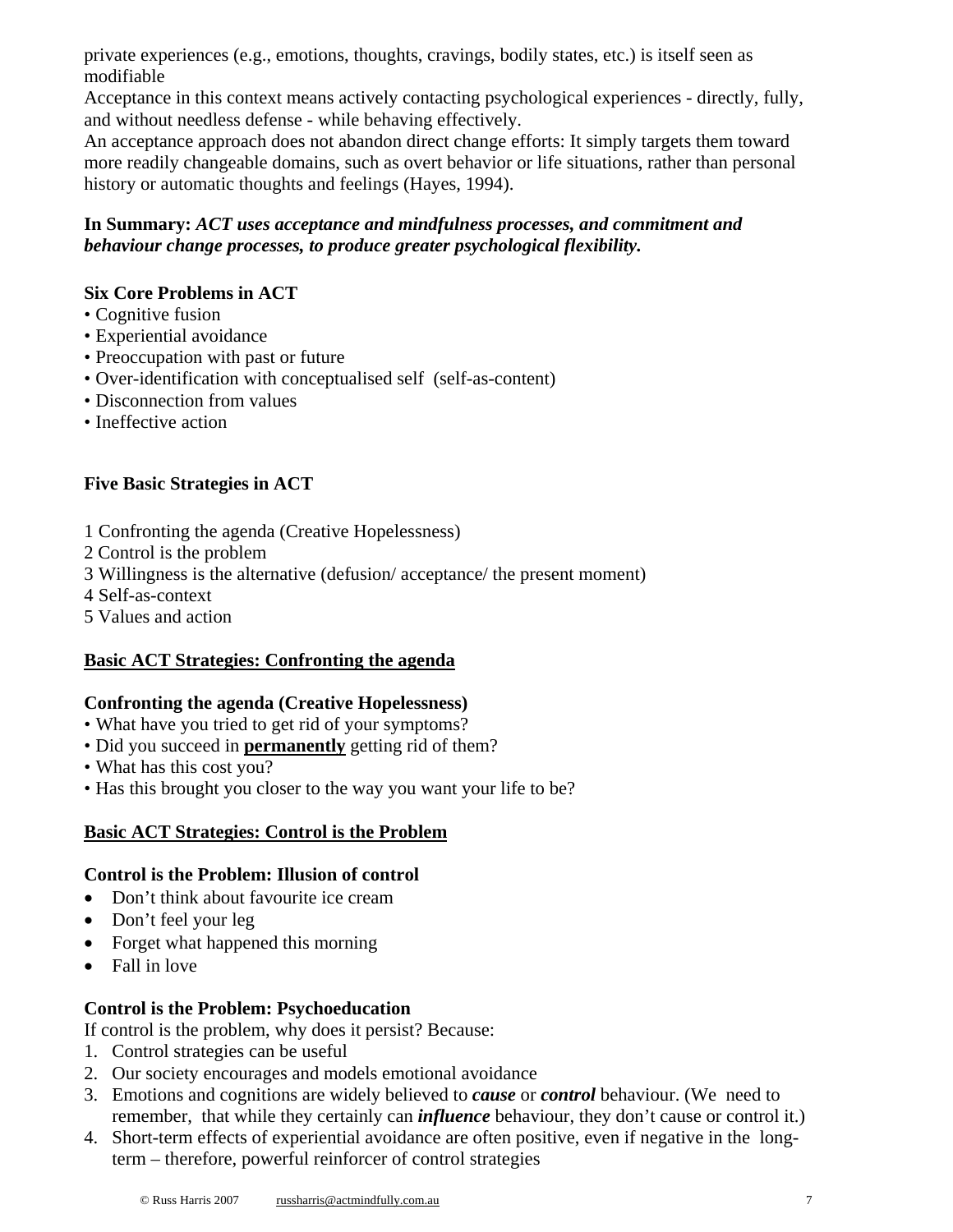# **Control is the Problem: Unworkability & Costs of control**

- Polygraph (lie detector)
- Struggle Switch
- Clean versus dirty discomfort
- Vicious cycles struggling in quicksand/ digging your way out of a hole

#### **Basic ACT Strategies: Willingness Is The Alternative**

(Willingness = Defusion, Acceptance, Contact with the Present Moment)

#### **Cognitive Defusion**

Overall purpose: to catch language processes in flight, and bring them under contextual control, so that they can be looked AT rather than looked from. (More simply: Looking *at* thoughts, rather than *from* thoughts Noticing thoughts, rather than being entangled in thoughts Seeing thoughts as what they are – just pictures, words, and sounds)

#### **Defusion Techniques:**

- Leaves on a stream (or on a moving black strip)
- Repetition eg Lemon, lemon, lemon
- Pop-up thoughts (children should be seen and ....)
- I'm having the thought that ...
- I notice that I'm having the thought that ……
- Hear thoughts sung to Happy Birthday or other tunes
- Hear thoughts in silly voices
- See thoughts on a computer/TV screen change font, case, colour (+/- bouncing Karaoke ball)
- Radio doom & gloom
- 2 radios metaphor
- Thank your mind
- Naming the story
- Say thoughts in ultra-slow motion, or silly voice; or sing them aloud

#### **In Cognitive Fusion:**

Thoughts are Reality; it's as if what we're thinking is actually present, here and now! Thoughts are The Truth; we literally believe them!

Thoughts are Important; we take them seriously, and give them our full attention! Thoughts are Orders; we automatically obey them!

Thoughts are Wise; we assume they know best and we follow their advice!

#### **In Cognitive Defusion:**

Thoughts are merely sounds, words, stories, bits of language, passing through our heads. Thoughts may or may not be true. We don't automatically believe them.

Thoughts may or may not be important. We pay attention only if they're helpful.

Thoughts are not orders. We don't have to obey them.

Thoughts may or may not be wise. We don't automatically follow their advice.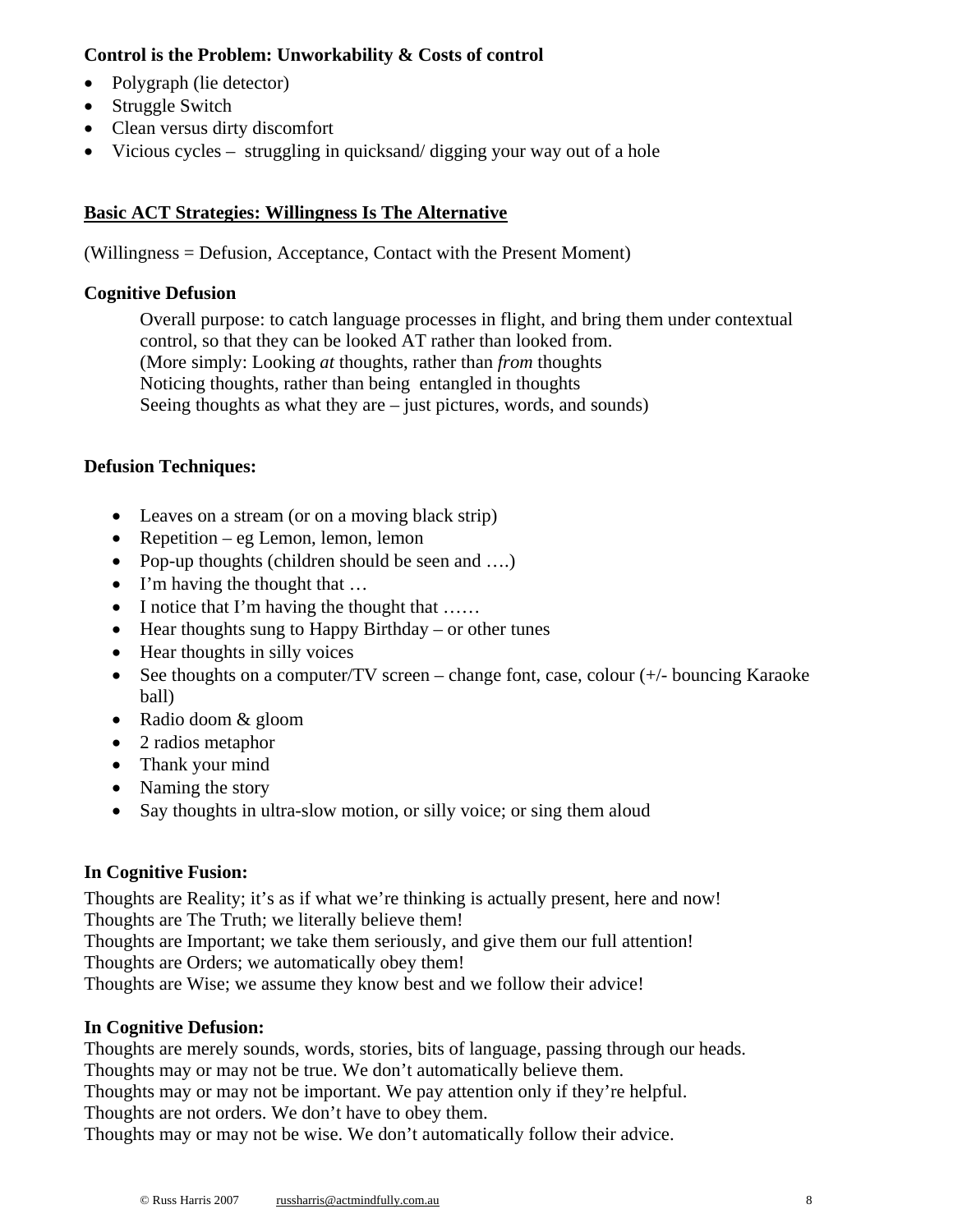# **Helpful questions for unhelpful thoughts**

Is this thought in any way useful or helpful? Is this an old story? Have I heard this one before? What would I get for buying into this story? Could this be helpful, or is my mind just babbling on? Does this thought help me take effective action? Am I going to trust my mind or my experience?

# **Observing Thoughts**

Find a comfortable position. Close your eyes. Imagine a stream, with leaves floating down (or a moving black strip) As thoughts appear, place them on the leaves and let them float past (or place them on the

moving black strip and let it carry them past) Whenever you get hooked by thoughts, gently unhook yourself and carry on. Do this once or twice a day for 3 to 5 minutes.

# **Contact With The Present Moment**

- Any mindfulness exercise, eg breath, stretching, sounds, food
- Notice your feet on the floor; your body; your breathing etc.
- 5-5-5 technique: Notice 5 things you can: hear, see, feel right now

# **Acceptance**

- Acceptance  $=$  willingness  $=$  mindfulness
- Two countries at war metaphor
- Cultivate willingness to feel unpleasant emotions in order to do something of value
- Discriminate willingness from tolerating/ resignation
- You don't have to like it, want it, approve of it, in order to accept it.
- Acceptance  $=$  making peace, letting go of the struggle
- Demons on the Boat

# **Acceptance of Difficult Content**

- Mindfulness of physical sensations
- Observe; Breathe; Expand; Allow
- Pick the strongest sensation; observe it like a scientist non-judgmentally, without trying to interfere; accept it; repeat with next sensation etc
- Visualise feelings as objects: shape, colour, weight, temperature, texture etc.
- I'm having a feeling of ...
- This is a feeling of  $\equiv$  and I'm evaluating it as

# **Basic ACT Strategies: Self-as-context**

- Spirituality and transcendence as human experiences
- Chessboard
- Sky & weather
- Your Mind is the World's Greatest Documentary Maker
- Observer exercise: notice who is noticing; notice what doesn't change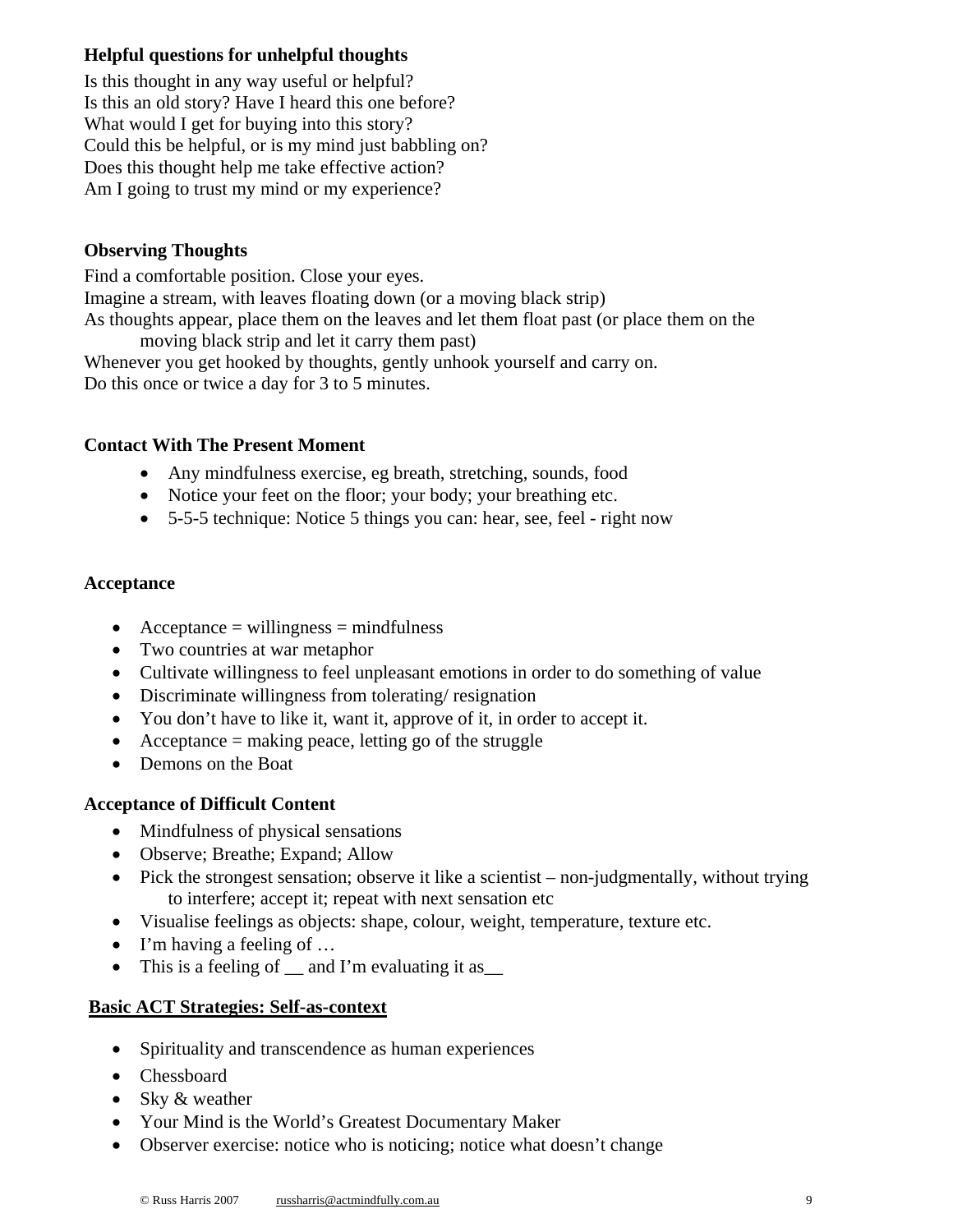# **Basic ACT Strategies: Values & Committed Action**

# **Values**

- What do you really want?
- What do you want your life to stand for?
- What sort of person do you want to be?
- What sort of relationships do you want to build?
- How do you want to act/behave in the world/ towards others/ towards yourself?
- What do you want to do with your life?
- Funeral / Tombstone / Old man looking back/ Celebration dinner/ Obituary
- Miracle question
- Values first then goals/actions

### **Commitment**

- Not a promise.
- Not a prediction.
- Not an attempt to be perfect.
- It means: commitment to a valued direction.
- Take it for granted that you will go "off-course", and "stuff up" again and again and again.
- Commit to getting back on track again, as soon as you realise what has happened.
- Clarify: values / goals / actions / barriers
- DAVE cycles (defusion/acceptance/ values/engagement) build ever larger patterns of behaviour

# **Committed action = mindful, valued, effective action**

# **Barriers to Action**

# **My version of the FEAR acronym:**

**F**usion with unhelpful thoughts (especially evaluation and reason-giving) **E**xcessive goals (e.g. goals too big; time frames too small; skills lacking; resources unavailable). **A**voidance of discomfort **R**emoteness from values

# **Official ACT version of the FEAR acronym:**

**F**usion **E**valuation **A**voidance **R**eason-giving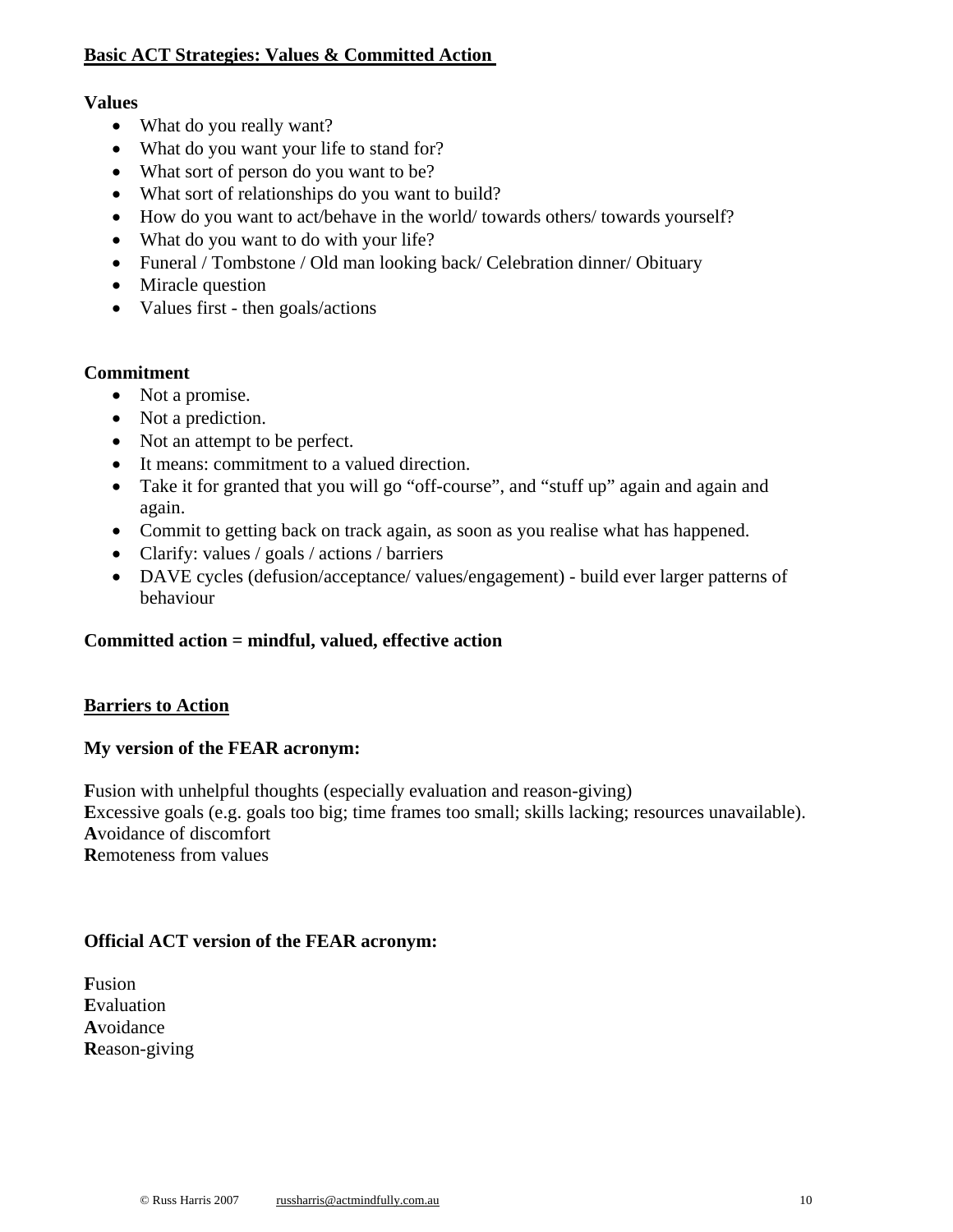#### **Designing Mindfulness Interventions**

1. To design a mindfulness intervention is simple. There are three basic steps:

a) pause for a moment

b) fix attention on breath, body posture, or some other "anchor"

c) observe- with openness, interest and receptiveness - whatever thoughts, feelings, or other private experiences are present

2. You can introduce mindfulness into a therapy session at any point where the client is experiencing emotional distress. Eg if the client seems distressed, you could say, "I can see you're distressed. What are you feeling right now? Where are you feeling it? Let's just sit with this for a while, and observe what's happening here ..." and thus lead into a mindfulness exercise.

3. When client seems overwhelmed by emotion, memory or other private experiences, introduce mindfulness of the external environment, or of breath or body posture.

4. Most impulsive, self-defeating or self-destructive behaviours are attempts to escape, avoid, or get rid of unwanted thoughts and feelings. Mindfulness exercises can be designed to enhance client self-awareness of what they are trying to avoid. Eg clients can be assigned to notice their thoughts and feelings *before* they actually start doing the problem behaviour - such as drinking, binge-eating, self-harming, gambling etc. Eg. "Next time you're about to start (doing the problem behaviour), stop for a moment, take ten deep breaths, and notice your thoughts/ feelings/ sensations. See if you can identify the thoughts or feelings you're trying to push away/ escape from/ get rid of.

5. Mindfulness exercises can also disrupt problematic behaviours. Clients can be assigned to mindfully observe the way they do the problematic behaviour, to notice every aspect of it in great detail, and in particular, to notice what thoughts and feelings are present while they are doing so. Often, simply bringing full awareness to the behaviour disrupts it.

6. Once your client is familiar with mindfulness, you can regularly start or end sessions with mindfulness exercises.

7. Think about whether the clinical problem warrants a broader focus or a narrower focus for mindfulness.

8. For example, if clients are prone to worry and rumination, you may want to encourage a narrower focus: have them engage in some valued activity, and have them focus their attention primarily on that activity. They can let thoughts come and go in peripheral awareness, whilst repeatedly bringing their attention back to the activity itself.

9. In contrast, if the problem is chronic pain, you may want to encourage a broader focus. Whilst pain is acknowledged and accepted, awareness is broadened to encompass the five senses, the surrounding environment, and the current activity. Thus pain becomes only one aspect of a much broader experience.

*N.B. In the therapy room, (and also in homework, or during formal practise) clients are often asked to focus primarily on one aspect of their private experience, eg thoughts,*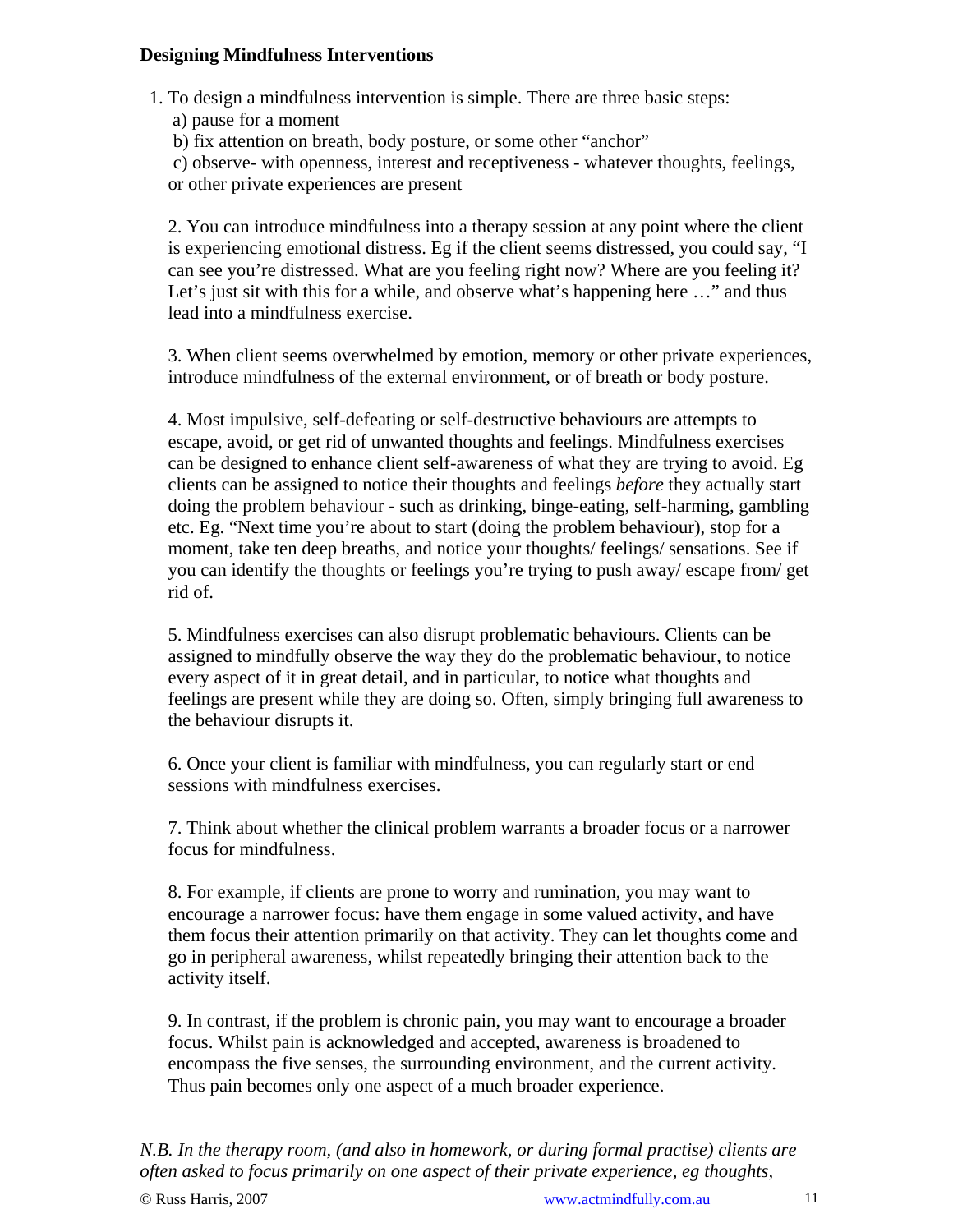*feelings, or sensations. It is important that they realise this is simply to teach them a skill. In the world of everyday living, the idea is that when distressing thoughts and feelings arise, they can be accepted as just one aspect of awareness (one performer among many on the stage) - rather than completely dominating awareness (one performer standing in a spotlight).*

#### **A Few Words on Acceptance**

Clients often don't understand what acceptance is  $-$  so early on in therapy, I avoid the word. Instead I usually say something like: "You don't have to like it, want it, or approve of it – simply  $\dots$ 

- … allow it to be there (simply because it already is)
- … give it permission to be where it already is
- … let go of struggling with it
- … stop fighting with it
- … make peace with it
- … make room for it
- … soften up around it
- … let it be
- … breathe into it
- … stop wasting your energy on pushing it away

#### *Exercise: What Is A Thought?*

Just take a few moments to think about what you're going to do on the weekend. And as you're thinking about it, take a good look at your thoughts, and notice what form they take. Close your eyes, and do this for about a minute.

\* \* \*

A simple analogy here is that images are more like pictures on a TV screen, whereas thoughts are more like voices on a radio, and sensations are what you feel in your body.

#### *Exercise: Thinking Versus Observing*

Close your eyes, and simply notice what your mind does. Stay on the lookout for any thoughts or images, as if you're a wildlife photographer, waiting for an exotic animal to appear from the undergrowth. If no thoughts or images appear, keep watching; sooner or later one will.

Notice where your thoughts seem to be located: out in front of you, above you, behind you, to one side of you, or within you.

Notice that one part of you is thinking while another part is observing that thinking.

There are your thoughts. And there's you observing them.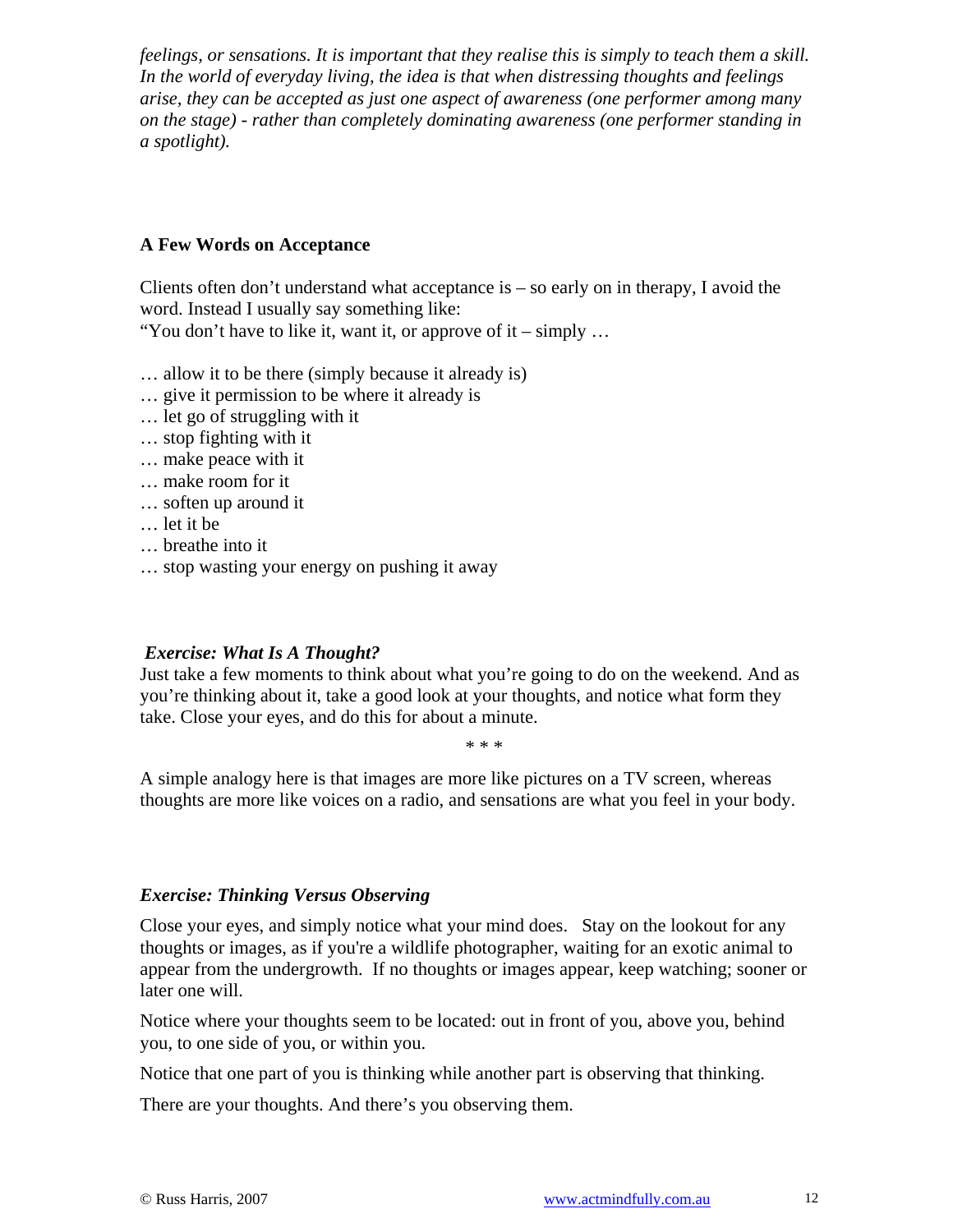# **Metaphors to Facilitate Cognitive Defusion**

Thoughts are like:

Clouds floating, or birds flying, across the sky.

Waves arising from the sea, then falling back in. You can watch the waves from the shore, without being swept away.

Leaves and sticks floating down a stream. You don't have to dive in. You can watch from a bridge.

A passing parade. You can watch the floats pass by. You don't have to climb on board.

Trains coming and going while you stand watching from the platform.

A waterfall. You're standing behind it, not under it.

Guests entering a hotel. You can be like the doorman: you greet the guests but you don't follow them to their rooms.

Cars passing by while you wait at an intersection.

Suitcases dropping onto a conveyor belt at the airport. You can watch them pass by, without having to pick them up.

People passing by you in the street. You can nod your head at them, but you don't have to stop and have a conversation.

Wild horses running across the plains. You can admire them but no need to chase them.

Bubbles rising in a champagne bottle. They rise to the surface and then disappear.

Fish swimming in a tank. Watch them come and go.

Children running across a playground. You can stay still and watch, while they run wherever they want to.

Actors on a stage. You can watch the play; you don't need to get on stage and perform.

'Pop-ups' on the internet.

Junk e-mail. You can't stop it from coming in – but you don't have to read it!

Text messages on your mobile phone.

Luggage passing by on a conveyor belt.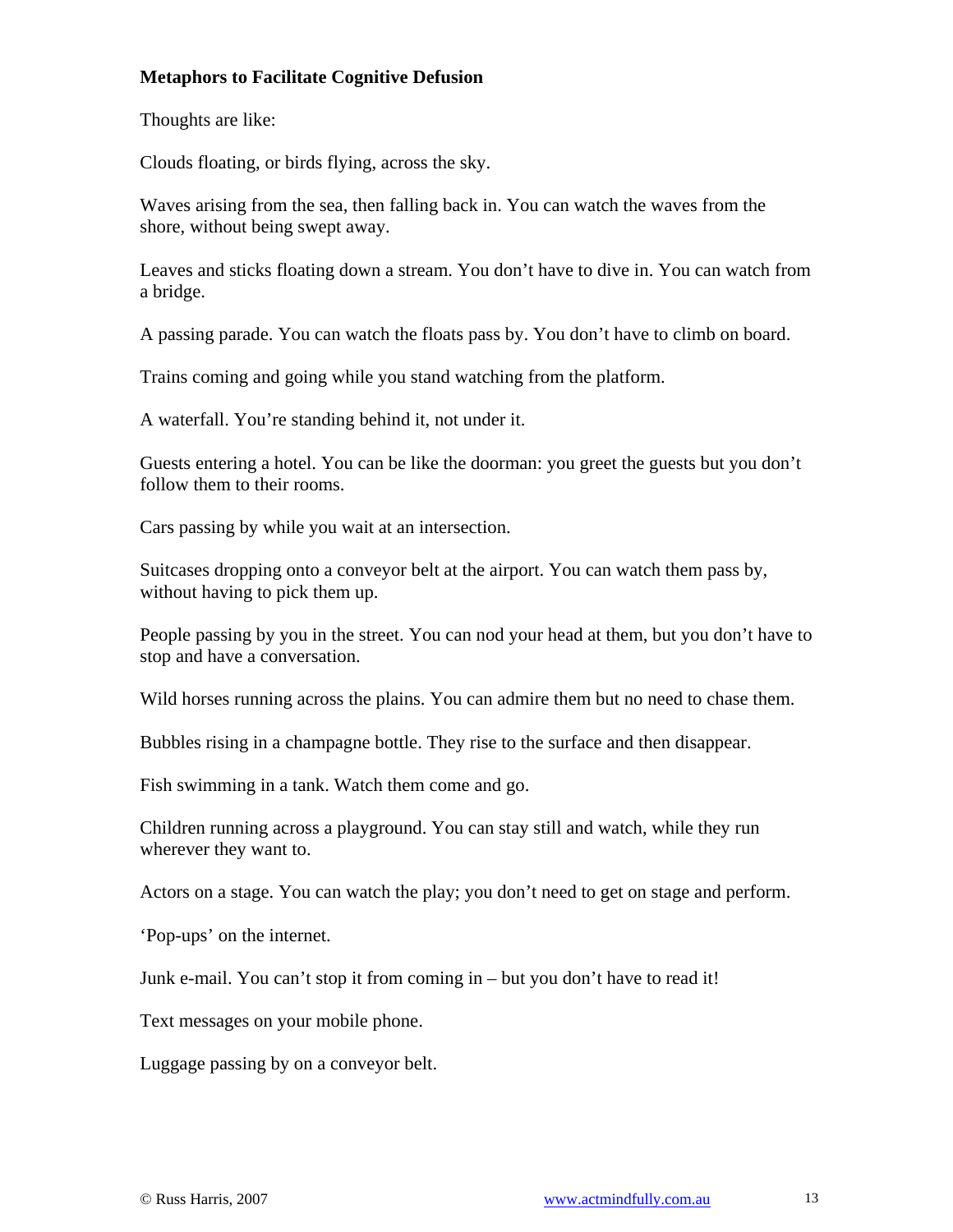#### **The Basic Mindfulness 'Formula'**

Start with focusing on an 'anchor' such as the breath or body. Then shift focus to another aspect of experience, eg sounds, or thoughts. Then expand focus to become simultaneously aware of multiple aspects of experience, e.g. sounds, thoughts, sensations, breathing, and body posture.

1. Find a comfortable position, feet on the floor, back straight, shoulders loose,

2. Close your eyes, or fix them on a non-distracting spot

3. Make it your intention for the next few minutes to purely and simply be present, here and now – and to notice what is happening, with an attitude of openness and curiosity.

4. Bring your awareness to X

5. Simply notice X without judging it, analysing it, fighting it or trying to change it. Observe X with curiosity. Learn as much about X as you can.

6. As you maintain your attention on X, thoughts will come into your awareness. Allow them to come  $\&$  go freely, as they please. Don't try  $\&$  hold on to them or push them away. Simply acknowledge their presence, let them be, and bring your attention back to X.

7. From time to time, urges, feelings and sensations will probably arise. When they do, simply acknowledge them, and let them be. Make room for them. Let them stay, or come  $\&$  go freely, as they please. Don't try  $\&$  hold on to them or push them away.

8. From time to time your attention will "wander off." As soon as you realise this has happened, gently acknowledge it, briefly note what distracted you, and bring your attention back to X.

9. There is no need to be disappointed or frustrated. Our attention naturally wanders. Each time you notice your attention has wandered, simply note what distracted you, and gently bring your attention back to X.

10. Remember, you are learning a valuable skill so be gentle with yourself. If your attention wanders 1000 times, your aim is simply to bring it back 1000 times.

11. Now bring your attention to Y (Repeat previous instructions as desired.)

12. Now bring your attention to Z

13. Now notice X and Y and Z, all at the same time.

14. Now notice where you are, what you're doing, and everything you're aware of; then open your eyes and connect with the room around you, and hold onto that sense of being present, here and now.

# **A Useful Metaphor For Observing**

Observe as if you are a *friendly* scientist encountering a new phenomenon. As a friendly scientist, you are not trying to interfere with or destroy it. You are simply studying it; observing it with curiosity; trying to find out as much about it as you can. (This is a particularly useful metaphor for observing unpleasant sensations.)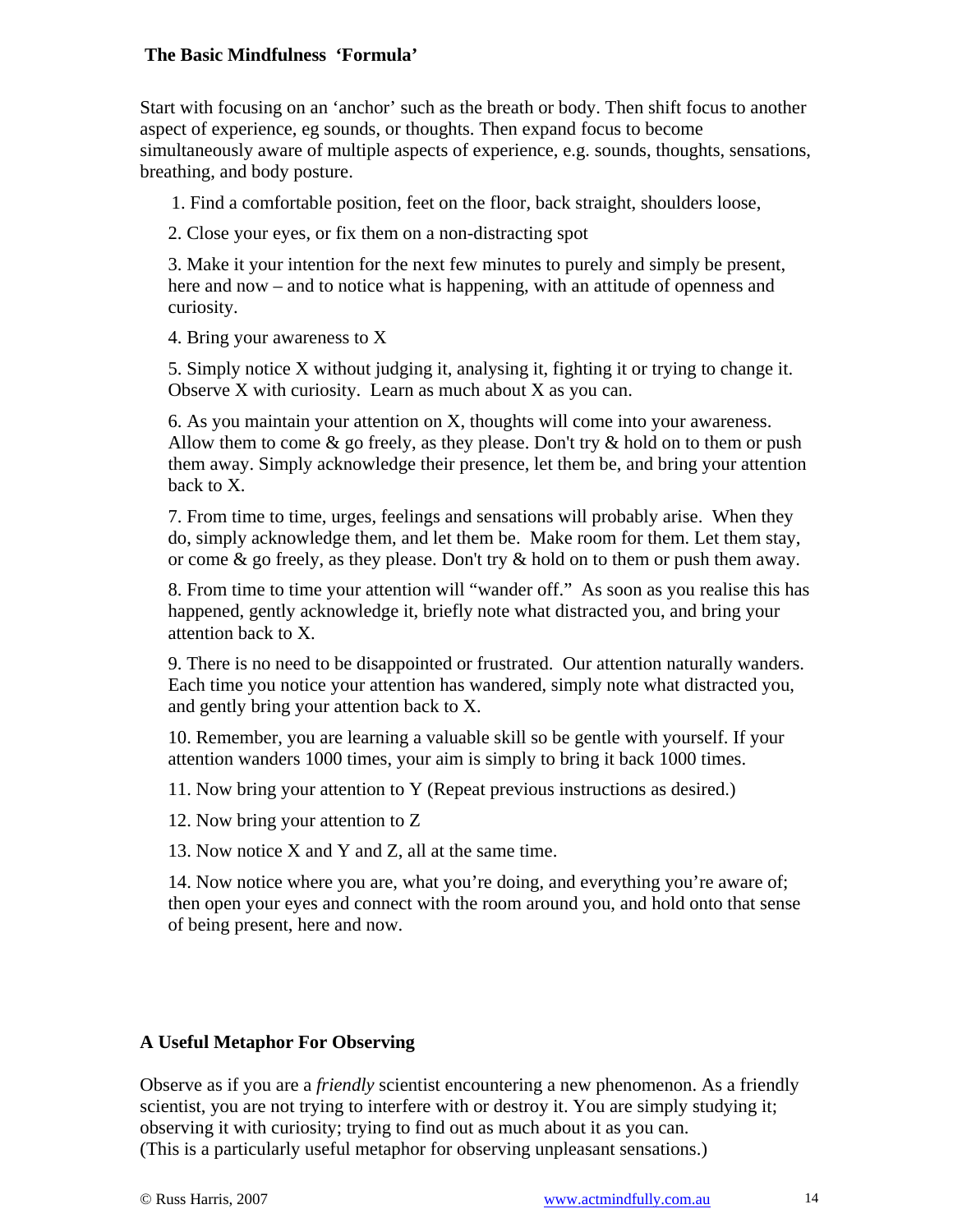# **Emphasising Self-as-Context (The 'Observing Self')**

In mindfulness exercises, we are observing all manner of experiences; thoughts, feelings, urges, memory, sensations, sights, sounds, smells, actions etc.. The question is, *who is doing the observing?* That aspect of ourselves which observes our experience, but is separate from it, is often referred to as ' The Inner Observer' or 'The Silent Witness'. In Acceptance and Commitment Therapy it is referred to as 'Self-as-context' or 'The Observing Self'. While our thoughts, feelings, sensations etc. constantly change, the observing self does not. It can be very powerful to draw attention to this transcendent aspect of self.

To enhance awareness of the observing self, add phrases into mindfulness/ acceptance exercises such as: "And as you're noticing that, be aware that you're noticing……." Or "As you're observing this, notice who's doing the observing."

### **The Observing Self Exercise**

The aim of this exercise is to increase awareness of self-as-context, or the Observing Self: that aspect of us which is experientially distinct from whatever event is being observed. The basic formula is:

1) Bring your attention to X.

2) As you notice X, be aware that you are noticing it.

3) There is X, and there you are, observing it.

4) X changes.

5) The you that notices X does not change.

6) Once again, notice X, and be aware that you're noticing. There's X, and there's you. 7) I always conclude this exercise with the sky/weather metaphor. (See the section on metaphors, later).

X can include: thoughts, feelings, sensations, urges, memories, body, the roles you play. When you get to part 4) in the above formula, improvise a bit about how X changes.

Eg, your feelings change constantly. Sometimes you're sad, sometimes you're happy. Sometimes you're calm. Sometimes you're angry. Etc. etc.

Eg your body changes continuously. It's not the same body you had as a baby, as a child, as a teenager, as a young adult. You may have had bits put in or bits cut out. You have scars, and wrinkles, and moles and blemishes, that weren't there ten or twenty years ago. You get a whole new set of skin every 6 weeks. Over a period of 7 years, every single cell in your body gets replaced by new cells. At the atomic level, 95% of the atoms in your body are replaced by new ones in the space of one year.

Eg your roles change continuously. Now you're in the role of a client. At other times, you're in the role of a mother/father/son/daughter/ brother/sister/friend, rival, citizen, customer, worker, employer, employee etc.

Using this formula, you can make this exercise as long or as short as you like. The main ACT book (Acceptance & Commitment Therapy, by Hayes, Strosahl, Wilson) has a detailed and lengthy script for this on p 193-195. Many ACT therapists like to use that script. I personally find it is too long, and that clients often drift off into la-la land. (Don't tell Steve I said that!)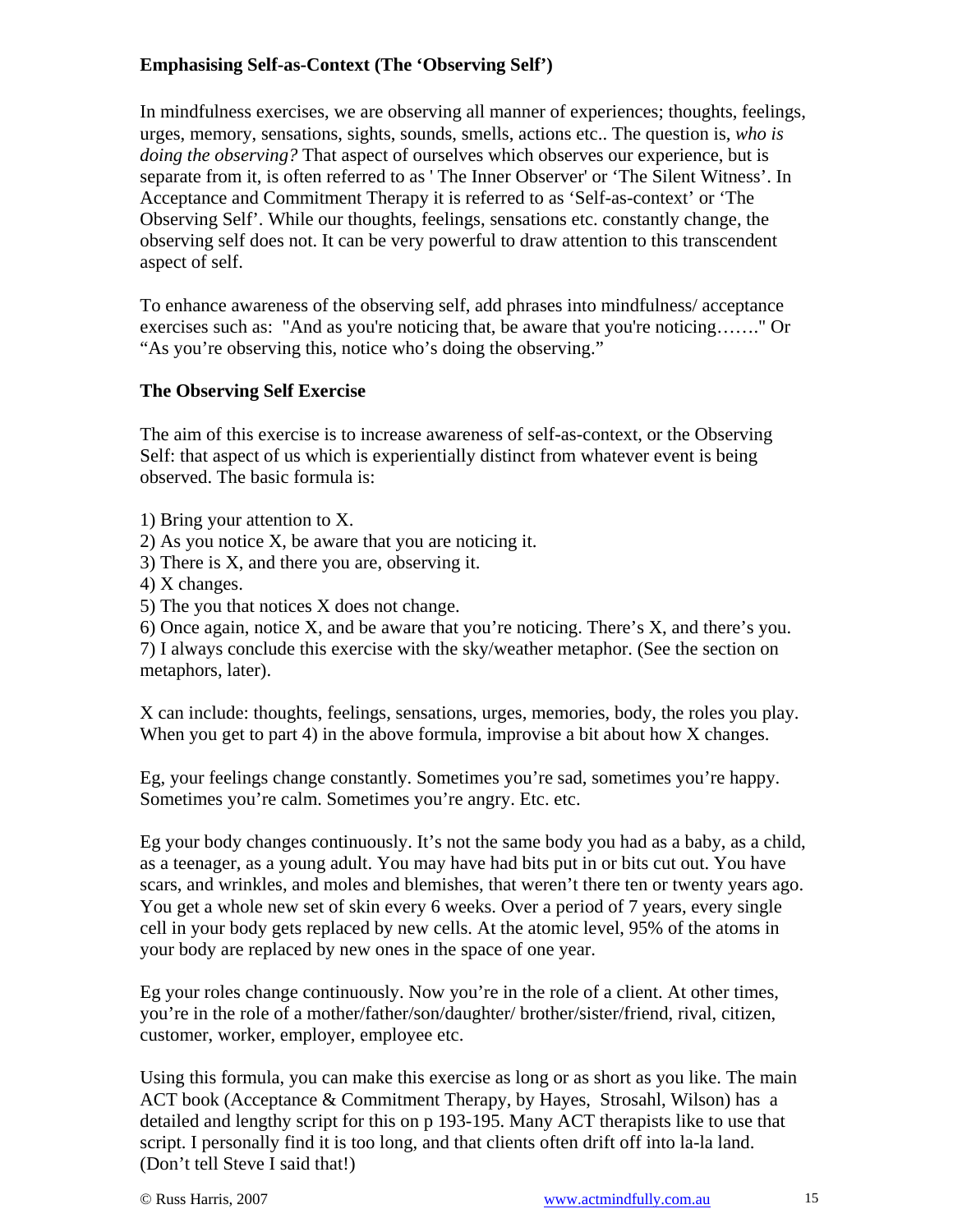# **Mindfulness Of Eating A Sultana**

Throughout this exercise, all sorts of thoughts and feelings will arise. Let them come and go, and keep your attention on the exercise. If you realise that your attention has wondered, briefly note what distracted you, then bring your attention back to the sultana.

Take hold of the sultana.

First look at it as if you're a curious scientist who has never seen such a thing before. Notice the shape, the colour, the different shades of colour, the parts where light bounces off the surface, the contours, the pit where the stalk was attached.

Notice the weight of it in your hand and the feel of the skin against your fingers: its texture and temperature.

Raise it to your nose and smell it. Notice the aroma.

Raise it to your mouth and pause for a moment before biting into it. Bring your attention to what is happening inside your mouth: notice the salivation around your tongue and the urge to bite into it.

Now slowly bite it in half, noticing your teeth breaking through the skin and sinking into the flesh and the sound that makes, and the sensation of sweetness on your tongue.

Notice your teeth meeting, and the feel of the sultana falling onto your tongue, and the urge to chew it and swallow it.

Chew it slowly, noticing the taste and texture. Notice the movement of your jaws, the sound that chewing makes, the sensation of the flesh breaking down. Notice how your tongue shapes the food.

Notice your urge to swallow – and as you do swallow, notice the movement in your throat, and the sound it makes.

And after you've swallowed, pause and notice the way the taste gradually disappears from your tongue. Notice your growing urge to eat the remaining half.

Now eat the rest of the sultana in the same way.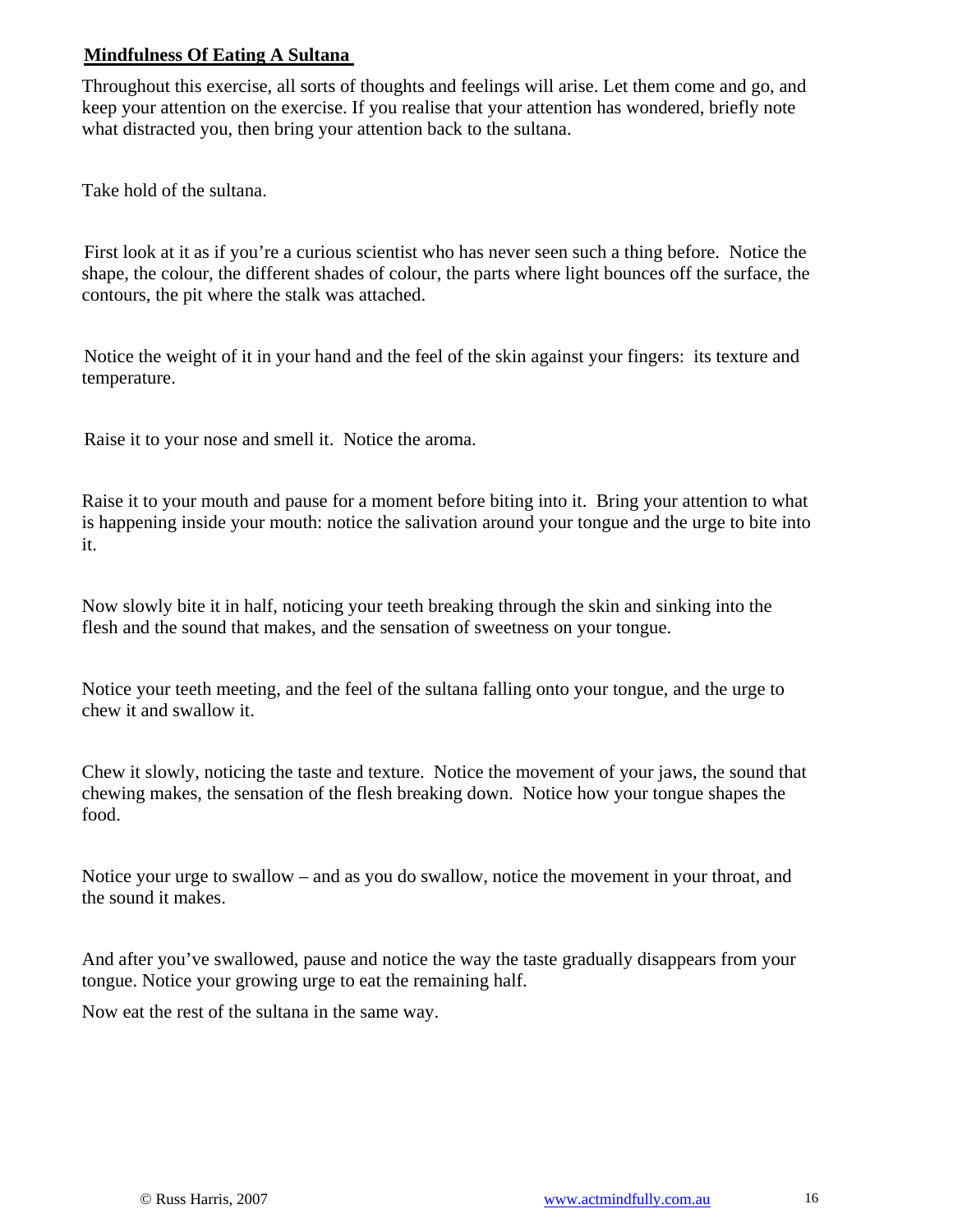#### **Mindfulness of the Breath**

1. Bring your attention to your breathing

2. Follow the air as it comes in through your nostrils and goes down to the bottom of your lungs. Then follow it as it goes back out again.

3. Follow the air, as if you're riding the waves of your breathing

4. Notice the air moving in and out of your nostrils … how it's slightly warmer as it comes out, and cooler as it goes in

5. Notice the gentle rise and fall of your rib cage

6. Notice the gentle rise & fall of your abdomen (belly)

7. Fix your attention on one of these areas, whichever you prefer: on the breath moving in and out of the nostrils, on the rising & falling of the ribcage, or the rising & falling of the abdomen (belly)

8. Keep your attention on this spot, noticing the movement - in and out – of the breath

9. Whatever feelings, urges or sensations arise, whether pleasant or unpleasant, gently acknowledge them - as if nodding your head at people passing by you on the street. Gently acknowledge their presence, and let them be. Allow them to come  $\&$  go as they please, and keep your attention on the breath.

10. Whatever thoughts, images, or memories arise, whether comfortable or uncomfortable, simply acknowledge them and allow them to be. Let them come  $\&$  go as they please, and keep your attention on the breath.

11. From time to time, your attention will become distracted by thoughts or feelings. Each time this happens, notice what distracted you, then bring your attention back to the breath. No matter how often your attention "wanders off" - whether a hundred times, or a thousand - your aim is simply to note what distracted you, and bring your attention back to the breath.

12. There is no need to be frustrated or impatient or disappointed when you get carried off by your thoughts. It is the same for everyone. Our minds naturally distract us from what we are doing. So each time you realise your attention has wandered, gently acknowledge it, notice what distracted you, and return your attention to the breath.

13. If frustration, boredom, anxiety, impatience or other feelings arise, simply acknowledge them, and maintain your focus on the breath.

14. No matter how often your attention wanders, gently acknowledge it, note what distracted you, and gently bring your attention back to the breath.

15. When you are ready, bring yourself back to the room and open your eyes

# **Practise Instructions:**

Initially practise this for 5 minutes twice a day. Aim to increase the duration by 2 or 3 minutes every few days, until you can do this for 15-20 minutes at a time. Even if you only practise this for 1 minute each day, that is better than not practising at all.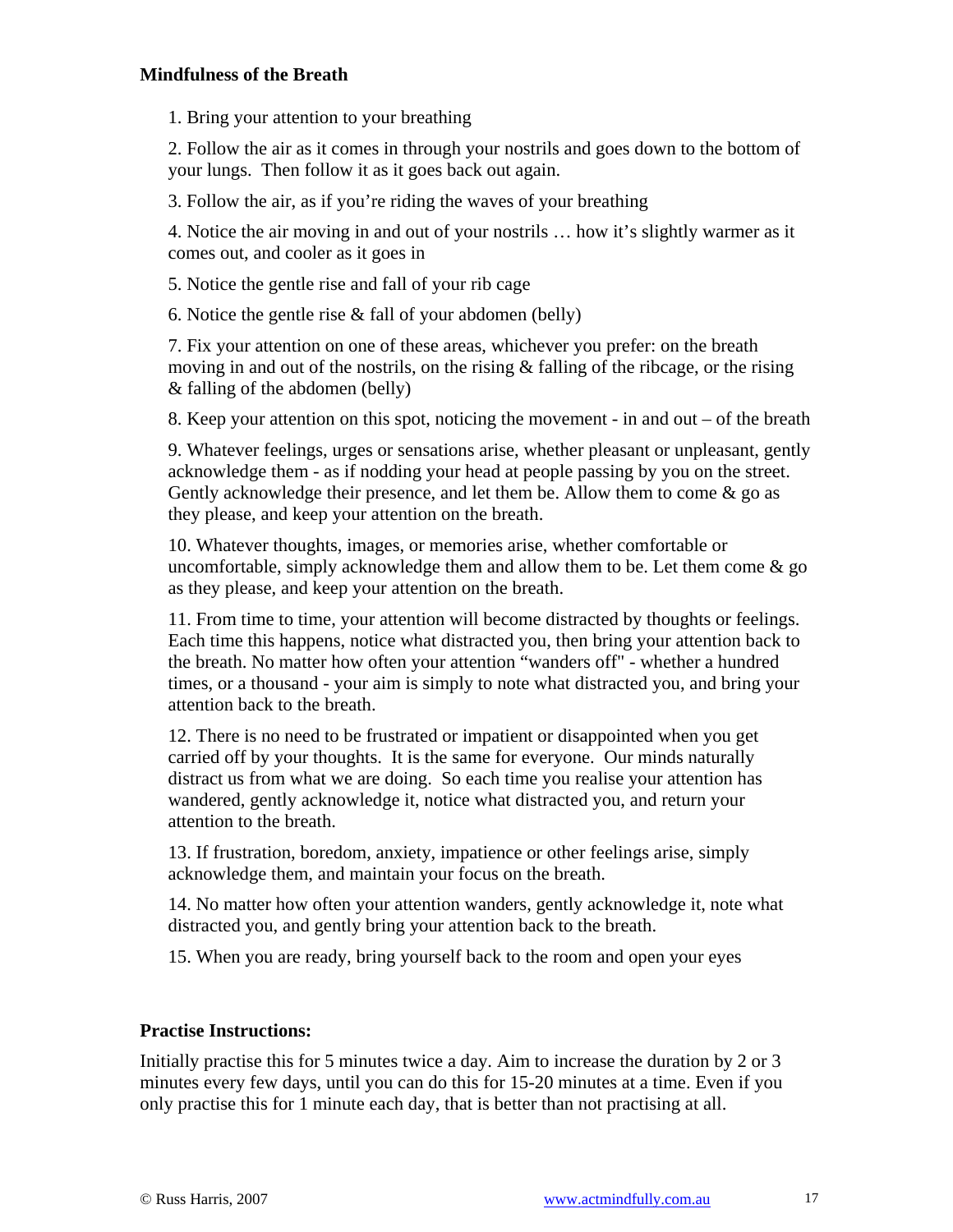### **Accepting Emotions**

• When you're feeling an unpleasant emotion, the first step is to take a few slow, deep breaths, and quickly scan your body from head to toe.

• You will probably notice several uncomfortable sensations. Look for the strongest sensation – the one that bothers you the most. For example, it may be a lump in your throat, or a knot in your stomach, or an ache in your chest.

• Focus your attention on that sensation. Observe it curiously, as if you are a friendly scientist, discovering some interesting new phenomenon.

• Observe the sensation carefully. Notice where it starts and where it ends. Learn as much about it as you can. If you had to draw a line around the sensation, what would the outline look like? Is it on the surface of the body, or inside you, or both? How far inside you does it go? Where is the sensation most intense? Where is it weakest? How is it different in the centre than around the edges? Is there any pulsation, or vibration within it? Is it light or heavy? Moving or still? What is its temperature?

• Take a few more deep breaths, and let go of the struggle with that sensation. Breathe into it. Imagine your breath flowing in and around it.

• Make room for it. Loosen up around it. Allow it to be there. You don't have to like it or want it. Simply let it be.

• The idea is to observe the sensation – not to think about it. So when your mind starts commenting on what's happening, just say 'Thanks, mind!' and come back to observing. • You may find this difficult. You may feel a strong urge to fight with it or push it away. If so, just acknowledge this urge, without giving in to it. (Acknowledging is rather like nodding your head in recognition, as if to say 'There you are. I see you.') Once you've acknowledged that urge, bring your attention back to the sensation itself.

• Don't try to get rid of the sensation or alter it. If it changes by itself, that's okay. If it doesn't change, that's okay too. Changing or getting rid of it is not the goal.

• You may need to focus on this sensation for anything from a few seconds to a few minutes, until you completely give up the struggle with it. Be patient. Take as long as you need. You're learning a valuable skill.

\* \* \*

• Once you've done this, scan your body again, and see if there's another strong sensation that's bothering you. If so, repeat the procedure with that one.

• You can do this with as many different sensations as you want to. Keep going until you have a sense of no longer struggling with your feelings.

• As you do this exercise one of two things will happen: either your feelings will change or they won't. It doesn't matter either way. This exercise is not about changing your feelings. It's about accepting them.

4 Quick Steps To Emotional Acceptance

1. OBSERVE. Bring awareness to the feelings in your body.

2. BREATHE. Take a few deep breaths. Breathe into and around them.

3. EXPAND. Make room for these feelings. Create some space for them.

4. ALLOW. Allow them to be there. Make peace with them

Some people find it helpful to silently say to themselves, *'I don't like this feeling, but I have room for it,'* or *'It's unpleasant, but I can accept it.'*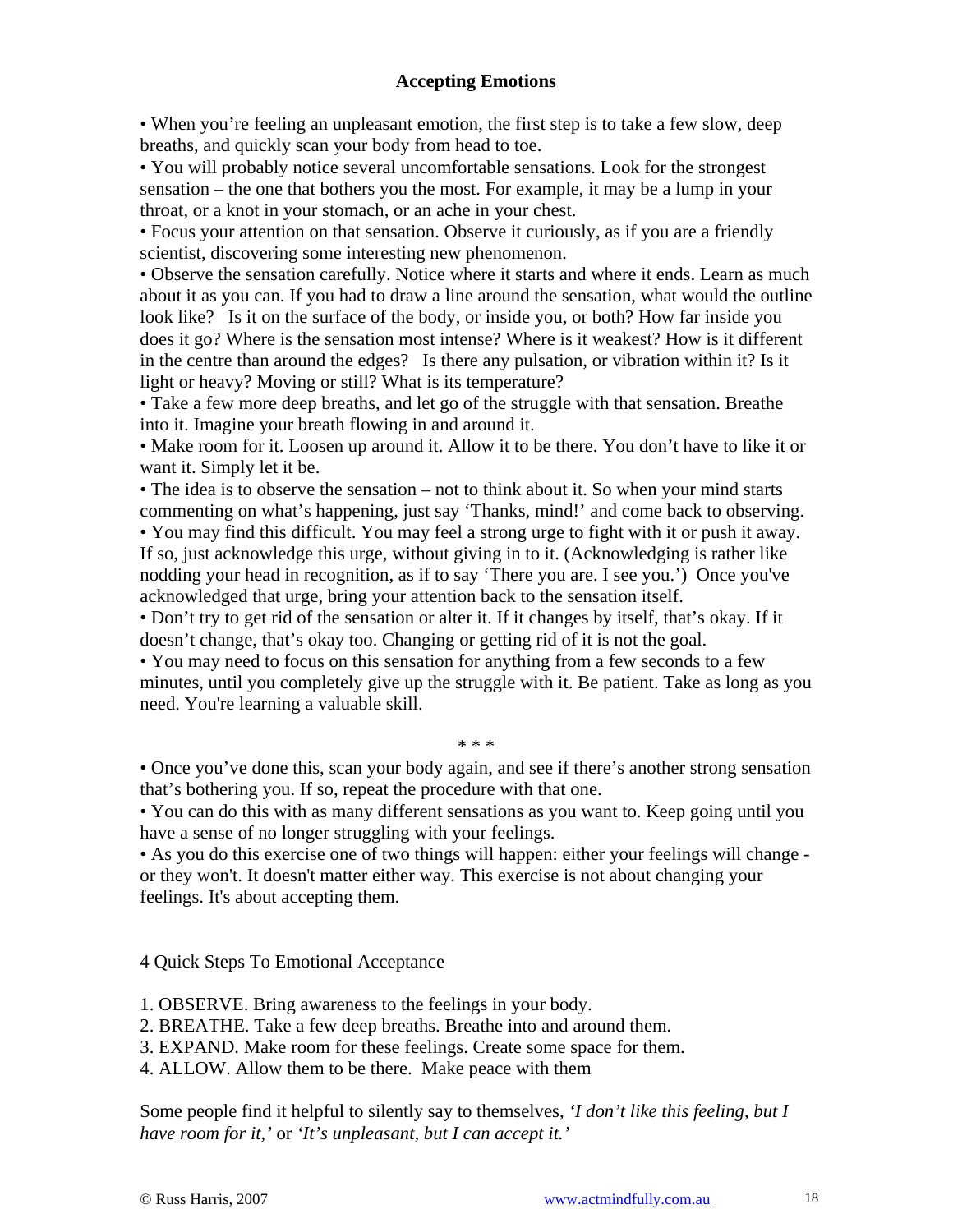#### **Informal Mindfulness Exercises**

#### **1) Mindfulness in Your Morning Routine**

Pick an activity that constitutes part of your daily morning routine, such as brushing your teeth, shaving, or having a shower.

When you do it, totally focus on what you are doing: the body movements, the taste, the touch, the smell, the sight, the sound etc.

For example, when you're in the shower, notice the sounds of the water as it sprays out of the nozzle, and as it hits your body as it gurgles down the hole. Notice the temperature of the water, and the feel of it in your hair, and on your shoulders, and running down our legs. Notice the smell of the soap and shampoo, and the feel of them against your skin. Notice the sight of the water droplets on the walls or shower screen, the water dripping down your body and the steam rising upwards. Notice the movements of your arms as you wash or scrub or shampoo.

When thoughts arise, acknowledge them, let them be, and bring your attention back to the shower.

Again and again, your attention will wander. As soon as you realise this has happened, gently acknowledge it, note what distracted you, and bring your attention back to the shower.

### **2) Mindfulness of Domestic Chores**

Pick an activity such as ironing clothes, washing dishes, vacuuming floors, and do it mindfully.

Eg, when ironing clothes: notice the colour and shape of the clothing, and the pattern made by the creases, and the new pattern as the creases disappear. Notice the hiss of the steam, the creak of the ironing board, the faint sound of the iron moving over the material. Notice the grip of your hand on the iron, and the movement of your arm and your shoulder.

If boredom or frustration arises, simply acknowledge it, and bring your attention back to the task at hand.

When thoughts arise, acknowledge them, let them be, and bring your attention back to what you are doing.

Again and again, your attention will wander. As soon as you realise this has happened, gently acknowledge it, note what distracted you, and bring your attention back to your current activity.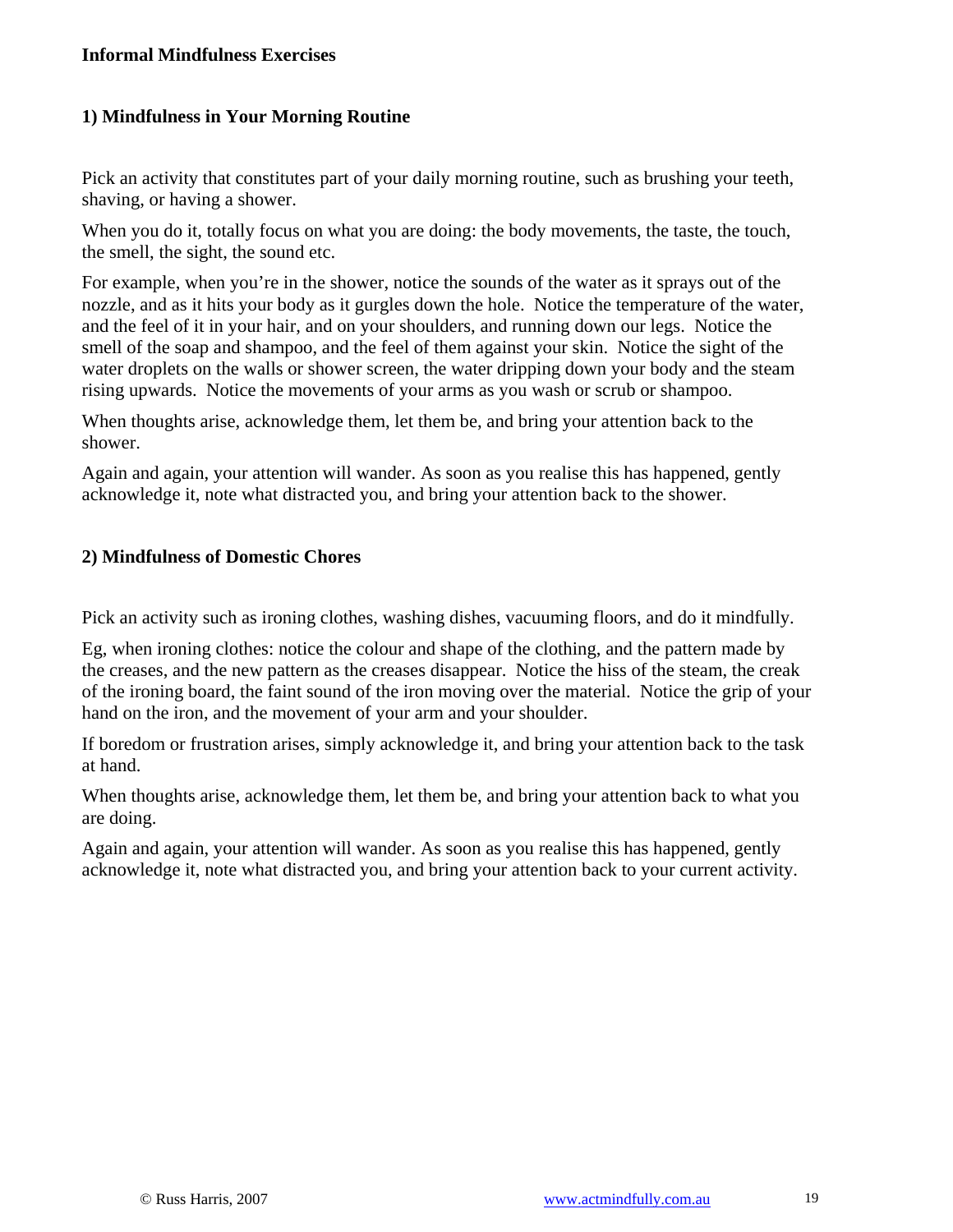# **Take Ten Breaths**

1. Throughout the day, pause for a moment and take ten slow, deep breaths. Focus on breathing out as slowly as possible, until the lungs are completely empty, and breathing in using your diaphragm.

2. Notice the sensations of your lungs emptying and your ribcage falling as you breathe out. Notice the rising and falling of your abdomen.

3. Notice what thoughts are passing through your mind. Notice what feelings are passing through your body.

4. Observe those thoughts and feelings without judging them as good or bad, and without trying to change them, avoid them, or hold onto them. Simply observe them.

5. Notice what it's like to observe those thoughts and feelings with an attitude of acceptance.

# **Notice Five Things**

This is a simple exercise to centre yourself, and connect with your environment. Practise it throughout the day, especially any time you find yourself getting caught up in your thoughts and feelings.

1. Pause for a moment

2. Look around, and notice five things you can see.

3. Listen carefully, and notice five things you can hear.

4. Notice five things you can feel in contact with your body. (E.g. your watch against your wrist, your trousers against your legs, the air upon your face, your feet upon the floor, your back against the chair etc)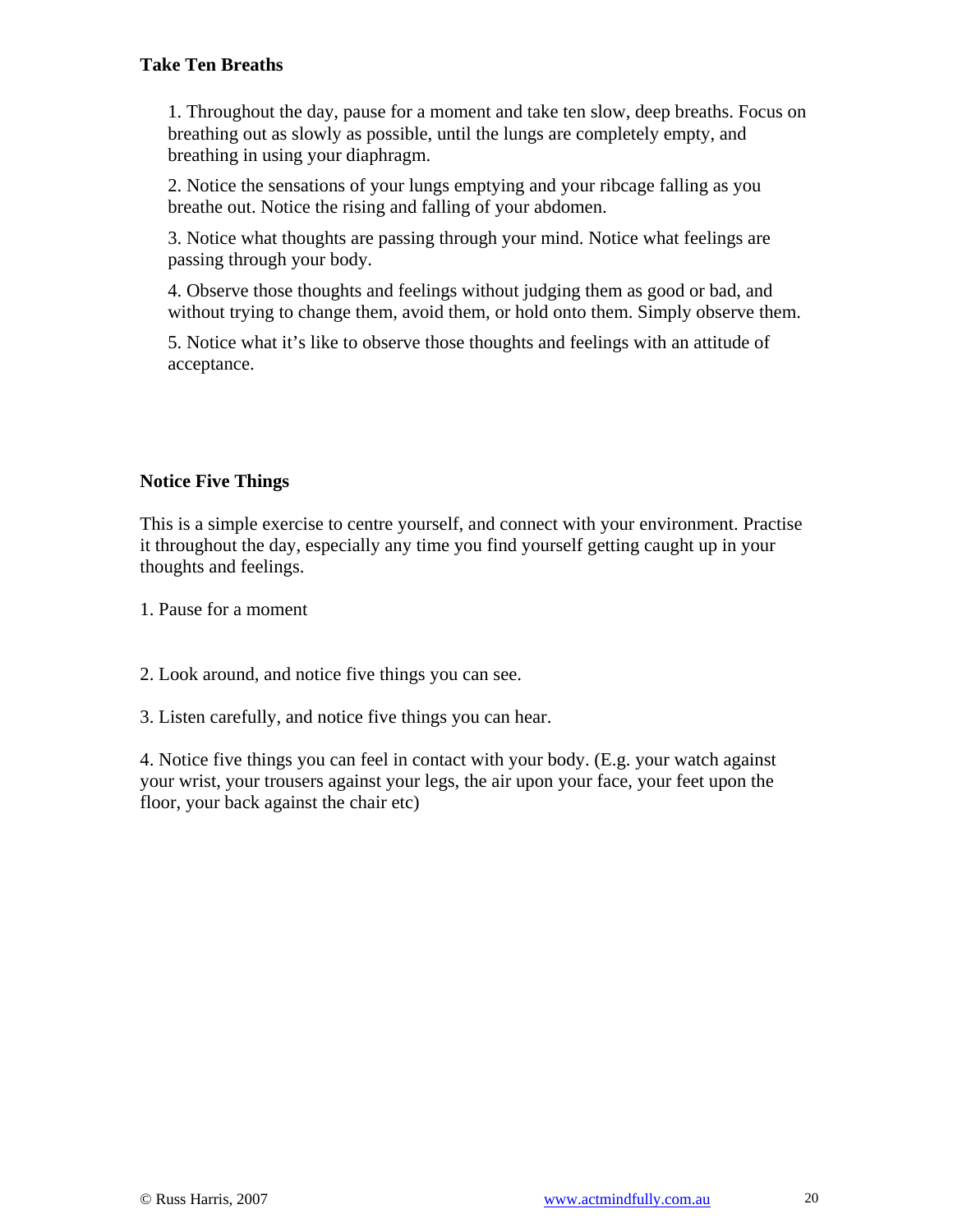| <b>ATTEMPTED</b>                                                                                            | <b>SOLUTIONS</b>                            | <b>AND THEIR</b> |                                                                              | <b>LONG TERM EFFECTS</b>                                                                                                                                               |
|-------------------------------------------------------------------------------------------------------------|---------------------------------------------|------------------|------------------------------------------------------------------------------|------------------------------------------------------------------------------------------------------------------------------------------------------------------------|
| What strategies have you tried to<br>control, avoid, fight with, change or<br>get rid of unwanted symptoms? | Short term:<br>Were<br>symptoms<br>reduced? |                  | Long term:<br>i) Did symptoms<br>return? ii) Did they<br>worsen or increase? | What has this strategy cost you, in<br>terms of time, energy, money,<br>health, vitality, relationships? Has it<br>brought you closer to the life you<br>want to live? |
|                                                                                                             |                                             |                  |                                                                              |                                                                                                                                                                        |
|                                                                                                             |                                             |                  |                                                                              |                                                                                                                                                                        |
|                                                                                                             |                                             |                  |                                                                              |                                                                                                                                                                        |
|                                                                                                             |                                             |                  |                                                                              |                                                                                                                                                                        |
|                                                                                                             |                                             |                  |                                                                              |                                                                                                                                                                        |
|                                                                                                             |                                             |                  |                                                                              |                                                                                                                                                                        |
|                                                                                                             |                                             |                  |                                                                              |                                                                                                                                                                        |
|                                                                                                             |                                             |                  |                                                                              |                                                                                                                                                                        |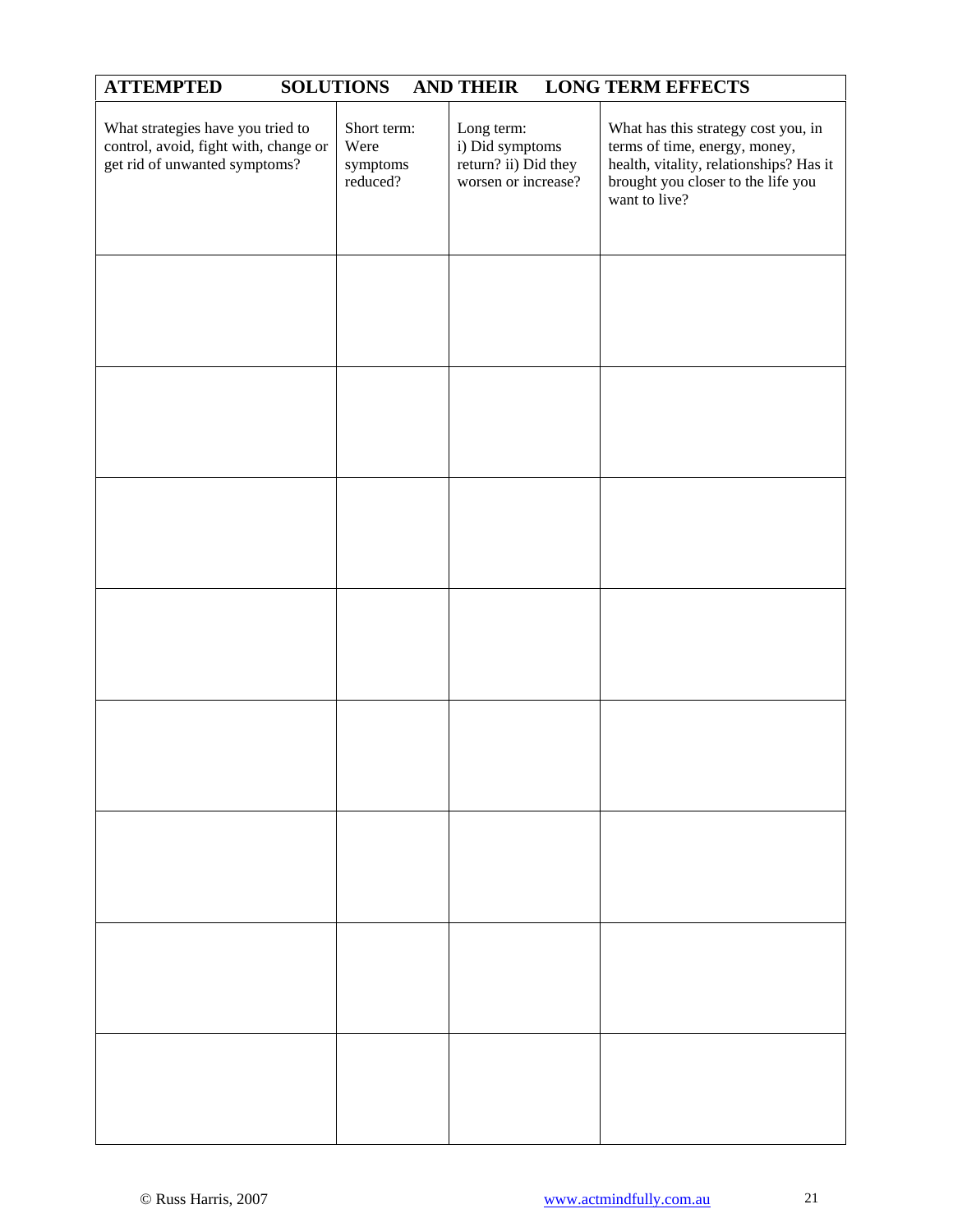| Daily Willingness Diary: At the end of each day, rate the following three dimensions about the day: |                                                                                              |                                                                                                                   |                                                                                                                                                                                                                 |                 |  |
|-----------------------------------------------------------------------------------------------------|----------------------------------------------------------------------------------------------|-------------------------------------------------------------------------------------------------------------------|-----------------------------------------------------------------------------------------------------------------------------------------------------------------------------------------------------------------|-----------------|--|
| Day                                                                                                 | UPSET (e.g. Anxiety,<br>Depression, Worry,<br>Anger, Grief)<br>$0$ - None to<br>10 - Extreme | <b>STRUGGLE (How</b><br>much effort was put<br>into getting this to<br>go away?)<br>$0 - None$ to<br>10 - Extreme | <b>WORKABILITY</b><br>If life were like this day, to<br>what degree would doing what<br>you did today be part of a vital,<br>workable way of living?<br>$0$ – Not at all workable to<br>10 - Extremely workable | <b>COMMENTS</b> |  |
| Monday                                                                                              |                                                                                              |                                                                                                                   |                                                                                                                                                                                                                 |                 |  |
| Tuesday                                                                                             |                                                                                              |                                                                                                                   |                                                                                                                                                                                                                 |                 |  |
| Wednesday                                                                                           |                                                                                              |                                                                                                                   |                                                                                                                                                                                                                 |                 |  |
| Thursday                                                                                            |                                                                                              |                                                                                                                   |                                                                                                                                                                                                                 |                 |  |
| Friday                                                                                              |                                                                                              |                                                                                                                   |                                                                                                                                                                                                                 |                 |  |
| Saturday                                                                                            |                                                                                              |                                                                                                                   |                                                                                                                                                                                                                 |                 |  |
| Sunday                                                                                              |                                                                                              |                                                                                                                   |                                                                                                                                                                                                                 |                 |  |
| Monday                                                                                              |                                                                                              |                                                                                                                   |                                                                                                                                                                                                                 |                 |  |
| Tuesday                                                                                             |                                                                                              |                                                                                                                   |                                                                                                                                                                                                                 |                 |  |
| Wednesday                                                                                           |                                                                                              |                                                                                                                   |                                                                                                                                                                                                                 |                 |  |
| Thursday                                                                                            |                                                                                              |                                                                                                                   |                                                                                                                                                                                                                 |                 |  |
| Friday                                                                                              |                                                                                              |                                                                                                                   |                                                                                                                                                                                                                 |                 |  |
| Saturday                                                                                            |                                                                                              |                                                                                                                   |                                                                                                                                                                                                                 |                 |  |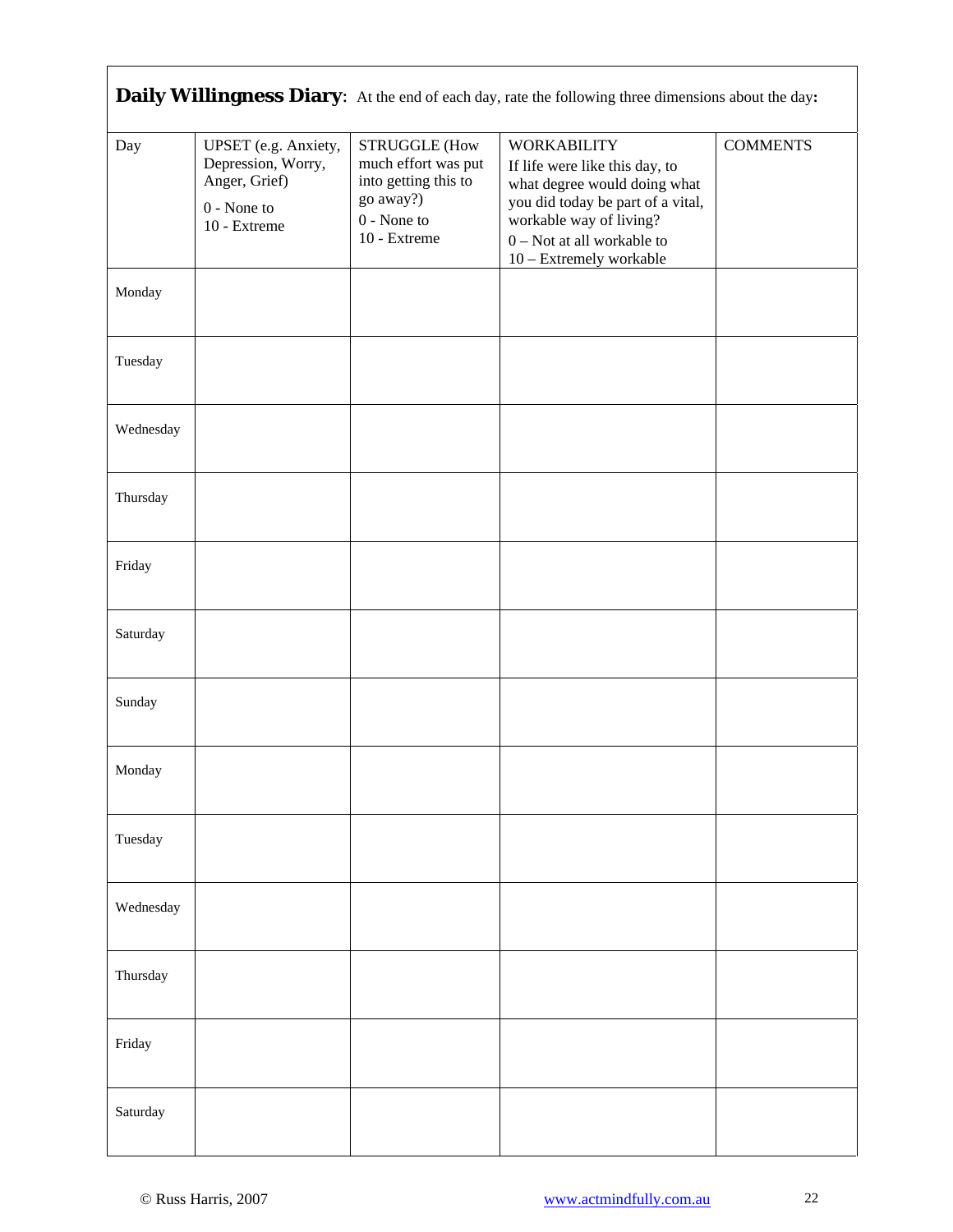|                                                           | <b>Handling Your</b>                                                            | <b>Thoughts And</b>                                            | Feelings                                                                       |
|-----------------------------------------------------------|---------------------------------------------------------------------------------|----------------------------------------------------------------|--------------------------------------------------------------------------------|
| Date/time. Briefly describe the<br>unpleasant experience. | What were you feeling at the<br>time? What were the<br>sensations in your body? | What were your<br>thoughts at the time?                        | What did you do to handle your<br>feelings, thoughts, or bodily<br>sensations? |
| Eg. Car broke down                                        | Frustrated, worried. Tight<br>chest, clenched jaws, knots in<br>stomach         | 'Not again!' 'This<br>stupid car!' 'I'll be late<br>for work!' | Swore. Thumped the dashboard.<br>Called the RACV. Smoked a<br>cigarette.       |
|                                                           |                                                                                 |                                                                |                                                                                |
|                                                           |                                                                                 |                                                                |                                                                                |
|                                                           |                                                                                 |                                                                |                                                                                |
|                                                           |                                                                                 |                                                                |                                                                                |
|                                                           |                                                                                 |                                                                |                                                                                |
|                                                           |                                                                                 |                                                                |                                                                                |
|                                                           |                                                                                 |                                                                |                                                                                |
|                                                           |                                                                                 |                                                                |                                                                                |
|                                                           |                                                                                 |                                                                |                                                                                |
|                                                           |                                                                                 |                                                                |                                                                                |
|                                                           |                                                                                 |                                                                |                                                                                |
|                                                           |                                                                                 |                                                                |                                                                                |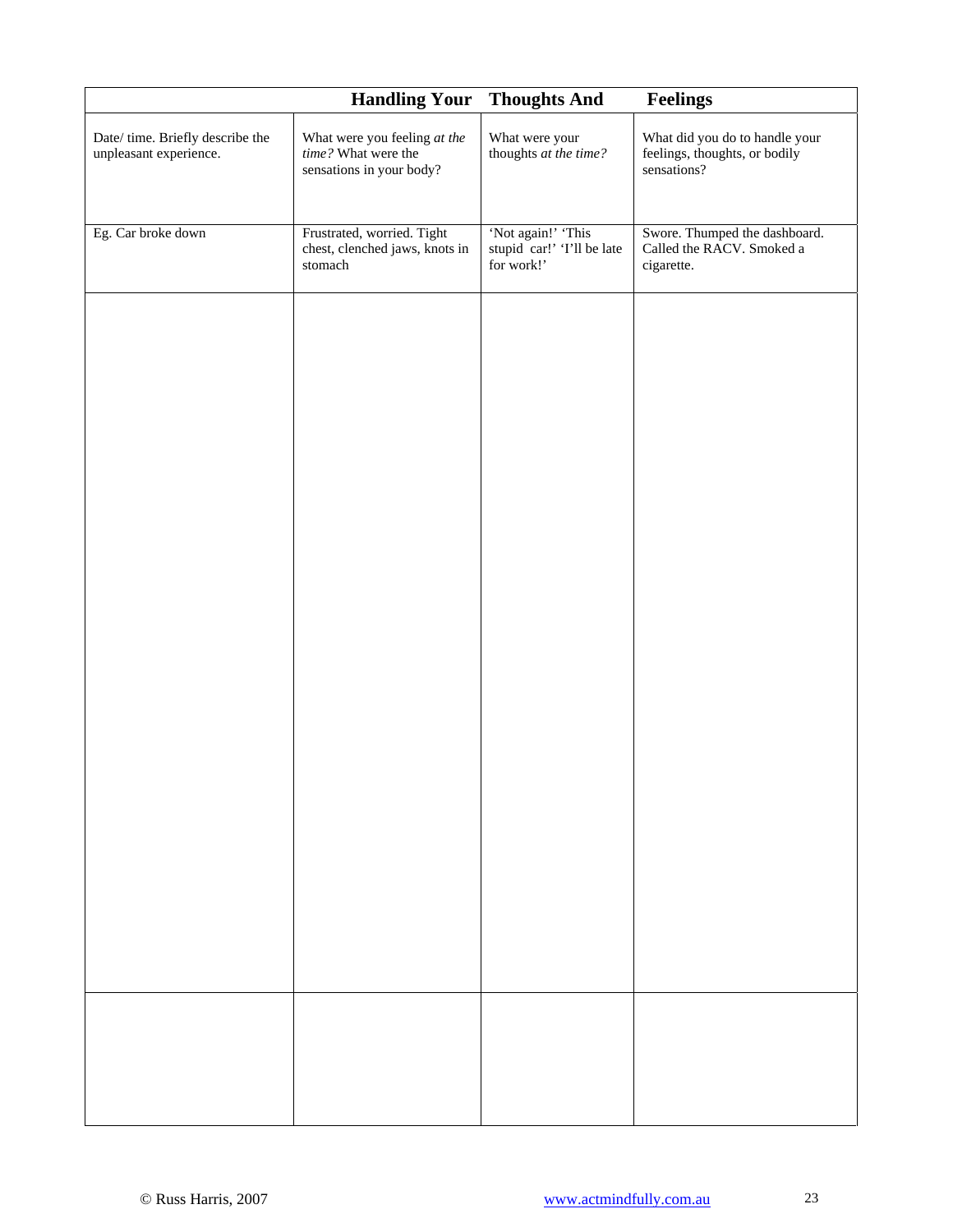# **CLEAN VERSUS DIRTY DISCOMFORT DIARY**

Instructions: Each time you run into a situation in which you feel "stuck" or in which you are struggling with your thoughts or feelings, please complete each column below.

| Situation                    | (Clean Stuff) My<br>initial reaction                                                                         | Initial distress<br>level                                                       | (Dirty Stuff) What I did about<br>my initial reactions                                                                                                                                                         | Secondary distress<br>level                                                                      |
|------------------------------|--------------------------------------------------------------------------------------------------------------|---------------------------------------------------------------------------------|----------------------------------------------------------------------------------------------------------------------------------------------------------------------------------------------------------------|--------------------------------------------------------------------------------------------------|
| What happened to start this? | What immediately<br>"showed up" in the way<br>of thoughts, feelings,<br>memories, or physical<br>sensations? | Immediate distress<br>level on a $0-100$<br>scale<br>$0 = none$<br>100= extreme | Did I struggle with things I didn't like?<br>Did I criticise myself? Did I try to shove<br>my reactions back in, or pretend they<br>weren't there? Did I try to distract myself<br>with food, alcohol, TV etc? | Rate how your distress<br>level changed as a result<br>of 'dirty stuff'.<br>(On a 0 - 100 scale) |
|                              |                                                                                                              |                                                                                 |                                                                                                                                                                                                                |                                                                                                  |
|                              |                                                                                                              |                                                                                 |                                                                                                                                                                                                                |                                                                                                  |
|                              |                                                                                                              |                                                                                 |                                                                                                                                                                                                                |                                                                                                  |
|                              |                                                                                                              |                                                                                 |                                                                                                                                                                                                                |                                                                                                  |
|                              |                                                                                                              |                                                                                 |                                                                                                                                                                                                                |                                                                                                  |
|                              |                                                                                                              |                                                                                 |                                                                                                                                                                                                                |                                                                                                  |
|                              |                                                                                                              |                                                                                 |                                                                                                                                                                                                                |                                                                                                  |
|                              |                                                                                                              |                                                                                 |                                                                                                                                                                                                                |                                                                                                  |
|                              |                                                                                                              |                                                                                 |                                                                                                                                                                                                                |                                                                                                  |
|                              |                                                                                                              |                                                                                 |                                                                                                                                                                                                                |                                                                                                  |
|                              |                                                                                                              |                                                                                 |                                                                                                                                                                                                                |                                                                                                  |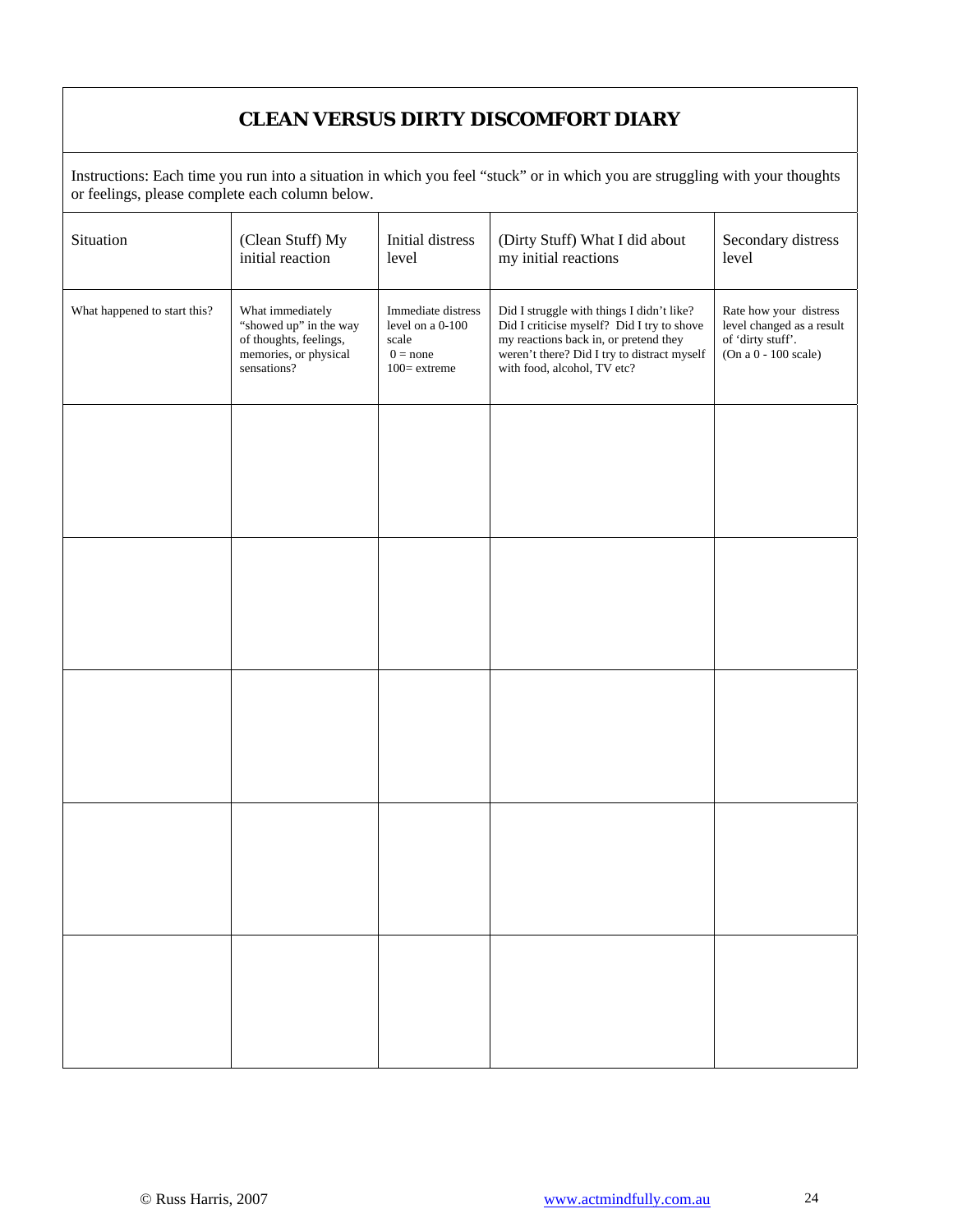#### **VALUES WORKSHEET**

Deep down inside, what is important to you? What do you want your life to stand for? What sort of qualities do you want to cultivate as a person? How do you want to be in your relationships with others? Values are our heart's deepest desires for the way we want to interact with and relate to the world, other people, and ourselves. They are leading principles that can guide us and motivate us as we move through life.

Values are not the same as goals. Values are directions we keep moving in, whereas goals are what we want to achieve along the way. A value is like heading North; a goal is like the river or mountain or valley we aim to cross whilst traveling in that direction. Goals can be achieved or 'crossed off', whereas values are an ongoing process. For example, if you want to be a loving, caring, supportive partner, that is a value – an ongoing process. If you stop being loving, caring and supportive, then you are no longer a loving, caring, supportive partner; you are no longer living by that value. In contrast, if you want to get married, that's a goal - it can be 'crossed off' or achieved. Once you're married, you're married – even if you start treating your partner very badly. If you want a better job, that's a goal. Once you've got it - goal achieved. But if you want to fully apply yourself at work, that's a value – an ongoing process.

The following are areas of life that are valued by some people. Not everyone has the same values, and this is not a test to see whether you have the "correct" values. Think about each area in terms of general life directions, rather than in terms of specific goals. There may be certain areas that you don't value much; you may skip them if you wish. There may be areas that overlap – e.g. if you value hiking in the mountains, that may come under both physical health and recreation. It is also important that you write down what you would value if there were nothing in your way. What's important? What do you care about? And what you would like to work towards?

- 1. **Family relations.** What sort of brother/sister, son/daughter, uncle/auntie do you want to be? What personal qualities would you like to bring to those relationships? What sort of relationships would you like to build? How would you interact with others if you were the ideal you in these relationships?
- 2. **Marriage/couples/intimate relations.** What sort of partner would you like to be in an intimate relationship? What personal qualities would you like to develop? What sort of relationship would you like to build? How would you interact with your partner if you were the 'ideal you' in this relationship?
- 3. **Parenting.** What sort of parent would you like to be? What sort of qualities would you like to have? What sort of relationships would you like to build with your children? How would you behave if you were the 'ideal you'.
- 4. **Friendships/social life.** What sort of qualities would you like to bring to your friendships? If you could be the best friend possible, how would you behave towards your friends? What sort of friendships would you like to build?
- 5. **Career/employment.** What do you value in your work? What would make it more meaningful? What kind of worker would you like to be? If you were living up to your own ideal standards, what personal qualities would you like to bring to your work? What sort of work relations would you like to build?
- 6. **Education/personal growth and development.** What do you value about learning, education, training, or personal growth? What new skills would you like to learn? What knowledge would you like to gain? What further education appeals to you? What sort of student would you like to be? What personal qualities would you like to apply?
- 7. **Recreation/fun/leisure.** What sorts of hobbies, sports, or leisure activities do you enjoy? How do you relax and unwind? How do you have fun? What sorts of activities would you like to do?
- 8. **Spirituality.** Whatever spirituality means to you is fine. It may be as simple as communing with nature, or as formal as participation in an organised religious group. What is important t to you in this area of life?
- 9. **Citizenship/ environment/ community life.** How would you like to contribute to your community or environment, e.g. through volunteering, or recycling, or supporting a group/ charity/ political party? What sort of environments would you like to create at home, and at work? What environments would you like to spend more time in?
- 10. **Health/physical well-being.** What are your values related to maintaining your physical well-being? How do you want to look after your health, with regard to sleep, diet, exercise, smoking, alcohol, etc? Why is this important?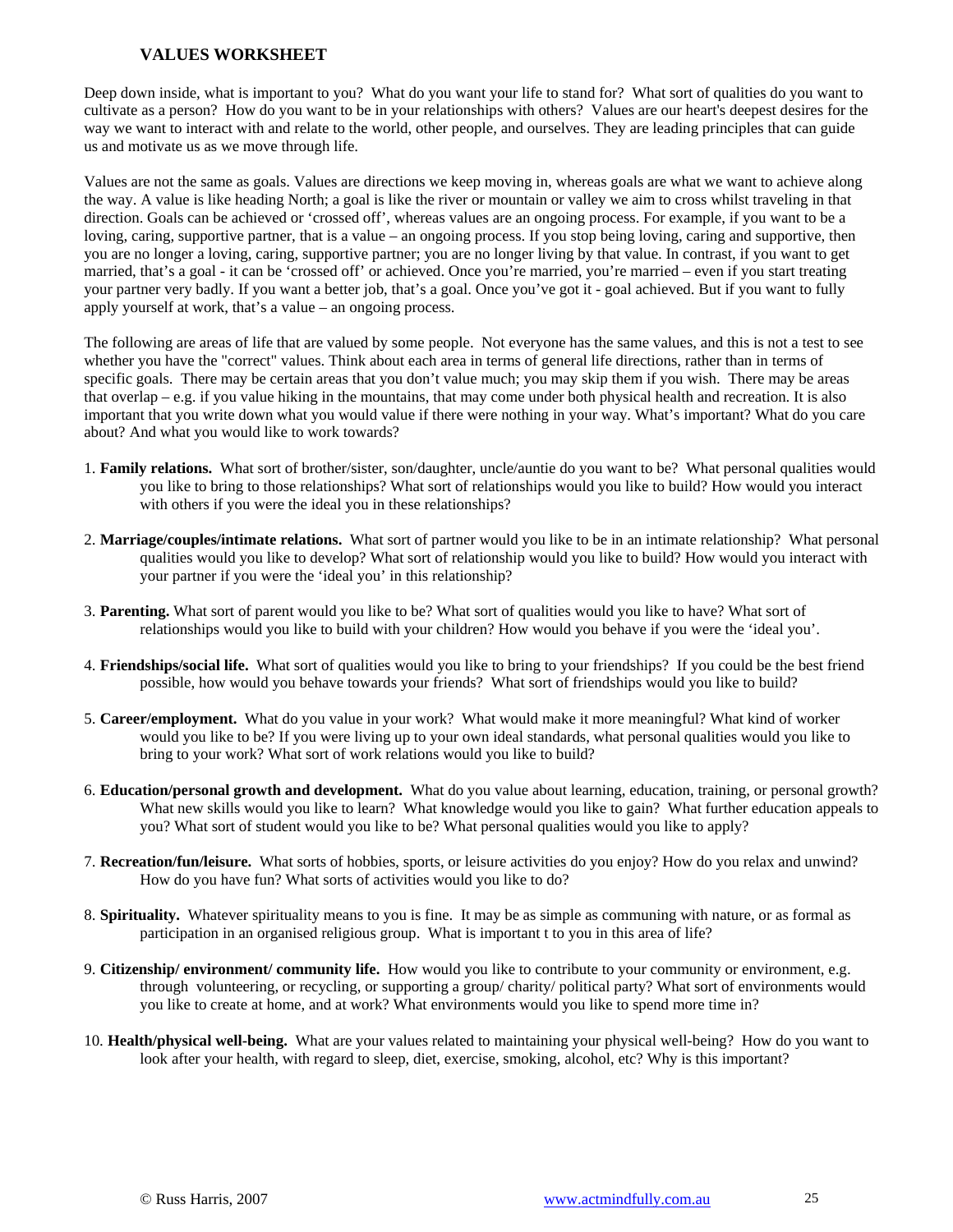# **The Willingness-and-Action Plan**

My goal is to

The values underlying my goal are

Thoughts, feelings, sensations, urges I'm willing to have (in order to achieve this goal):-

- Thoughts:
- Feelings:
- Sensations:
- Urges:
- It would be useful to remind myself that
- I can break this goal down into smaller steps, such as
- The smallest, easiest step I can begin with is
- The time, day and date that I will take that first step, is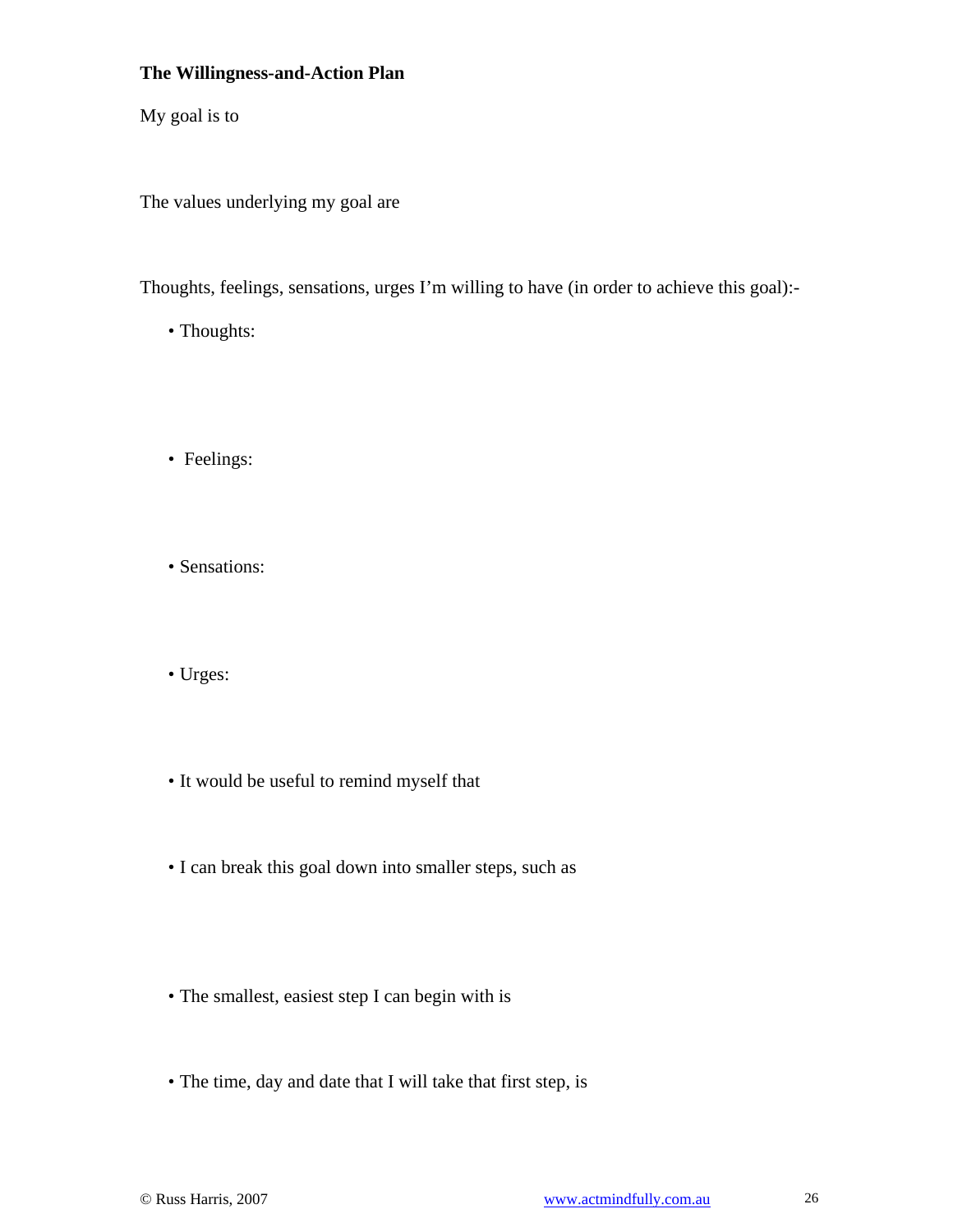#### **USEFUL METAPHORS**

The pages that follow cover many of the metaphors I use in my introductory workshop. The text consists of extracts from my ACT-based self-help book, "The Happiness Trap."

#### **QUICKSAND/ STRUGGLE SWITCH/ CLEAN & DIRTY DISCOMFORT**

Have you ever seen one of those old movies where the bad guy falls into a pool of quicksand, and the more he struggles, the faster it sucks him under? If you should ever fall into quicksand, struggling is the worst thing you can possibly do. What you're supposed to do is lie back, spread your arms, and lie as still as possible, floating on the surface. (Then whistle for your horse to come and rescue you!) Acting effectively in this situation is tricky, because every instinct tells you to try to escape; but if you don't stop struggling, pretty soon you'll sink beneath the surface. Sure, it's not exactly fun to be floating on quicksand, but it beats the hell out of *drowning* in it!

The same principle applies to difficult feelings: the more we try to fight them, the more they smother us. Now, why should this be? Well, imagine that at the back of your mind is a switch—we'll call it the "struggle switch." When it's switched on, it means we're going to struggle against any physical or emotional pain that comes our way; whatever discomfort we experience, we'll try to get rid of it or avoid it.

For instance, suppose the emotion that shows up is anxiety. If our struggle switch is ON, then that feeling is completely unacceptable. So we could end up with anger about our anxiety: "How dare they make me feel like this!" Or sadness about our anxiety: "Not again! This is tragic!" Or anxiety about our anxiety: "This can't be good for me. I wonder what it's doing to my body." Or guilt about our anxiety: "I shouldn't let myself get so worked up! I should know better. Once again, I'm acting like a child." Or maybe even a mixture of all these feelings at once! What all these secondary emotions have in common is that they are unpleasant, unhelpful, and a drain upon our energy and vitality. And then we get angry or anxious or depressed about *that*! Spot the vicious cycle?

Now imagine what happens if our struggle switch is OFF. In this case, whatever emotion shows up, no matter how unpleasant, we don't struggle with it. Thus, when anxiety shows up, it's not a problem. Sure, it's an unpleasant feeling, and we don't like it, but it's nothing terrible. With the struggle switch OFF, our anxiety levels are free to rise and fall as the situation dictates. Sometimes they'll be high, sometimes low,—and sometimes there will be no anxiety at all. But more importantly, we're not wasting our time and energy struggling with it.

Without struggle, what we get is a natural level of physical and emotional discomfort, depending on who we are and the situation we're in. In ACT, we call this "clean discomfort." There's no avoiding "clean discomfort"; life serves it up to all of us in one way or another. But once we start struggling with it, our discomfort levels increase rapidly. And all that additional suffering, we call "dirty discomfort."

Our struggle switch is like an emotional amplifier—switch it on, and we can have anger about our anxiety, anxiety about our anger, depression about our depression, or guilt about our guilt. We could even have guilt about our anger about our anxiety—and then depression about that!

But it doesn't stop there. With our struggle switch ON, we are completely unwilling to accept the presence of these uncomfortable feelings, which means, not only do we get emotionally distressed by them, we also do whatever we can to get rid of them, or distract ourselves from them. For some people, this means turning to drugs or alcohol, which then leads to addictions, relationship issues, and a whole host of other messy problems. Others may turn to food as a distraction, which can then lead to obesity or eating disorders. Humans find an almost infinite number of ways to try to avoid or get rid of unpleasant feelings: from smoking to sex, from shopping to surfing the Internet. As we saw earlier, most of these control strategies are no big deal, as long as they're used in moderation - but *any* of them is problematic if used excessively. For example, I've had clients who developed huge credit card debts from excessive shopping, and others who destroyed their relationships by making unreasonable sexual demands. All these secondary problems, and the painful feelings associated with them, fall under the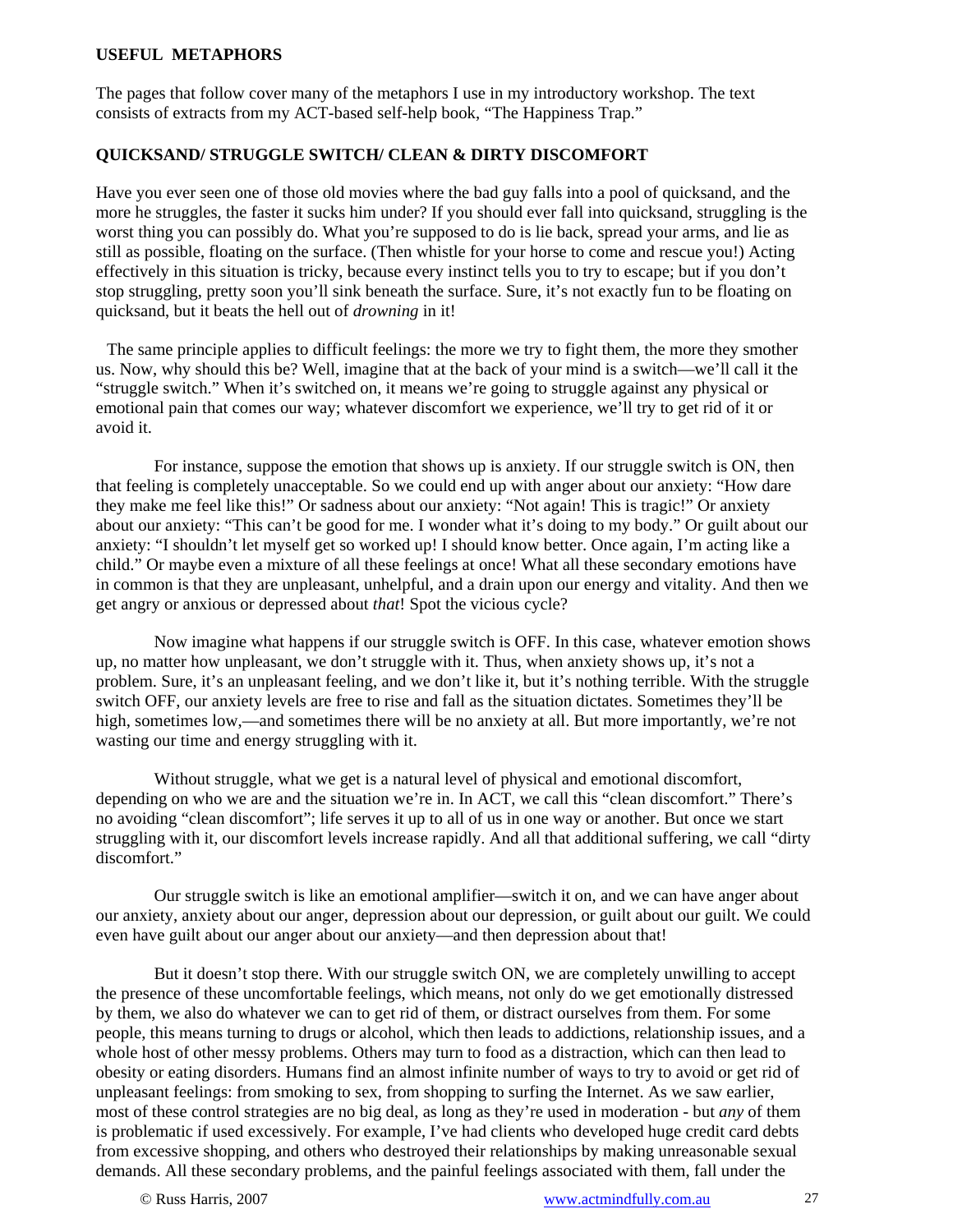heading "dirty discomfort."

#### **With the struggle switch OFF:**

- Our emotions are free to move.
- We don't waste time and energy fighting or avoiding them.
- We don't generate all that "dirty discomfort."

#### **With the struggle switch ON:**

- Our emotions are stuck.
- We waste a huge amount of time and energy struggling with them.
- We create a lot of painful and unhelpful "dirty discomfort."

#### **SCRATCH AN ITCH (control is the problem)**

What do you do when you have an itch? You scratch it, right? And usually this works so well you don't even think about it: scratch the itch and it goes away. Problem solved. But suppose one day you develop a patch of eczema (a common skin condition). The skin is very itchy, so naturally you scratch it. However, the skin cells in this region are already inflamed and therefore highly sensitive. And when you scratch them, they release chemicals called histamines, which are highly irritating. And these histamines inflame the skin even further. So after a little while the itch returns—with a greater intensity than before. And of course, if you scratch it again, it gets even worse! The more you scratch, the worse the eczema, and the bigger the itch. If you go and see a doctor, what's the first thing they'll tell you to do? That's right: "Stop scratching!"

#### **YOUR MIND, THE DOCUMENTARY MAKER (self-as-context)**

Have you ever watched a documentary on Africa? What did you see? Lots of crocodiles, lions, antelopes, gorillas, and giraffes? Tribal dances? Military conflict? Political upheaval? Colourful marketplaces? Amazing mountains? Beautiful, placid villages in the countryside? Poverty-stricken shantytowns? Starving children? You can learn a lot from watching a documentary, but one thing is for sure: a documentary about Africa is not Africa itself.

A documentary can give you *impressions* of Africa. It can certainly show you some dramatic sights and sounds. But it wouldn't even come close to the actual experience of travelling there in the flesh. No matter how brilliantly filmed, no matter how "authentic" it is, a documentary about Africa is not the same thing as Africa itself.

Similarly, a documentary about you would not be the same thing as you yourself. Even if that documentary lasted for a thousand hours and included all sorts of relevant scenes from your life, all sorts of interviews with people who know you, and all sorts of fascinating details about your innermost secrets, even then the documentary would not be *you.*

To really clarify this, think of the person you love most on this planet. Now, which would you prefer to spend time with: the actual living person or a documentary about that person?

So, there's this huge difference between who we are and any documentary that anyone could ever make about us—no matter how "truthful" that documentary may be. And I've put "truthful" in quotation marks because all documentaries are hopelessly biased in that they only show you a tiny part of the big picture. Since the advent of cheap video, the typical hour-long TV documentary is the "best" of literally dozens, if not hundreds of hours of footage. So inevitably it's going to be quite biased.

And the bias of a human film director is *nothing* compared to the bias of our thinking self. Out of an entire lifetime of experience—literally hundreds of thousands of hours of archival "film © Russ Harris, 2007 www.actmindfully.com.au 28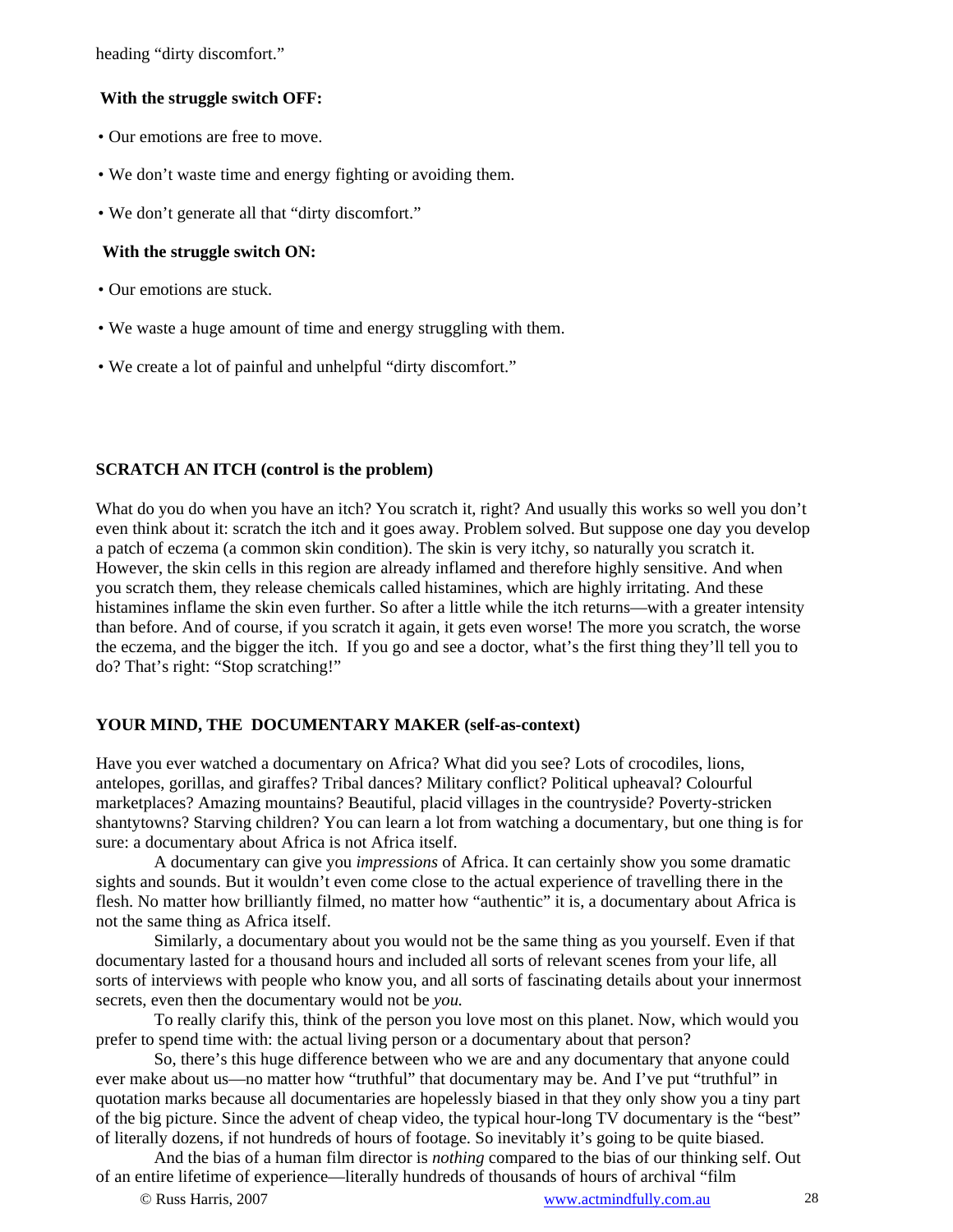footage"—our thinking self selects a few dramatic memories, edits them together with some related judgments and opinions, and turns it into a powerful documentary, entitled "This Is Who I Am!"

And the problem is, when we watch that documentary we forget that it's just a heavily edited video. Instead, we believe that we *are* that video! But in the same way that a documentary of Africa is not Africa, a documentary of you is not you.

#### **DEMONS ON THE BOAT (a variant on "Passengers on the Bus")**

Imagine you're steering a ship far out at sea. Below the deck, out of sight, lie a vast horde of demons, all with enormous claws and razor-sharp teeth. These demons have many different forms. Some of them are emotions, such as guilt, anger, fear, or hopelessness. Some are memories of times you've failed or been hurt. Others are thoughts like "It's too hard," "I'll make a fool of myself," or "I'll fail." Some of them are mental images, in which you see yourself performing badly or getting rejected; others are strong urges to drink too much, smoke, harm yourself, or overeat. And still others are unpleasant sensations, such as tightness in your chest, or a knot in your stomach.

Now, as long as you keep that ship drifting out at sea, the demons will stay below. But as soon as you start steering toward land, they clamber up from below deck, flapping their membranous wings, baring their fangs, and generally threatening to tear you into little pieces. Not surprisingly, you don't like that very much, so you cut a deal: "If you demons stay out of sight, down below, I'll keep the ship drifting out at sea." The demons agree, and everything seems okay—for a while.

The problem is, eventually you get fed up of being at sea. You get bored and lonely, miserable, resentful, and anxious. You see plenty of other ships heading into shore, but not yours. "What sort of life is this?" you think. "That land over there—that's where I want to be heading." But the demons down below aren't particularly interested in what you want. They want to stay out at sea, and that's final! So the moment you start heading for land, they swarm up onto the deck and start threatening you again.

The interesting thing is, although these demons threaten you, they never actually cause you any physical harm. Why not? Because they can't! All they can do is growl and wave their claws and look terrifying—physically they can't even *touch* you. And once you realise this, you're free. It means you can take your ship wherever you want—as long as you're willing to accept the demons' presence. All you have to do to reach land is accept that the demons are above deck, accept that they're doing their level best to scare you, and keep steering the ship toward shore. The demons may howl and protest, but they're powerless, because their power relies totally on your belief in their threats.

But if you're not willing to accept these demons, if you've got to keep them below deck at all costs, then your only option is to stay adrift, at sea. Of course, you can try to throw the demons overboard, but while you're busy doing that no one is piloting the ship, so you run the risk of crashing into rocks or capsizing. Besides that, it's a struggle you could never win, because there's an infinite number of those demons in the hold.

"But that's horrible!" you may well protest. "I don't want to live surrounded by demons!" Well, I'm sorry to be the bearer of bad news, but you already are. And those demons will keep showing up, again and again, as soon as you start to take your life in a valued direction.Now here's the good news: if you keep steering your ship toward shore (no matter how much the demons threaten you), many of them will realise they're having no effect, and will give up and leave you alone. As for the ones that remain, after a while you'll get used to them. And if you take a good, long look at them, you'll realise they're nowhere nearly as scary as they first appeared. You'll realise they've been using special effects to make themselves look a lot bigger than they really are. Sure, they'll still look ugly; they won't turn into cute fluffy bunny rabbits; but you'll find them much less frightening. And you'll find that you can let them hang around without being bothered by them. (Furthermore, as you continue on that voyage, it's not just demons that show up. You'll also encounter angels, and mermaids, and dolphins!)

And it doesn't matter how far away from the shore you are. The instant you start heading towards it, you're living life; you're having an adventure; you're moving in a valued direction. As Helen Keller said, "Life is a daring adventure, or nothing at all."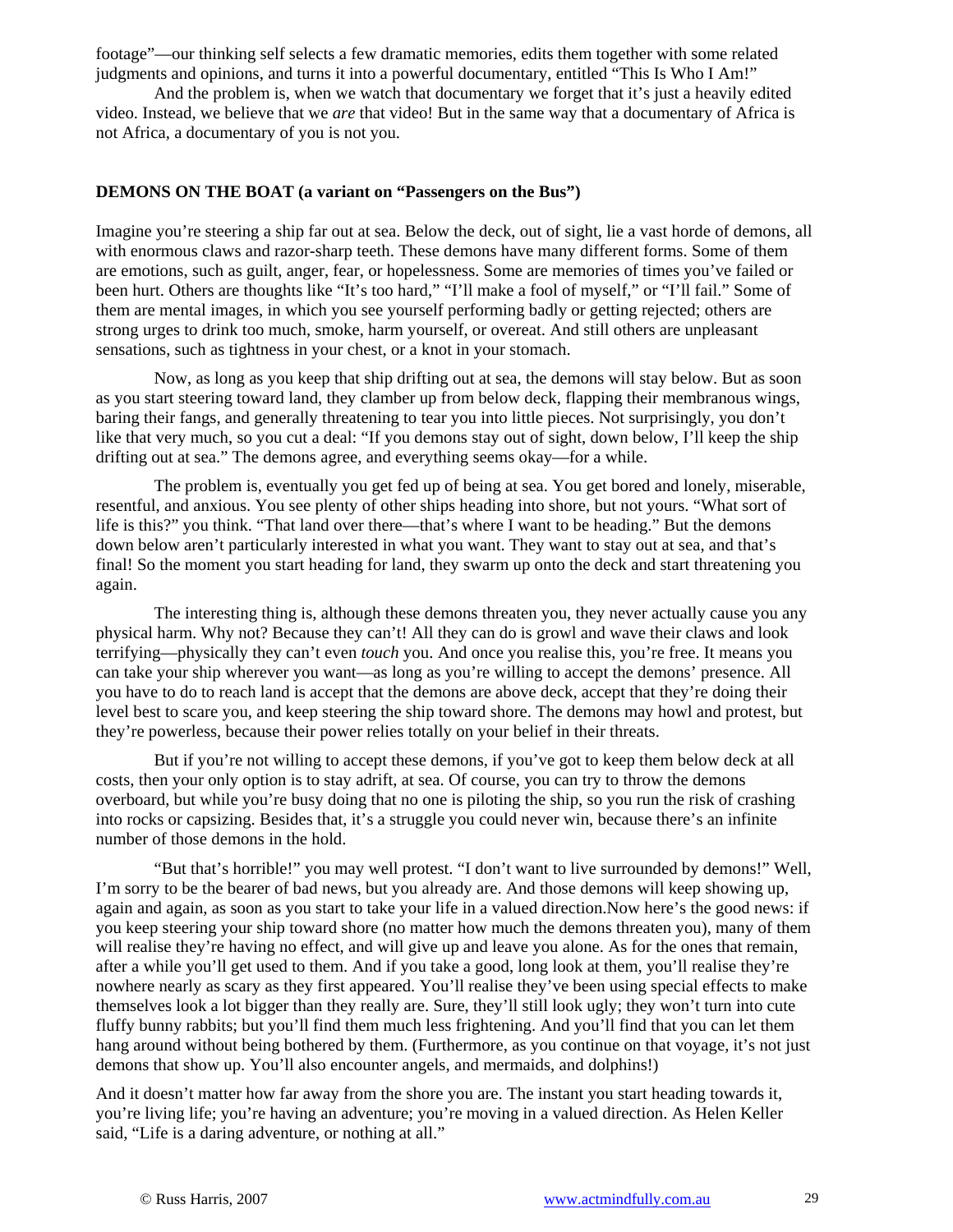#### **THE SKY AND THE WEATHER (self-as-context)**

The observing self is like the sky, while thoughts, sensations, and images are like the weather. The weather constantly changes throughout the day. And whatever it is, the sky always has room for it. No matter how bad the weather, no matter how violent the thunderstorm, no matter how severe the sun, the sky cannot be damaged in any way. Even hurricanes and tsunamis, which may wreak death and destruction on the land—even they are unable to hurt the sky. And of course, as time passes, the weather will change again and again, while the sky remains as pure and clear as ever.

#### **WILLINGNESS – INJECTIONS FOR CANCER**

Willingness doesn't mean you like, want, enjoy, desire, or approve of something. Willingness means you'll allow it, make room for it, or let it be, *in order to do something that you value.*

If I said, "Do you want a course of injections that will make you feel weak and tired for several months, make all your hair fall out, and make you vomit repeatedly?" I'm sure you'd say, "No way!"

But if you had cancer and this course of injections would totally cure it, you'd take it willingly, and side effects be damned. Why would you put yourself through all that? Not because you like it, want it, or approve of it, but in order to keep on doing something that you value: *living.*

Willingness means we make room for the negative side effects, such as unpleasant thoughts and feelings, in order to create a meaningful life.

#### **YOUR MIND IS LIKE A RADIO**

Our mind is a bit like a radio, constantly playing in the background. Most of the time it's the *Radio Doom and Gloom Show,* broadcasting negative stories twenty-four hours every day. It reminds us of bad things from the past (*You really screwed up there!*), it warns us of bad things to come in the future (*You're going to fail again!*), and it gives us regular updates on everything that's wrong with us (*Your life's a mess!*). Once in a while it broadcasts something useful or cheerful, but not too often. So if we're constantly tuned in to this radio, listening to it intently and, worse, believing everything we hear, then we have a sure-fire recipe for stress and misery.

Unfortunately, there's no way to switch off this radio. Even Zen masters are unable to achieve such a feat. Sometimes the radio will stop of its own accord for a few seconds (or even—very rarely for a few minutes). But we just don't have the power to make it stop (unless we short-circuit it with drugs, alcohol, or brain surgery). In fact, generally speaking, the more we try to make this radio stop, the louder it plays.

But there is an alternative approach. Have you ever had a radio playing in the background, but you were so intent on what you were doing that you didn't really listen to it? You could hear the radio playing, but you weren't paying attention to it. In practicing defusion skills, we are ultimately aiming to do precisely that with our thoughts. Once we know that thoughts are just bits of language, we can treat them like background noise—we can let them come and go without focusing on them and without being bothered by them. This is best exemplified by the "Thanking Your Mind" technique: an unpleasant thought appears, but instead of focusing on it you simply acknowledge its presence, thank your mind, and return your attention to what you're doing.

So here's what we're aiming for with all these defusion skills:

• If the thinking self is broadcasting something unhelpful, the observing self need not pay attention. The observing self can instead focus its attention on what you are doing here and now.

• If the thinking self is broadcasting something useful or helpful, then the observing self can tune in and pay attention.

This is very different from approaches such as positive thinking, which are like airing a second radio show, *Radio Happy and Cheerful,* alongside *Radio Doom and Gloom,* in hopes of drowning it out. It's pretty hard to stay focused on what you're doing when you have two radios playing different tunes in the background.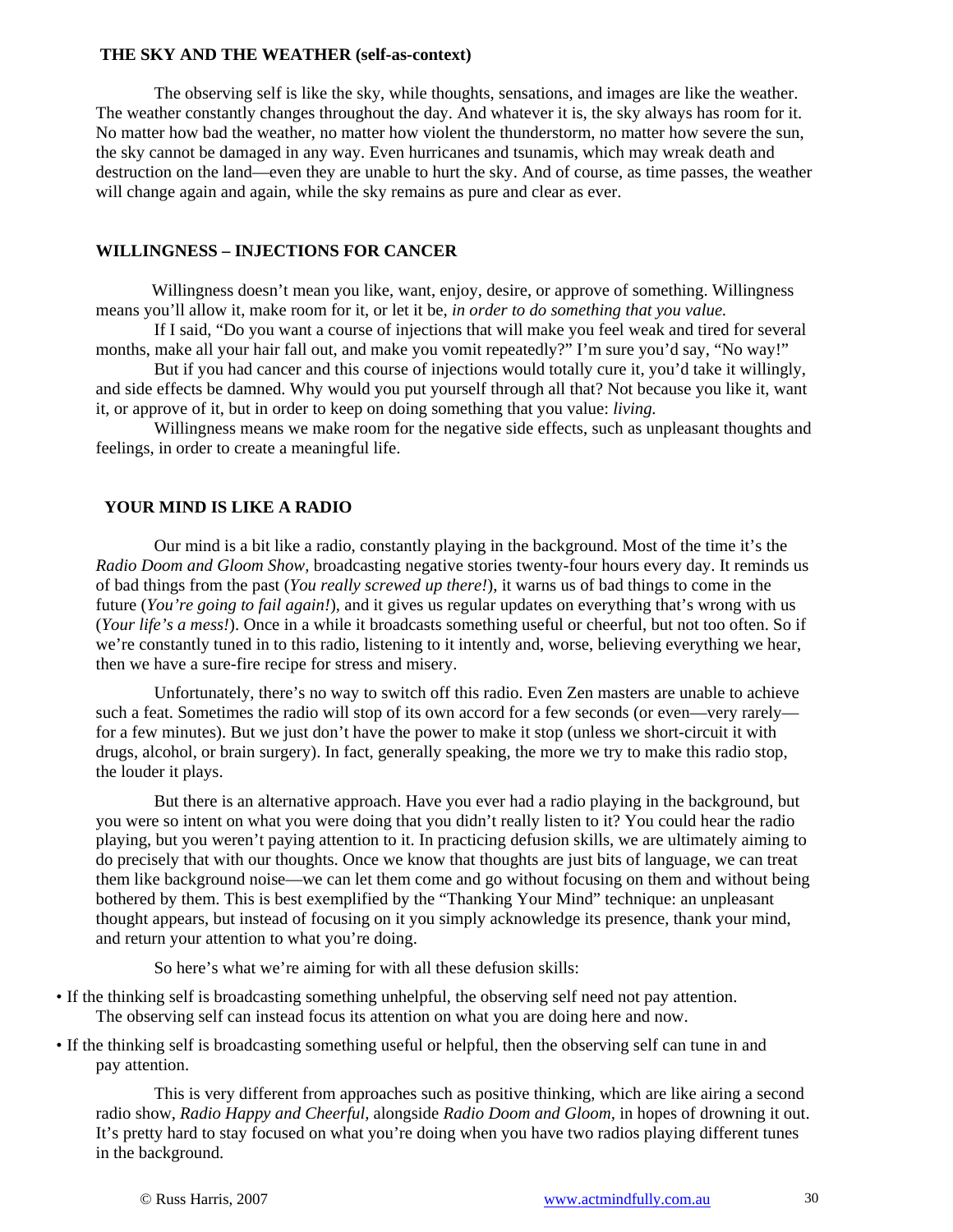Notice, too, that letting the radio play on without giving it much attention is very different from actively trying to ignore it. Have you ever heard a radio playing and tried *not* to listen to it? What happened? The more you tried not to hear it, the more it bothered you, right?

#### **TWO COUNTRIES AT WAR (acceptance versus resignation/tolerance)**

Imagine you live in a small country that shares a border with a hostile neighbour. There is longstanding tension between the two countries. The neighbouring country has a different religion and a different political system, and your country sees it as a major threat. There are three possible scenarios for how your country can relate to its neighbour.

The worst-case scenario is war. Your country attacks, and the other one retaliates (or viceversa). As both countries get pulled into a major war, the people of both nations suffer. (Think of any major war, and the huge costs involved, in terms of life, money and wellbeing.)

Another scenario, better than the first but still far from satisfactory, is a temporary truce. Both countries agree to a cease-fire, but there is no reconciliation. Resentment seethes beneath the surface, and there is the constant underlying threat that war will break out again. (Think of India and Pakistan, with the constant background threat of nuclear war, and the intense hostility between Hindus and Muslims.)

The third possibility is genuine peace. You acknowledge your differences, and allow them just to be. This doesn't get rid of the other country, nor does it mean that you necessarily like it or even want it there. Nor does it mean that you approve of its politics or religion. But because you're no longer at war, you can now use your money and resources to build up the infrastructure of your own country, instead of squandering them on the battlefield.

The first scenario, war, is like the struggle to get rid of unwanted thoughts and feelings. It's a battle that can never be won, and it consumes a huge amount of time and energy.

The second scenario, a truce, is definitely better, but it's still a long way from true acceptance. It's more like a grudging tolerance; there's no sense of moving forward to a new future. Although there is no active warfare, the hostility remains, and you are resigned to the ongoing tension. A grudging tolerance of thoughts and feelings is better than an outright struggle, but it leaves you feeling stuck and somewhat helpless. It's a sense more of resignation than of acceptance, of entrapment rather than freedom, of being stuck rather than moving forward.

The third scenario, peace, represents true acceptance. Notice that in this scenario your country doesn't have to like the other country, approve of its being there, convert to its religion, or learn to speak its language. You simply make peace with them. You acknowledge your differences, you give up trying to change their politics or religion, and you focus your efforts on making your own country a better place to live. It's the same when you truly accept your uncomfortable thoughts and feelings. You don't have to like them, want them, or approve of them. You simply make peace with them and let them be. This leaves you free to focus your energy on taking action—action that moves your life forward in a direction you value.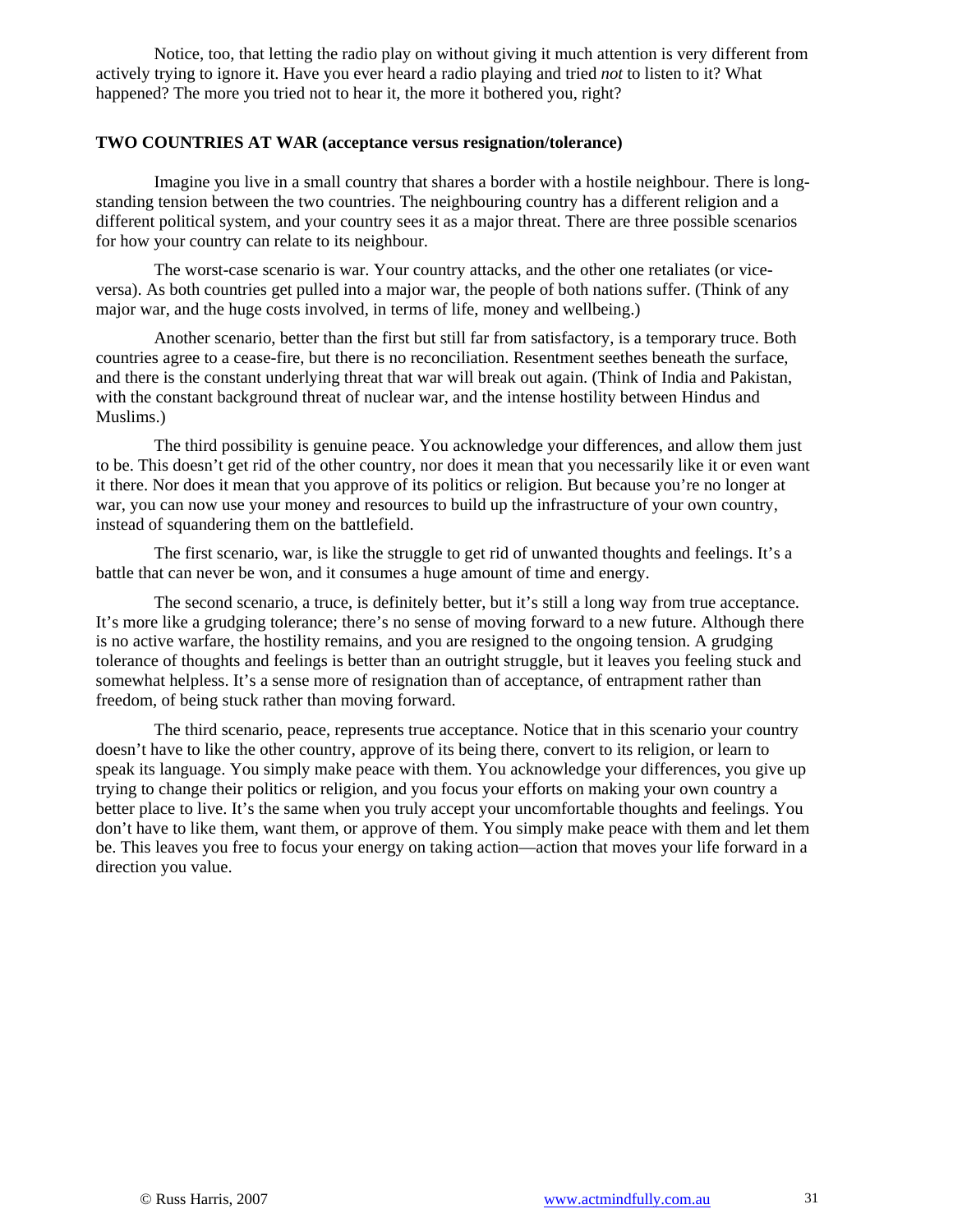#### **Working From Goals To Values – Useful Questions**

Clients often give you a goal, when you ask about their values. They may describe the partner they want, or the job they want. They may describe a feeling they want, such as happiness, self-confidence, self-esteem. They may want fame, wealth, status, success.

It's useful to point out that all of these are goals, because they can be ticked off a list, achieved, accomplished. (E.g. you can have a feeling of happiness, or self-confidence, or a good job, or high status. These things can all be "ticked off". Done. Completed..)

If clients give you a negative goal – something that they don't want, you need to transform it into a positive one, by asking "What do you want instead?"

Eg, client says, "I want to stop using drugs." Q: So what would you like to do instead? How would you prefer to spend your time?

Eg, client says, "I want to stop feeling depressed" Q So if you felt less depressed, what would you do with your time? How would your life be different? What would you do differently? What would you do more of, and less of?

If clients give you a positive goal, useful questions to get to the underlying value include:

What's that in the service of? What's important/ meaningful about that? What is it you value about achieving that goal? If you achieved that goal, how would you be different? What would you do differently?

If client's goal is a feeling (eg to be happy), ask:

Q: If you did feel more (whatever the feeling is), how would you be different? What would you do differently? How would you act differently in work/relationships/ family life etc.? What tasks/projects/activities would you undertake? What changes would you make in your life? (If this leads to more goals, we then ask, 'And what is it you value about that? What's important/ meaningful about that? What's that in the service of etc.)

If client gives a material goal such as a job, house, overseas holiday etc, again we ask:

Q: What's important about that? What would having that enable you to do? (For example, the value underlying a holiday may be about making time to relax, and/or about spending quality time with the family, etc)

If client says, I want my wife/husband/mother/boss/ colleague to be more cheerful/cooperative/friendly/loving/respectful etc (or less abusive/lazy etc.), we may ask:

Q: Let's assume I have a magic wand, and I can instantly change this person to fit your ideal. If you did have that ideal relationship, how would you act differently? What personal qualities would you like to develop/ bring into that relationship? What sort of friend/relative/colleague would you like to be?

If client says, I want fame, success, wealth, status:

Q: Let's assume you have it. You have all the wealth/success/ fame etc you could want. How would you be different? How would you act differently with your family/friends/work etc? What would you do differently?

If the client then starts telling you about projects they'd undertake, or things they'd do, or things they'd buy, you can then ask, "And what's important or meaningful about that? What's that in the service of?" etc.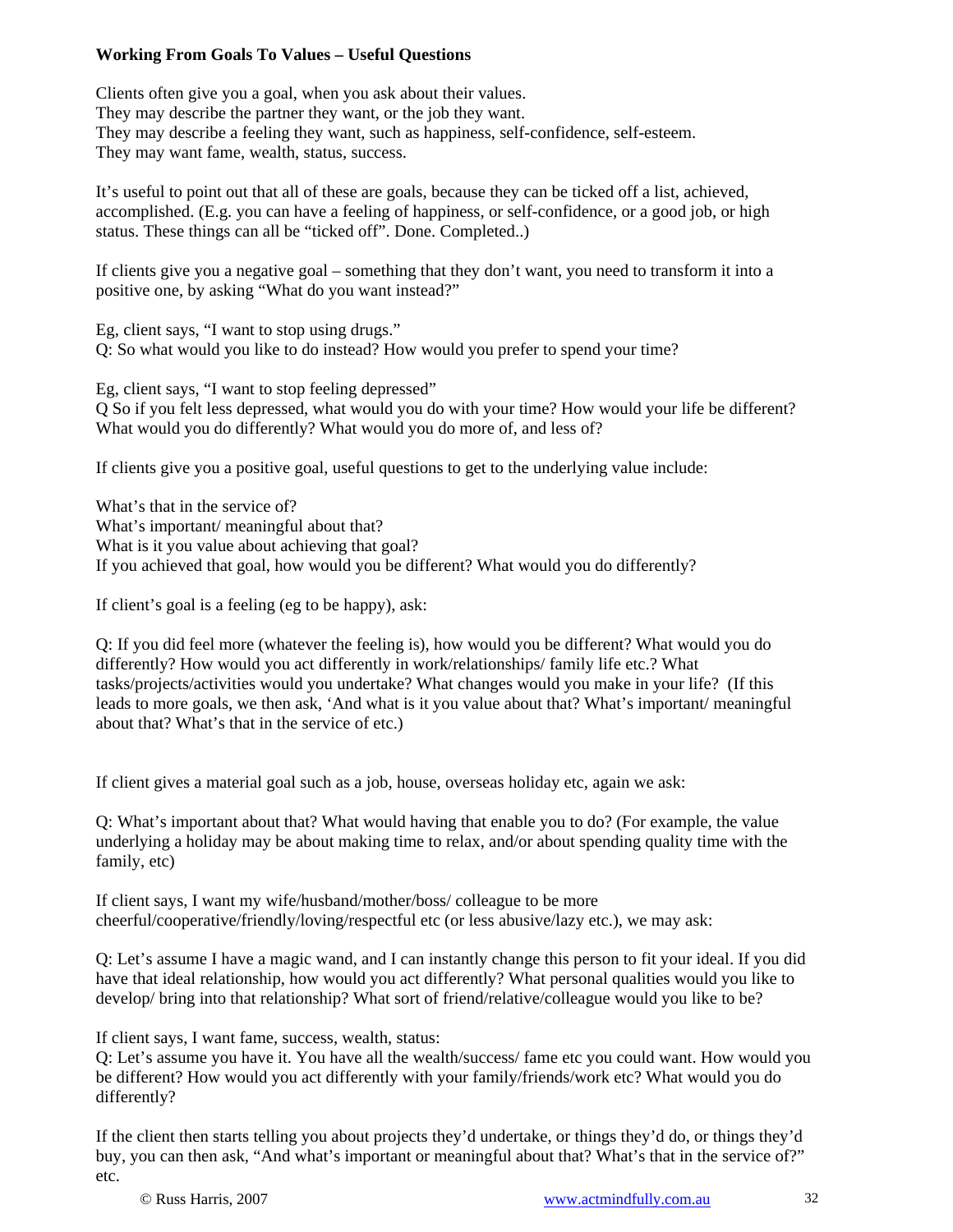If the client says, "I'd be more relaxed/ more at ease/ I wouldn't have to impress anyone" again we ask "Let's assume you are more relaxed /more at ease. How would you be different? How would you act differently with your family/friends/work etc? Usually, your client will eventually come up with a value about being more open/honest/sharing more of themselves/ being more authentic etc.

If client says, I want respect/approval/love from others – again we ask: Let's assume you have it. You have all the respect/approval/love etc you could want. How would you be different? How would you act differently with your family/friends/work etc? What would you do differently?

A very useful question is: Suppose I waved a magic wand so that you automatically had the approval of everyone in your life; that whatever you did, they approved and encouraged it; you never had to impress anyone, or try and please anyone ever again – then what would you do with your life? How would you act in your relationships? Etc.

Once you've identified a value, a useful question is "What's the smallest simplest easiest action you could take, in the next 24 hours, that's consistent with that value?

From there, go to short-term, medium-term, long-term goals.

I frequently say something like, "I don't want you to give up on that goal. If it's important to you, I'll do whatever I can to help you achieve it. But I'd hate you to think that you can't lead a rich and full life until that goal is achieved. I want to help you to lead a full, meaningful life right now. So if the value(s) underlying your goal is (are)  $X, (Y \& Z)$ , then what's a small thing you can do right now, that's consistent with that value?"

If client identifies values in the domain of parenting, but doesn't have children, we may then ask "Okay, how can you act on those values without having your own kids? If you value (for example) being nurturing, caring and supportive, do your friends and relatives have kids you can interact with? Or do you have any interest in voluntary work with children?"

We may then brainstorm how the client can go about creating a family of their own – if possible. Eg we may have to look at ways of meeting eligible partners, building social networks, developing relationship skills etc. But the point is, don't wait until you have kids of your own – you may be waiting months, years or forever. While you're pursuing the big goal (of starting a family), act consistently with the underlying value right now.

If client identifies values in the domain of intimate relationships, but doesn't have a partner, we can ask: "Okay, how can you act on those values without having a partner? If you value (for example) being loving and supportive, who else is there in your life right now, that you could act that way with?" (If the value is around exploring and enjoying sexuality/sensuality – again, we'd ask: Q how can you act on those values even without a partner? (Eg erotic literature, masturbation, fantasy/ sensual massages etc)

We may then brainstorm how the client can go about getting into an intimate relationship – as in the previous example. Eg we may have to look at ways of meeting eligible partners, building social networks, developing relationship skills etc. Again, the point is, don't wait until you have a partner – you may be waiting months, years or forever. While you're pursuing the big goal (of finding a partner), act consistently with the underlying values right now.

If client identifies values in the domain of work, but doesn't have a job, we can ask: "Okay, how can you act on those values without having a job? If you value (for example) being productive/ helping others/ being focused and engaged in what you are doing, in what areas of your life can you do that right now, even without a paid job? If the value is around caring for family, again: How can you care for your family right now, in little ways, even without having a job?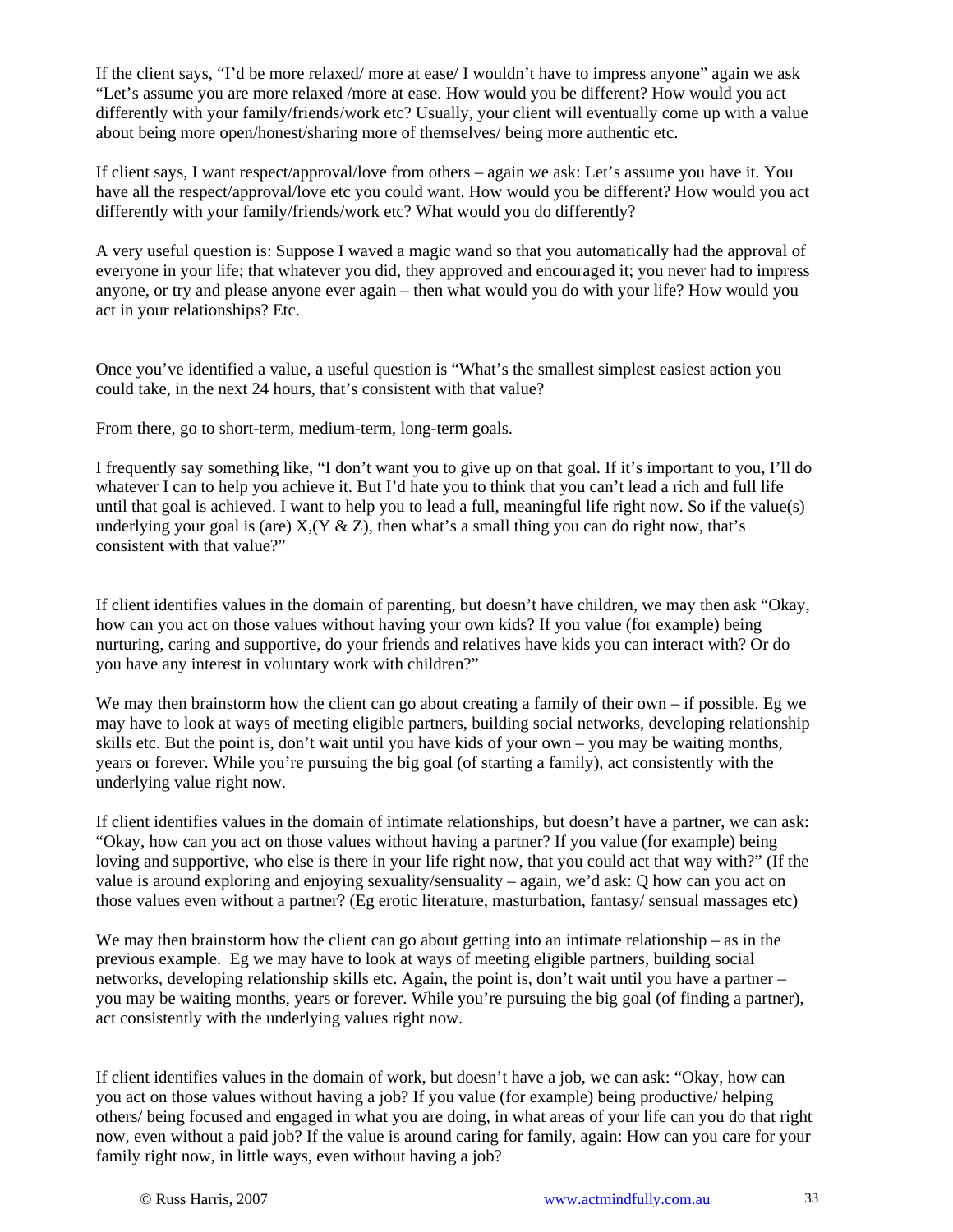We may then brainstorm how the client can go about finding a job. Eg we may have to look at ways of retraining, developing new skills, career counseling, where to look for work etc. But the point is, don't wait until you have a job – you may be waiting months, years or forever. While you're pursuing the goal, act consistently with the underlying value right now.

#### **More On Working From Goals To Values**

(The text that follows - on pp 34 & 35 - consists of extracts from "The Happiness Trap." Therefore please don't reprint or copy any of these extracts: they are all under copyright.)

 Suppose you really want to buy a house. Buying a house is a goal (that is, something that can be achieved and "crossed off the list"). But suppose that because of your current finances it will be a long time before you can actually buy that house. If you believe you can't be happy until you've achieved that goal, life will be pretty miserable..

Ask yourself, "What's this goal in the service of? What will it enable me to do that's truly meaningful?" If the answer is "To provide security for my family," then you've identified a core value: taking good care of your family. And taking care of your family is something you can do right now, in a hundred and one different ways. For example, you can cook a healthy dinner, read a story to your kids, or give your partner a hug and some words of support.

This doesn't mean you give up on your goals. If you want to buy a house, start saving! But you don't have to wait until you buy that house to have the satisfaction of caring for your family.

Let's take another example. Suppose you have the long-term goal of being a doctor. The training will take some time, and I'd hate for you to spend ten years of your life doggedly focused on that goal, thinking you can't be happy until you've achieved it. Now, ask yourself, "What is this goal in the service of? What will it enable me to do that's truly meaningful?"

Let's say you answered, "I'd be able to help people." Now you've identified a core value: helping others. And helping others is something you can do right now, in a myriad of ways: you can visit an elderly relative, contribute money to a worthy cause, help a fellow student with their homework, or even do some volunteer work.

This doesn't mean you give up your goal of becoming a doctor. What it means is, for the next ten years, while you're working toward that goal, you have the ongoing satisfaction of living by your values—in this case, helping people.

"But suppose my motivation *isn't* helping people," you may be saying. "Suppose I just want to get rich." Well, for starters, being rich is a *goal,* not a value. It's a goal because it can be achieved and crossed off the list: "Yep, done that! I'm rich now!" But to answer this question more fully, here's a transcript of a session I had with Jeff. Jeff was a businessman in his mid-thirties, making a reasonable living but obsessed with earning more. He was making himself miserable by constantly focusing on all the people he knew who were richer than he was. I asked Jeff, "What do you *really* want?"

*Jeff:* To be absolutely honest, I want to be stinking rich.

*Russ:* Fair enough. If you were stinking rich, what would that enable you to do?

*Jeff:* Lots of things.

*Russ:* Such as?

*Jeff:* Travel around the world.

*Russ:* What would you do on your travels?

*Jeff:* I'd laze around on beaches...explore exotic countries...visit the wonders of the world.

*Russ:* Okay. What do you value about lazing around on beaches?

*Jeff:* It's relaxing. It's a great way to chill out.

*Russ:* And what do you value about visiting exotic countries?

*Jeff:* Meeting new people, tasting new cuisines, discovering exotic arts and crafts.

*Russ:* Okay. Now, I want to be clear on this. I'm not for a moment suggesting that you give up on your goal. If you want to be rich, by all means, go for it. But I'd hate to see you spend the next ten years feeling miserable because you think you have to be rich before you can find fulfilment. See, you identified "relaxing" and "chilling out" as activities you value. Well, there's a zillion different ways you can relax and chill out right now, and you don't have to be rich. You could have a hot bath, listen to some music, do yoga…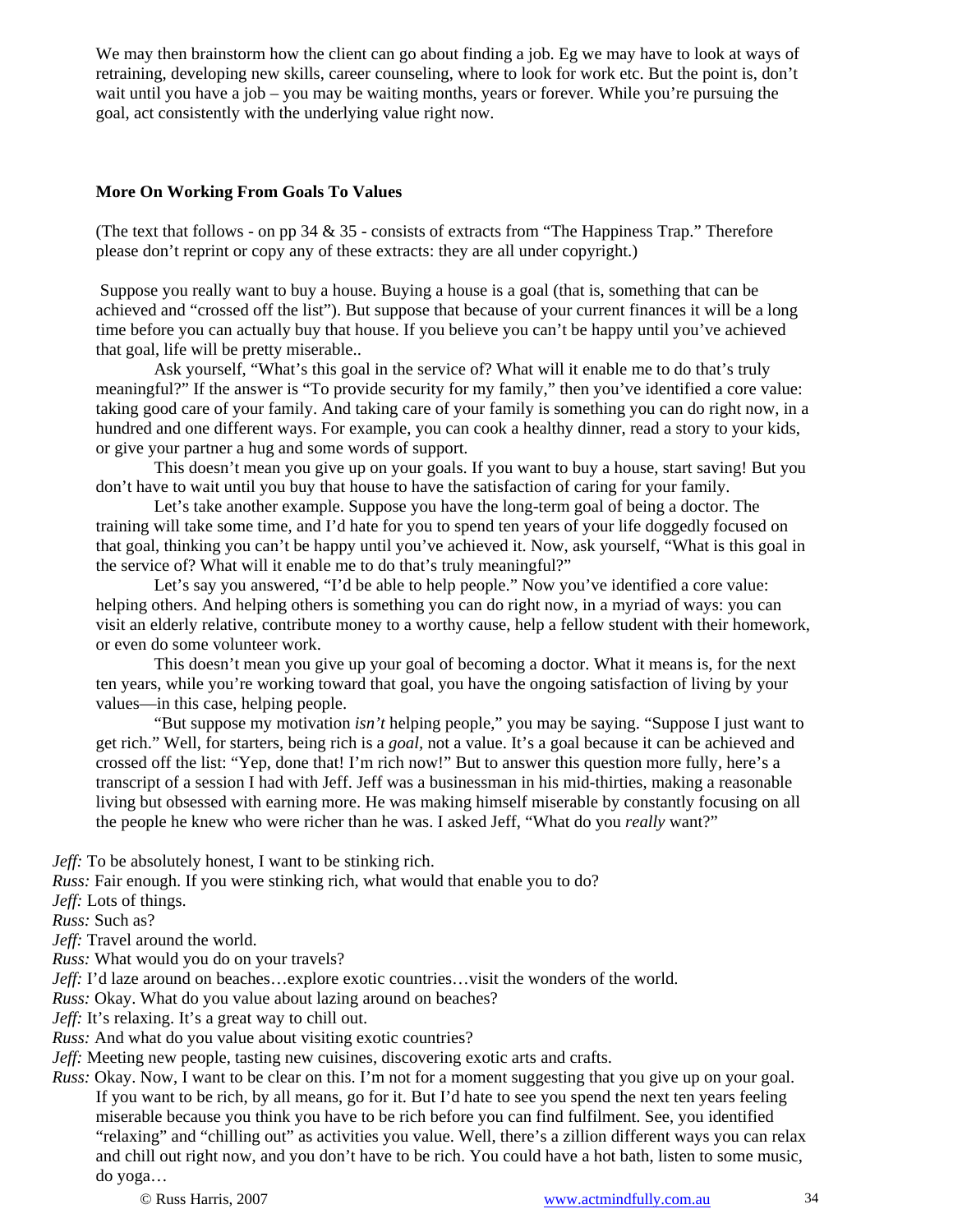- *Jeff:* Yeah, but I really do like lazing on beaches.
- *Russ:* Absolutely. And so it makes sense to save up your money and plan a beach holiday. But you don't have to *wait until you're rich* to have the satisfaction of relaxing—that's something you can do every day. And it's the same for those other values. For example, if you value tasting exotic cuisine, how could you do that right now?
- *Jeff:* I guess I could try some ethnic restaurants.
- *Russ:* Yeah, or some ethnic cookbooks.
- *Jeff:* Yes, but that's not the same as eating the local food in a foreign country.
- *Russ:* I'm not suggesting that it is. I'm just pointing out that if you truly value eating exotic food, you don't have to wait until you're rich enough to travel the world. And the same goes for discovering littleknown arts and crafts. If you wanted to do that right now, what could you do?
- *Jeff:* Go to art galleries?
- *Russ:* Exactly. Or visit museums or local arts-and-crafts fairs. Or you could read about it, or research it on the Internet.
- *Jeff:* Yeah, but that's not the same as—
- *Russ:* I know. And again, if you want to travel overseas, then it makes sense to save money and plan for it. All I'm saying is, if you value relaxing, eating different foods, and learning about unusual arts and crafts, you can do all these things right now. You don't have to go through life desperately wanting. Now, let's come back to your goal of being rich. Why else is that important?
- *Jeff*: Because people look up to you when you're rich.
- *Russ:* Well, I don't know if that's always the case, but let's assume you're right. What's so important about having people look up to you?
- *Jeff:* They treat you better. They respect you.
- *Russ:* So let's suppose that people treated you well and respected you and looked up to you. What would that enable you to do?
- *Jeff:* I guess I'd be more at ease. I wouldn't have to try and impress anyone. I could just be myself.

*Russ:* So what you really value is being yourself? Being genuine?

- *Jeff:* Yeah. I just want to be me.
- *Russ:* Okay. So can you be genuine right now? Do you have to wait until you're rich?
- *Jeff:* It's easier if you're rich.
- *Russ:* Maybe so. But are you going to wait until you're rich before you give yourself the satisfaction of being genuine?
- *Jeff:* What if I'm genuine and people don't like me?
- *Russ:* Do you want to spend your life building friendships with people who only like you because you're rich? *Jeff:* No.
- *Russ:* What sort of friendships do you want to build?
- *Jeff:* Ones where I can be myself; where I can be accepted for who I am.
- *Russ:* Okay. So if you value being genuine, why not start right now in the relationships you already have? Ask yourself, "What's one small thing I could say or do that would be truer to the real me?"

\* \* \*

As you can see, Jeff was quite convinced that he needed to be rich before he could find satisfaction in life. But over time, as Jeff chose increasingly to live by his values, he found a deep sense of fulfilment—even as he pursued his financial and business goals.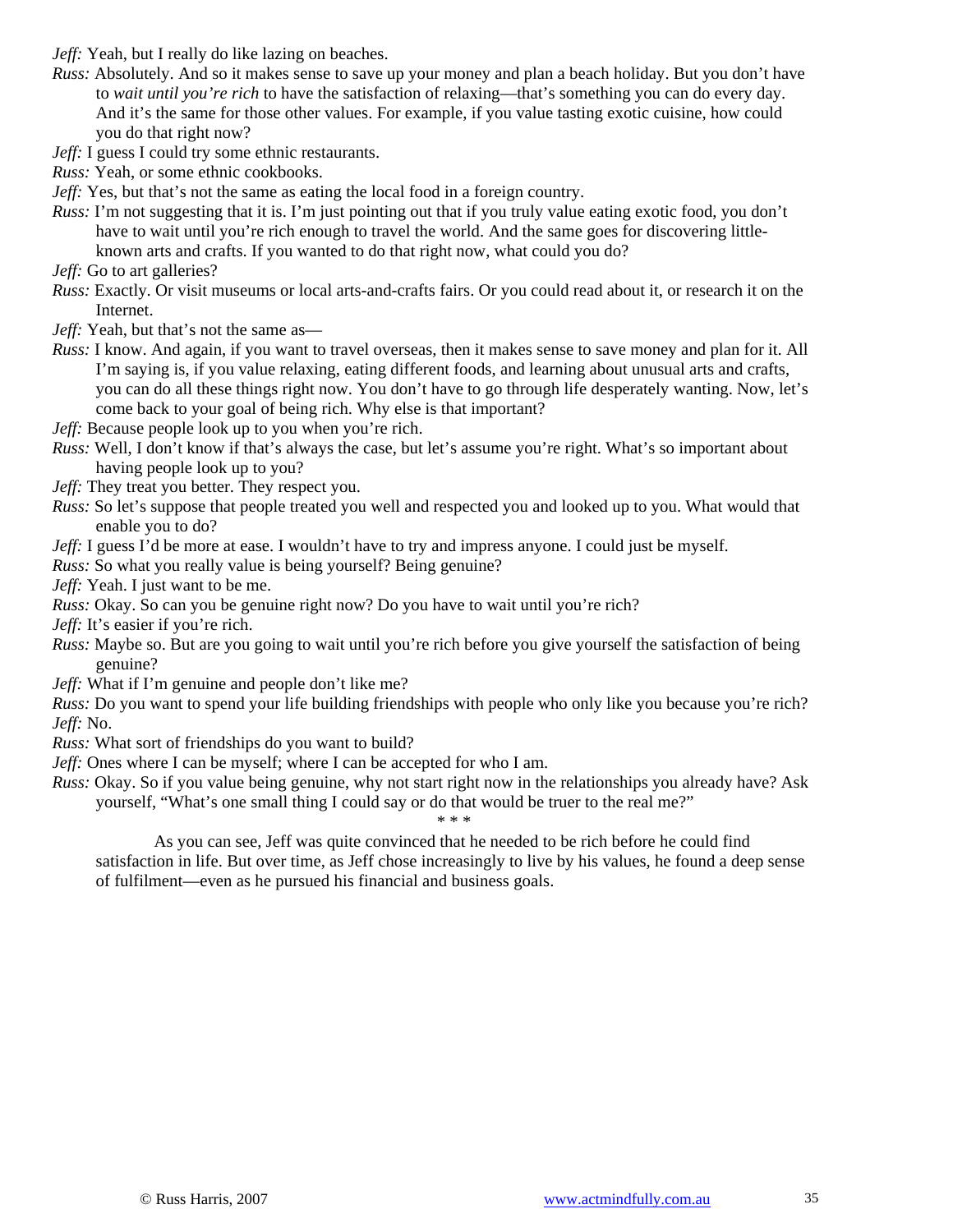# **INTRODUCING ACT TO CLIENTS**

Here's how I usually introduce ACT to clients. (Although it doesn't always come out in one long spiel like this; it may come out in several pieces over the course of a session).

We'll be working together using a type of therapy called Acceptance and Commitment Therapy. I know it's an odd name, but don't let that put you off. Down the line, it will make sense to you. It's a powerful new type of psychotherapy based on cutting edge research into how the human mind works - and it's been clinically proven to be successful in a wide range of psychological problems.

This is a very active therapy. It's not one of those therapies where we just *talk* about your problems. It's a therapy in which you actively learn new skills to change your life for the better.

We have two basic aims in this therapy.

One aim is to help you create a rich, full and meaningful life. To do that, we'll need to spend some time talking about what you really want out of life; what's important and meaningful to you, deep in your heart. And then, using that information as a guide, we'll look at how you can set goals and change your behaviour to take your life in the direction you want to go.

Our second aim is to teach you a set of skills that will allow you to handle painful thoughts and feelings far more effectively, in such a way that they have much less impact and influence over your life.

So a key part of this therapy will involve you learning those skills in the session, and then taking them home and practicing them in between sessions. The more you practice, the more benefits you'll get – and vice-versa.

What this means is, that in some sessions we will actually need to bring up some of those painful thoughts and feelings during the session, so you can practice using your new skills to handle them better. Because of this, at times this therapy may seem like a rollercoaster ride - but at those times, I will be sitting there, right beside you. *(This is a saying that I first heard from Robyn Walser)*

It's always hard to know how many sessions that will take, so how about you commit to six sessions, and then on session six, we'll take stock, see how you're going, and see if you need any more. If you find that you don't need that many sessions, that's fine too. Also, we have to be realistic; no therapy works for everyone, so if this approach doesn't seem right for you, or you're not happy with the way it's progressing, I can easily refer you to colleagues who have different approaches.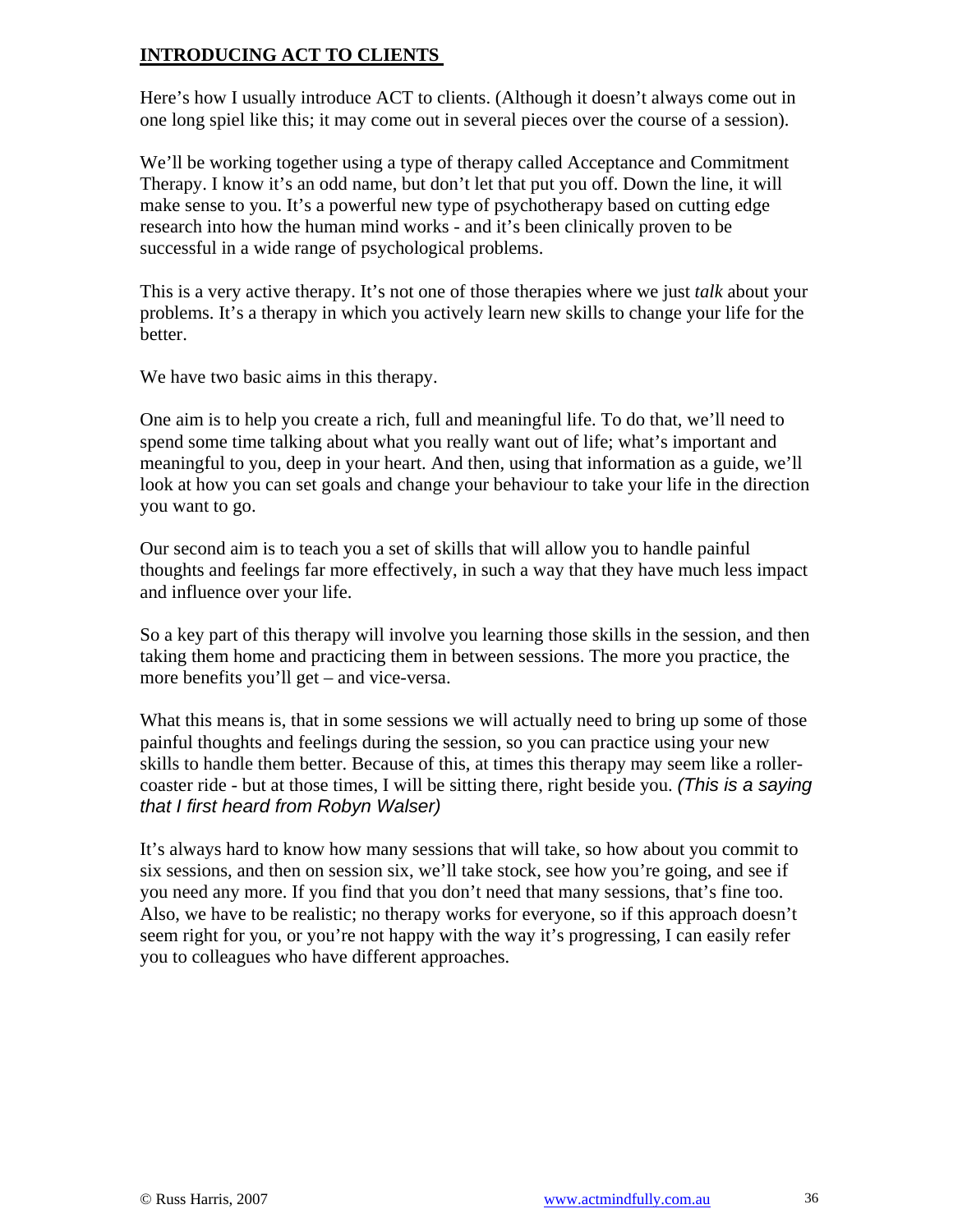#### Informed Consent Issues

The next 2 pages are what Professor Kelly Wilson, a leading ACT authority, has to say about informed consent for ACT:

"In my own training and the way I train folks, therapy should always start with informed consent. Below is a thumbnail of my approach:

#### 1) Address alternative therapies

I think it is beholden on us to mention alternative treatment approaches that have demonstrated efficacy (including pharmacotherapy) and also to mention that alternative treatments where the direct evidence base is not substantial, but appears to be sensible given the more general evidence available in the literature. If there is a gold standard, like Barlow's PCT for panic--I tell them about it.

I do not get into any kind of big theoretical discussion about, my reservations about the overselling of pharmacotherapy or my own understanding of the likely mechanisms of action in cognitive therapy. I don't do those therapies and if people want them, I can point them to folks who are well versed in them. I also do discuss allegiance effects, though I take them quite seriously. I think that whenever possible, one ought to get therapy from someone who is fully invested in that sort of work. So, if someone wanted CT for depression, I would be the wrong guy.

I know smart capable people who do that sort of treatment and am happy to refer folks to them. Likewise, if someone presents with panic, I am not going to do a straight up PCT treatment with them, even though it is the gold standard. I will tell them about PCT (including that is the gold standard) and say that I would do work that has many similarities and is based on many of the same principles, but if they want that specific treatment, I refer to another provider in our clinic. (See below the section on describing the treatment I do as to some ways it might differ from a straight up PCT protocol.

#### 2) Address risks and benefits

My addressing of risks and benefits does not look much different than risks and benefits for any treatment--i.e. not everyone benefits from any treatment, even the most successful varieties. I do not bury a client in a lit review or a checklist of diagnoses for which there is ACT evidence. I do not really buy the diagnostics much anyway. I typically tell people that the treatment we do is directly connected to a tradition that has been useful for a lot of difficulties and that the evidence for this particular looks very promising in the breadth of difficulties for which it seems useful. I also tell clients that treatment is difficult work. I tell people that they may experience significant distress during treatment. I promise to talk about how the person is doing along the way and if it looks like this treatment is not beneficial, I promise to work with them to find the best alternative treatment referral (since my group only focuses on ACT and behaviorally-oriented work).

#### 3) Propose specific time frame

I generally tell clients that it can be a problem estimating whether treatment is useful on a moment by moment basis. Sometimes I use metaphors to illustrate this point. For example, if you plant a garden, going outside every fifteen minutes to see how it is coming along doesn't work very well. Or, going to the gym to get in shape--sometimes you feel worse physically before you start to see the benefits. Also, like physical training sometimes you see periods of progress punctuated by periods that are somewhat flat. I like to start with a time frame where we will stop and look back and ask ourselves "are we headed in the right direction." Partly the time frame depends on the client and the difficulty, but I like a window of 4-6 weeks. This does not mean I expect life to be peaches and cream in 4-6 weeks, just that I think in that time period we should have some sense that we are headed in a direction that seems to have some vitality.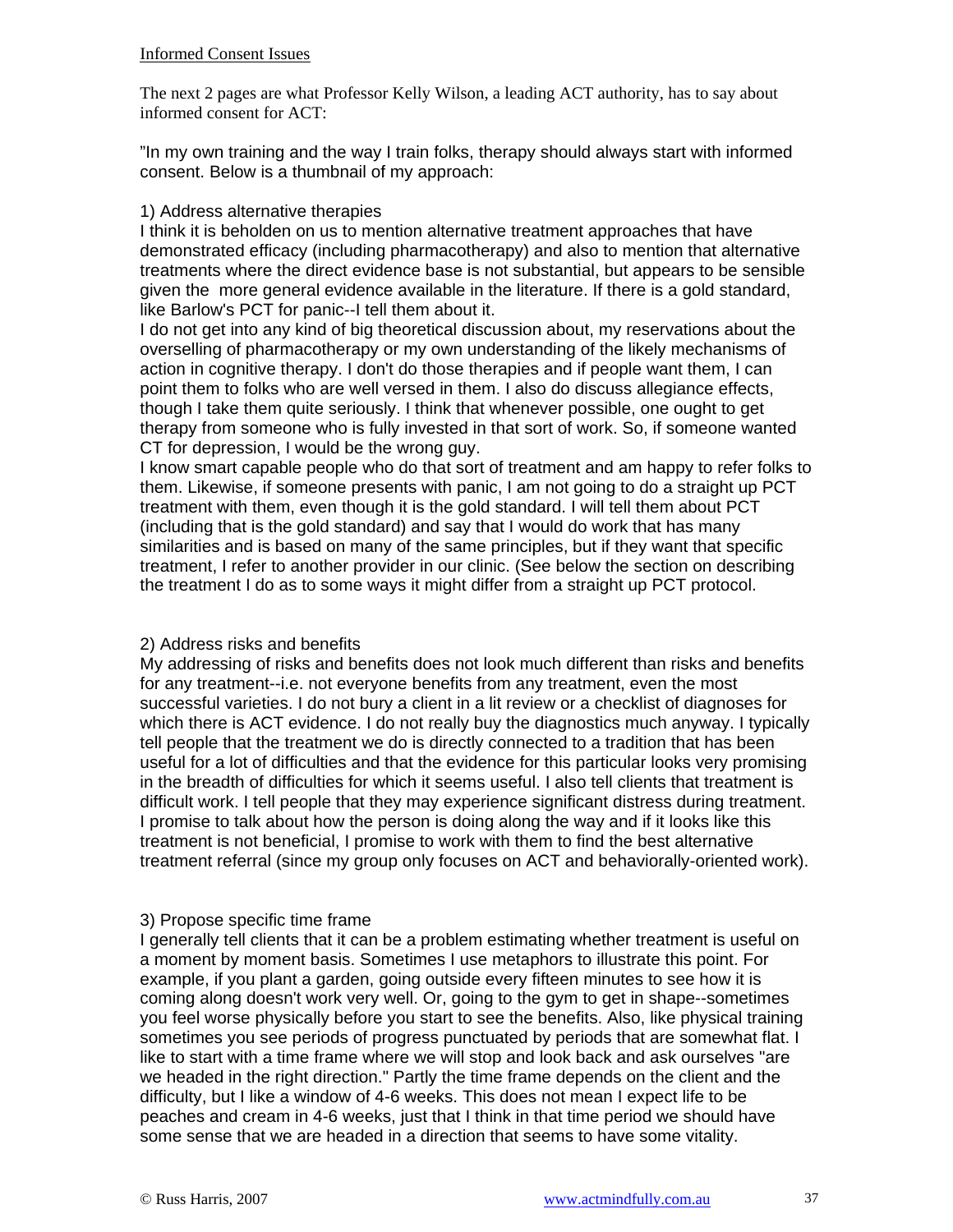#### 4) Orient person to therapist, client roles

I tell clients that we will be working from a perspective that sees the people we call clients and the people we call therapists as being in the same boat. The rock climber metaphor from the book is a reasonable approximation of the relationship. I honestly can't recall exactly what is in the book, but like two rock climbers on opposite rock faces, there are things I might be able to see from where I stand that would be hard for them to see--not because I am all wise or something, just because I am standing in a different place. Likewise, there are things they can see and feel that I cannot--like the feel, temperature and texture of the rock. I tell clients that if I am to be most useful to them, it will help if I can see the world through their eyes, feel it with their hands. I can't, but I tell them that I will ask them to do their best to give me a sense of what it is like to live in their skin. And then I follow through. My aim is that a client leaves the room with no doubt that their experience was the most important thing in that room during that session. The combination of my somewhat different perspective and their own felt sense of their situation seems to me like the best shot at finding a way forward that works. I tell them this.

We used to say I will be very active at the beginning and that will lessen later. I tend to say something more like sometimes I will be more active and sometimes you will be.

5) Give general descriptions of operating principles

Since generally, behavioral methods are justifiable given the evidence base (exposure-based work, behavioral activation) I tell people that ACT is based on many of the same principles as the best supported treatments available, and will use many of the same methods, but that it tends to look at difficulties in the broader context of whole lives and an individual's valued directions. Therefore the treatment will end up looking at valued domains of living and the ways that these difficulties fit into that whole life. I generally tell them that the work is acceptance focused and whole life focused, rather than being focused on very specific problems. Problems are not ignored, at all; however, they are looked at in this broader way. I tell them that it will be very, very hard work and that we will not do a bit of work except in the service of the direction they would like to take their lives."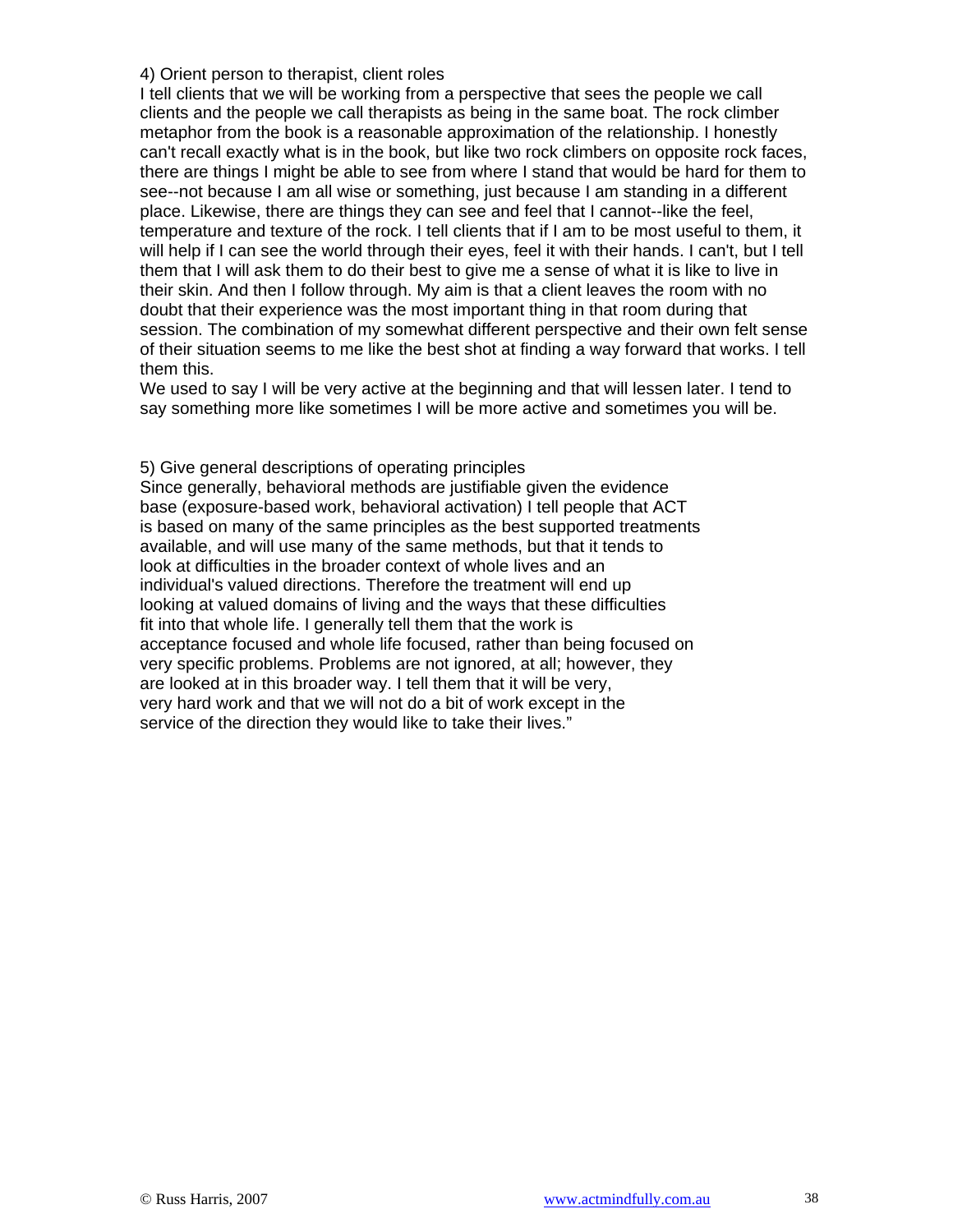#### Flow of Sessions

This is just to give you an idea of how a series of sessions might flow. Please note: I am only sharing *my experience* of *what works for me in my practice*. There can, obviously be huge variations on this. Your experience may be very different to mine, and you should adapt this therapy to suit you and your clientele.

Most published ACT protocols vary from 4 to 14 sessions. Some of these are heavily geared towards values and action. Others are much more heavily geared towards prolonged mindfulness practice. I suggest you read through several protocols and get a sense of how they vary. You can do this through reading the various ACT books, and/or downloading some of the many protocols available on the main ACT website: [www.contextualpsychology.org](http://www.contextualpsychology.org/)/act

In the article I wrote for Psychotherapy Australia, which was part of your pre-workshop reading, I outlined a 10 session treatment that I did for one client with social anxiety disorder. This is fairly typical for me. Most of my clients I see for 5-10 sessions. However, I have always been predisposed to brief therapy, and many ACT therapists move more slowly than I do – especially if they have a psychodynamic background. The order of interventions is also very variable, and depends largely on what the client is presenting with. At times I start with confronting the agenda, other times with values, and other times I may start in session 1 with defusion, acceptance, or simpley 'being present'. So, for example, for clients with PTSD, I like to start with values – but sometimes these clients won't 'go there' psychologically, because it's too painful and they don't have the skills to handle the pain. In such cases, I will then start with defusion. On the other hand, Robyn Walser's PTSD programs in the USA tend to start with self-as-context. So you can see, this is really a very flexible model and you can actually start from any point on the hexiflex, or you can start with confronting the agenda.

In most of the ACT books and protocols the order of interventions is like this:

- 1) Confronting the agenda
- 2) Control is the problem
- 3) Willingness is the alternative (defusion, acceptance, the present moment)
- 4) Self-as-context
- 5) Values and Committed action

In the high-functioning 'worried well' client, I may get through all of this in as little as 2 or 3 sessions. On the other hand, with severe PTSD, it may take me 15 to 30 sessions, or even more; and with such clients, I may spend the first 2 sessions simply taking a history and building a rapport. And I do have a small number of long term clients that I've been seeing regularly for several years! Below I've given a fairly typical 8 session outline (typical for me, that is).

#### Session 1:

If the history is very long and complex with multiple problems, then the whole first session may just consist of taking a history, followed by introducing ACT, and consenting (as on the previous pages) - ie it is effectively an intake session. The history includes the problem(s), the life context, and a brief assessment of goals/values (what would you start/ stop/ do more of /less of if this was no longer a problem?) plus a review of strategies tried, how they worked both short term and long term, and the costs (ie confronting the agenda).

If the history is *not* long or complex (eg simple phobia) and if I think there's enough time, then in this first session I'll move on to control is the problem, and then give a brief defusion or mindfulness technique to take home and practice  $-$  eg 'I'm having the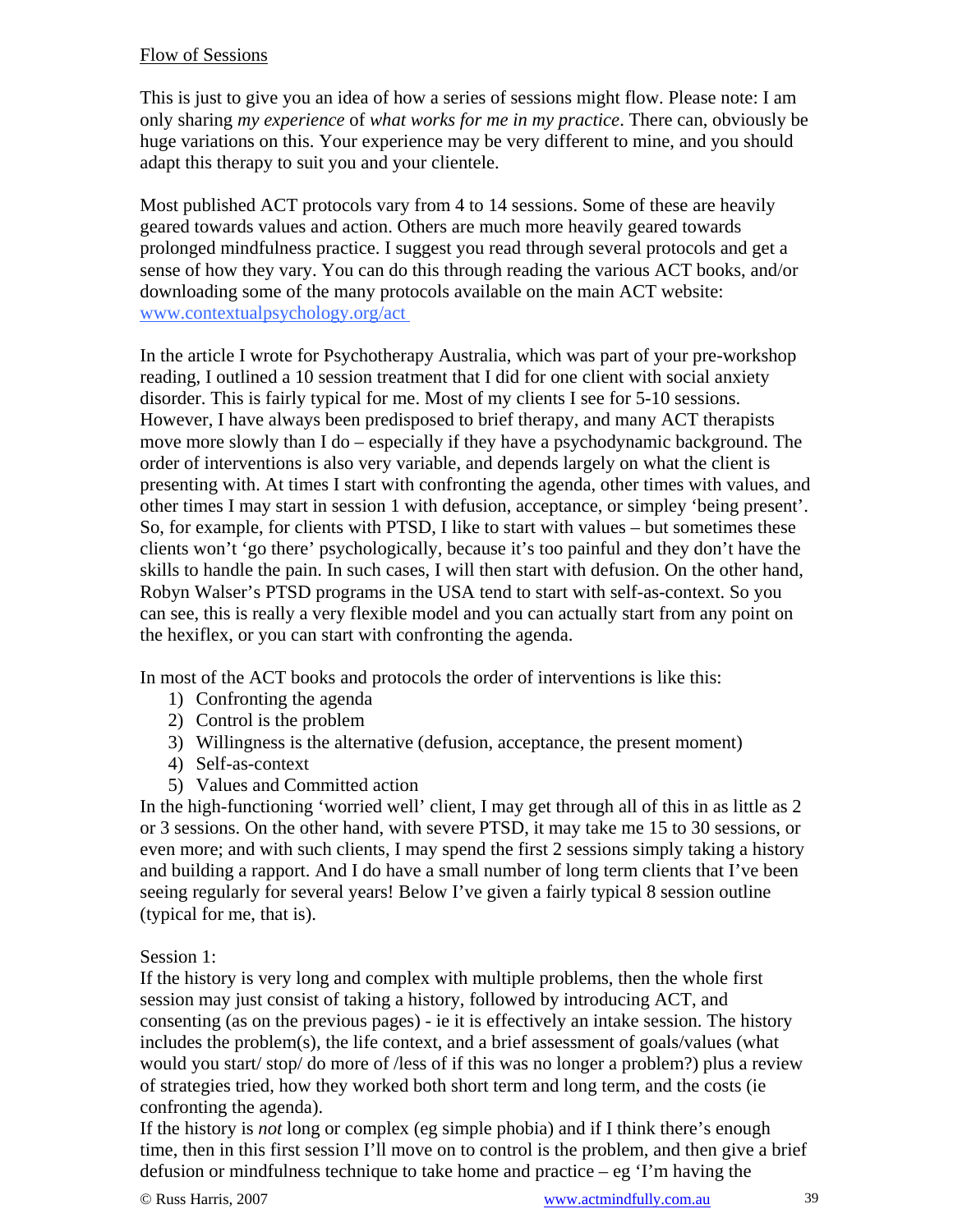thought that', or 'ten mindful breaths'.

If there's not enough time for that, I'll simply assign clients to monitor their control strategies, and their (lack of) effectiveness, and their associated costs. (Often, I also give a values worksheet, saying 'We'll come back to this a couple of sessions from now, but I'd like you to start thinking about it, and/or talking about it with significant others.' Also, I often give clients a copy of my Mindfulnes Skills CD, on the first session, and I ask them to listen to whatever track I think is most appropriate.)

# Session 2:

If necessary, more confronting the agenda (what have you tried? /how has it worked?/ what did it cost"?). In my practice, I find that many clients very quickly get that the emotional control agenda is ineffective, without the need for extensive 'creative hopelessness' interventions. I next move on to (or do a recap of) 'control is the problem' (eg the struggle switch/quicksand/clean vs. dirty discomfort etc). Then I move on to defusion and mindfulness. If a client is more in touch with their physical sensations, and finds it difficult to access their thoughts, I'll start with mindfulness exercises geared towards body sensations. Otherwise, my preference is to start with cognitive defusion.

#### Session 3 & 4:

Major focus on defusion/ acceptance/ present moment/ willingness. Bring values in, little by little.

 NB 'confronting the agenda' may come into each and every session to some degree – (Struggling in quicksand again? How's that working for you? Is this another way to avoid/control? What are the costs of that?)

### Session 5

Typically this is where I do self-as-context exercises (but sometimes I'll do them much earlier or later); then move on to values in more depth.

#### Session 6

Values to goals to actions. (Values may take a couple of sessions, depending on how remote client is from them, and what barriers come up. In more experientially avoidant clients, we may need to do a lot more work on defusion and acceptance before clients are willing to get in touch with their values.)

#### Session 7 & 8

Values, Goals, Actions. Identify barriers – F.E.A.R. Further develop mindfulness skills to remove barriers. Then assess need for further sessions. If I do the eye-to-eye exercise, it usually won't come in until after 7 or 8 sessions.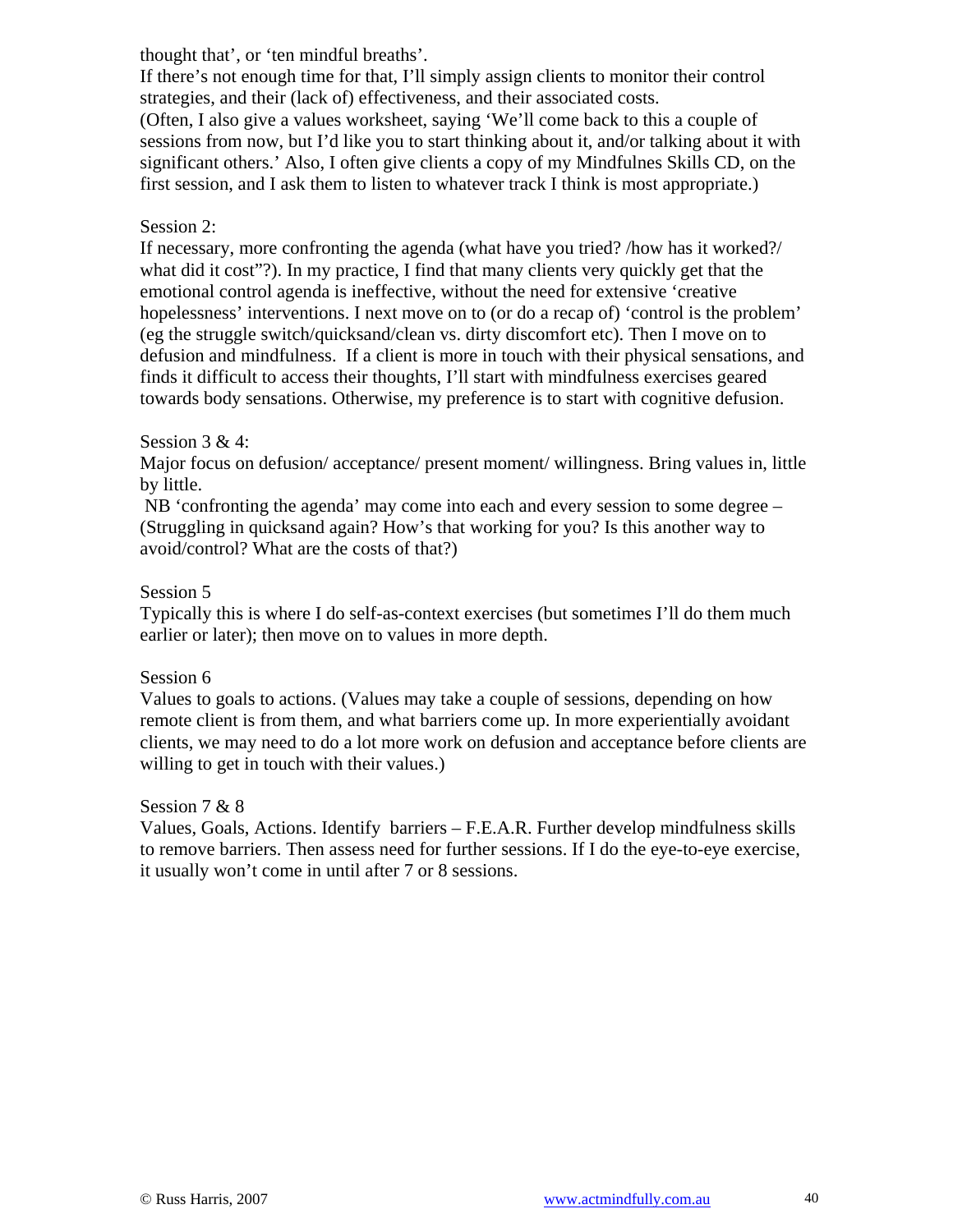#### 80 Year Old Birthday Celebration: An Exercise In Imagination

In this exercise, I'm going to ask you to close your eyes and imagine you are 80 years old, and that there is a birthday celebration in your honour. (Imagine this any way you like. Some people imagine in vivid pictures, as on a TV screen. Others imagine more with wors or sounds or abstract ideas. However you imagine it is right for you. Also, remember this is your *imagination* – so it doesn't have to obey the rules of logic. It's okay if your parents are there and they're 120 years old. It's okay if your friends are there and they look exactly the same as they do today. Also, stay alert for the million and one sneaky ways your mind can try to pull you out of this exercise. Any time your mind starts interfering, making provocative comments etc. simply say 'Thankyou mind!' and come back to the exercise.)

So close your eyes now and imagine you are 80 years old, and that there is a birthday celebration in your honour – and everybody you care about is there to honour you – friends, family, work colleagues.

Now imagine one person who you really care about – friend, family member, colleague, you choose; anyone who is important to you – imagine that person gets up to make a short speech about you – about the person you are, the life you've lived, what you stood for in life, and what you meant to them. Imagine that they say *and mean* whatever it is you would most like to hear them say *and mean*.

Notice how you feel as they say these things.

Now imagine another person who you really care about – friend, family member, colleague, you choose; anyone who is important to you – imagine that person gets up to make a short speech about you – about the person you are, the life you've lived, what you stood for in life, and what you meant to them. Imagine that they say *and mean* whatever it is you would most like to hear them say *and mean*.

Notice how you feel as they say these things.

Finally imagine one last person who you really care about – friend, family member, colleague, you choose; anyone who is important to you – imagine that person gets up to make a short speech about you – about the person you are, the life you've lived, what you stood for in life, and what you meant to them. Imagine that they say *and mean* whatever it is you would most like to hear them say *and mean*.

Notice how you feel as they say these things.

Now take a moment to reflect on what you've heard, and to consider: what does this tell you about your values? About what really matters to you, deep in your heart?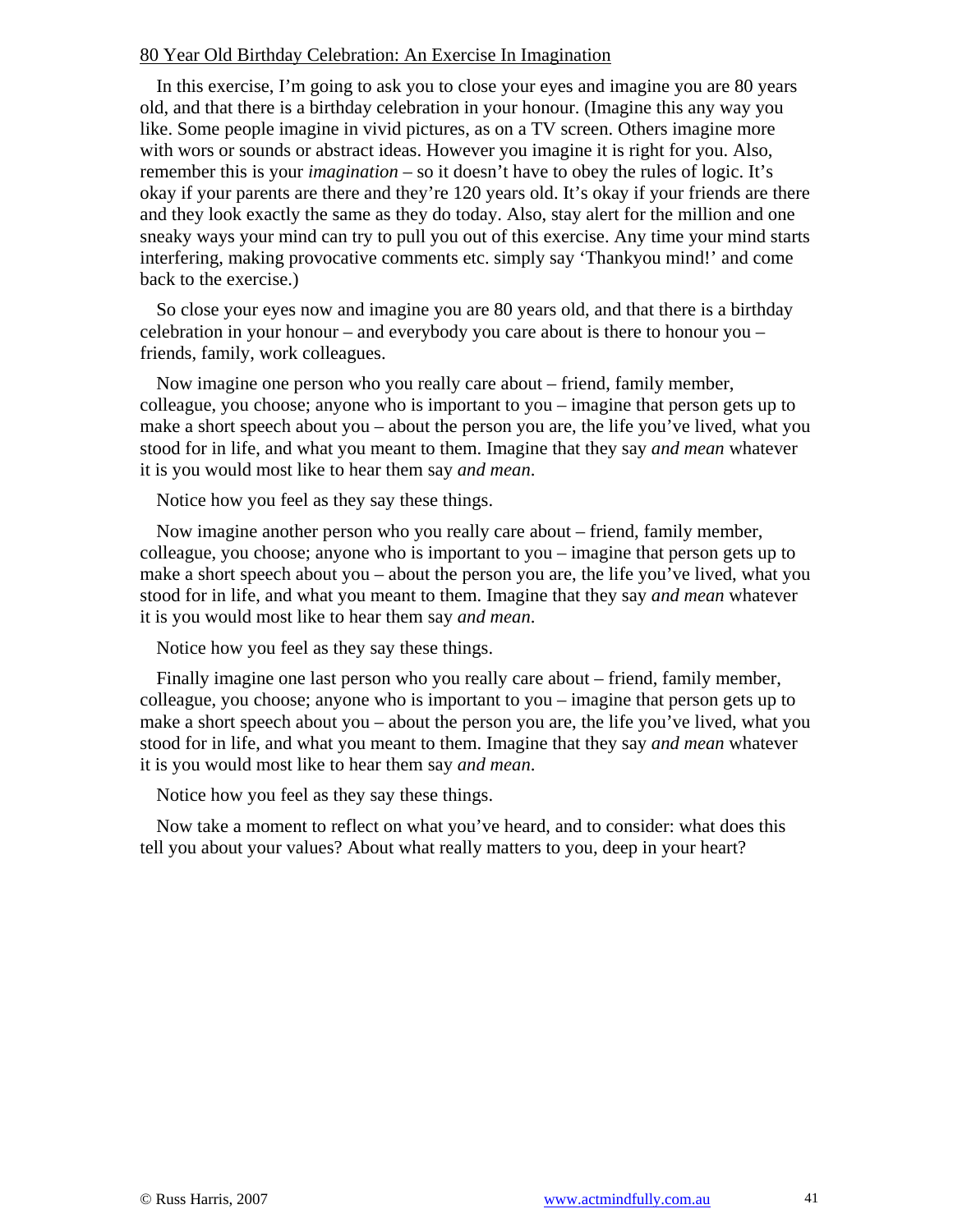# **A Short Exercise To Demonstrate How Easily We Judge Emotions As Bad**

Tell the client you are going to read them out a list of the 9 basic human emotions (listed below). Ask them to say out aloud, without thinking too hard about it, which ones are 'good', and which are 'bad':

- Love
- Joy
- Curiosity
- Fear
- Anger
- Shock
- Disgust
- Sadness
- Guilt

Then debrief. Most people judge 6 out of 9 as bad. Why? Because they feel unpleasant!

### **An exercise to demonstrate a) fusion vs defusion and b) how positive thoughts attract negative ones (and vice-versa)**

In this exercise, explain to the client: *I am going to say a few sentences. As I say them out aloud, I want you to close your eyes and do two things:* 

- *a) notice the words I say*
- *b) notice your automatic reaction to those words the thoughts and feelings that immediately pop into your head as I say them.*

Then read each sentence below out aloud slowly & calmly:

- I am a human being.
- I am a worthwhile human being.
- I am a worthwhile, lovable human being.
- I am a worthwhile, lovable, valuable human being.
- I am a worthwhile, lovable, valuable, wonderful human being.
- I am complete, whole, and perfect.
- I am a useless piece of human garbage.

Then debrief the client; what was their reaction to each statement? As the words grew ever more positive, what negative reactions showed up? When the final negative statement was read out , what positive thoughts showed up?

Then remind them that the instruction was to *notice* the words; not to analyse them, agree, disagree, change them, assess them as true or false etc.

Then repeat the exercise, but ask the client this time to simply *notice the words; the sound, volume, speed, pitch, timbr etc.*

After that, debrief; how was their reaction different when they just noticed the words?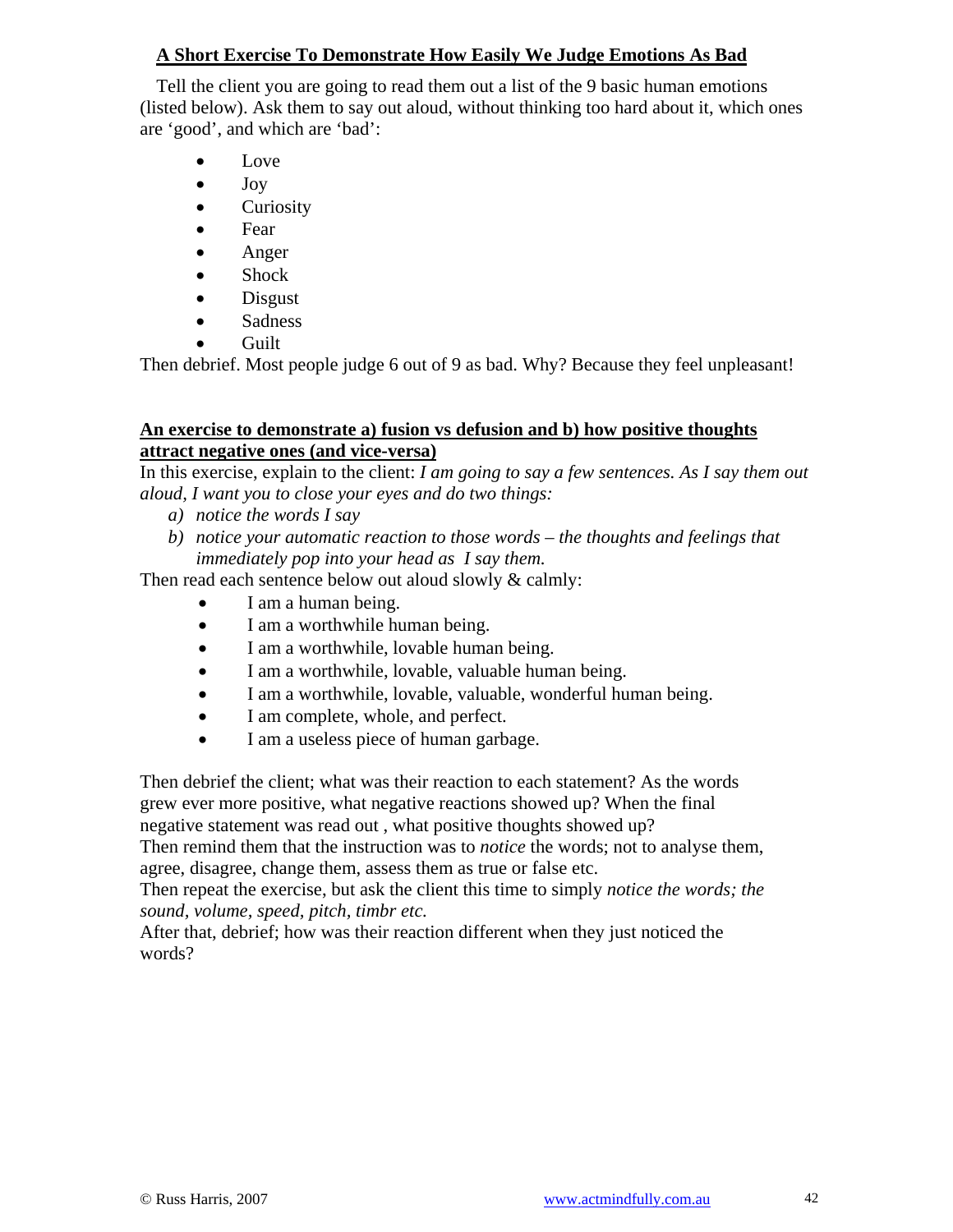N.B. The following pages are another extract from *The Happiness Trap* 

#### **Reason-giving**

To demonstrate conclusively that thoughts do not control your behaviour, do these two experiments:

- 1) Think to yourself, 'I can't scratch my head! I can't scratch my head!' And as you do, lift your arm and scratch your head.
- 2) Think to yourself, 'I have to stand up! I have to stand up!' And as you do that, stay seated.

\* \* \*

How'd it go? No doubt you found that you could take those actions even though your thoughts said you couldn't. Of course, thoughts can *influence* your behaviour - but they can't *control* it. And the greater the degree of fusion with a thought, the greater the influence it will have on your behaviour.

This means that reasons are not a problem unless we fuse with them: that is, take them as the literal truth, or treat them as commands we must obey. Therefore, it's important to realise that…

#### **Reasons Are Not Facts**

Here's an example of a reason: 'I can't go for a run, because I'm too tired.' But does being tired make you physically unable to run? Of course not. You can feel tired and still go for a run. (In fact, ask any athlete—they'll tell you that sometimes they can feel tired or sluggish and end up having one of their best workouts.)

Here's an example of a fact: 'I can't go for a run, because a spinal injury has completely paralysed my legs.' Does spinal paralysis of the legs make it physically impossible to run? Yes. So the above statement is a fact.

Reasons are basically just excuses; things we say to justify what we do (or don't do).

- Can you feel as though you don't have enough time, and still exercise?
- Can you feel tired and still exercise?
- Can you feel as though you can't be bothered, and still exercise?
- Can you hate exercise and still exercise?
- Can you notice that it's cold outside, and still exercise?

Obviously, the answer to all these questions is yes, because the reasons given are all just *excuses* for not doing exercise. None of them are facts, that is, truths, which have objective reality.

As soon as you have to face any sort of challenge, your mind will come up with a whole list of reasons not to do it: 'I'm too tired.' 'It's too hard.' 'I'll only fail.' 'It's too expensive.' 'It'll take too long.' 'I'm too depressed.' 'I feel too anxious.' 'My parents wouldn't approve.' 'People would think I'm being selfish.' 'I don't deserve it.' 'There's a great program I want to watch on television.' Blah, blah, blah, on and on it goes, reason after reason after reason.

And that's okay, as long as we see these reasons for what they are: just excuses, *not* facts—which then begs the question: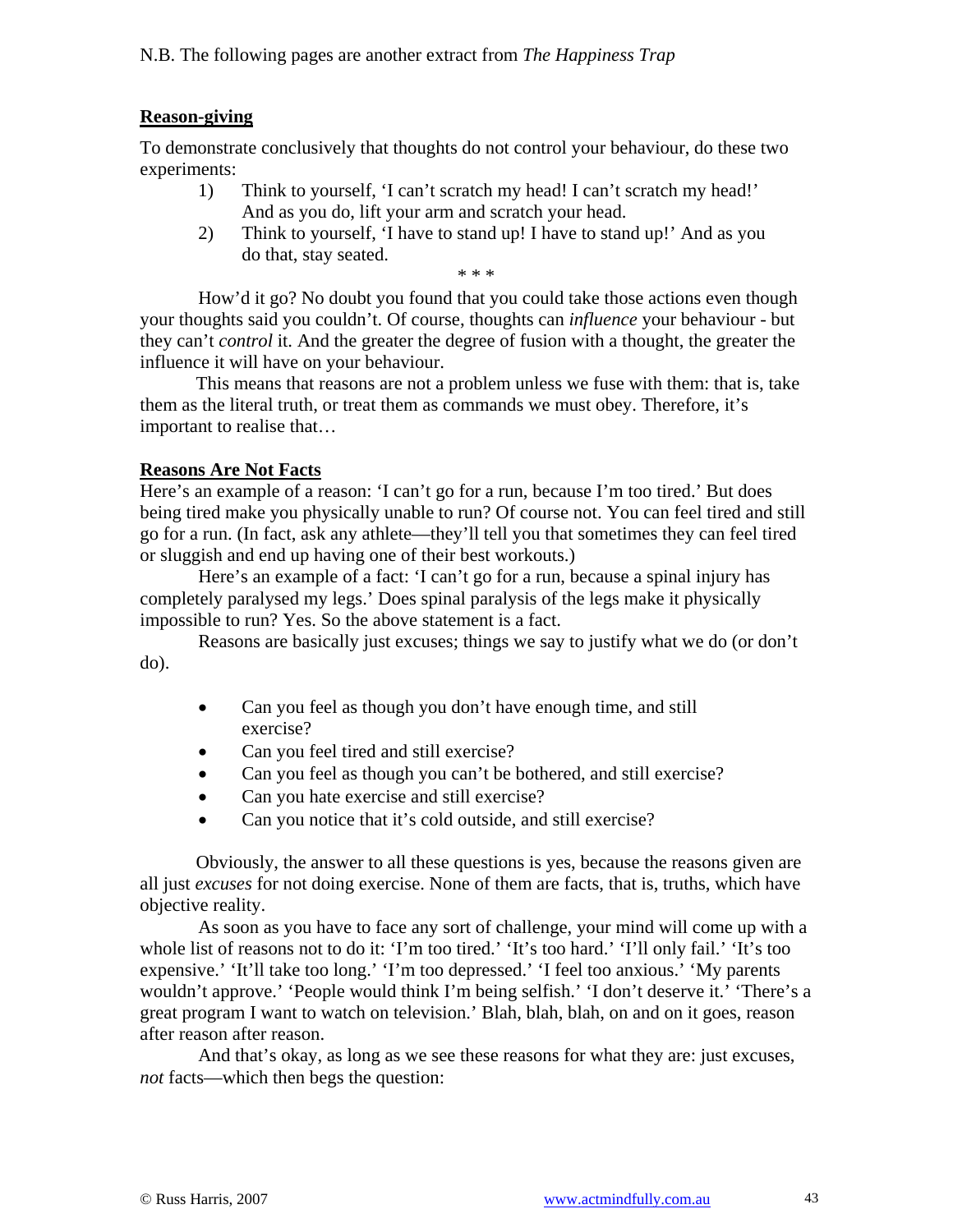# **How Do You Tell an Excuse from a Fact?**

Often we know full well when we're making excuses—we just need to be honest with ourselves. But if you've set a valued goal, and your mind gives you a reason not to attempt it, sometimes it's not so clear that this is just an excuse. So if you're genuinely unsure whether the thought is merely an excuse for inaction, or a statement of fact about something that truly is impossible, just ask yourself this question: 'If the person you care about more than anyone else in the world were kidnapped, and the kidnappers told you they will *never* release that person until you take a particular action toward your goals, would you then take action?' If the answer is yes, then you know that any reason (for not taking that action) is merely an excuse.

'Ah, yes,' you may be saying, 'but that's just a silly hypothetical question. In the real world, the person I love has not been kidnapped.'

Right you are. But what's at stake in the real world is something equally important: your life! Do you want to live a life in which you do the things that are really meaningful to you? Or do you want to live a life of drifting aimlessly, letting your demons run the ship?

'Okay,' I hear you say. 'I agree that I could attempt this goal, but it's not that important to me.'

The question here is, are you being honest with yourself? Or are you just buying into another thought? If the goal you're avoiding is *truly* unimportant to you, fine, don't attempt it. But make sure you check in with your values. And if this goal really *is* something you value, then you are faced with a choice: either act in accordance with what you value, or let yourself be pushed around by your own thoughts.

In particular, you need to watch out for this sneaky thought: 'If this were really so important to me, I'd be doing it already!' This thought is just another 'reason' in disguise. The reasoning goes something like this: 'I haven't taken action up to now, which means it can't really be that important, which means it's not a true value of mine, which means there's no point in putting any effort into it.'

This reasoning is based on the false assumption that humans will *naturally* act in line with their values. But if this were true, there'd be no need for a book such as this, or a therapy such as ACT. The fact is, many of us *don't* act on our values for long periods of time: months, years, or even decades. But those values are always there deep inside us, no matter how remote from them we are. A value is like your body: even if you've totally neglected it for years, it's still there, it's still an essential part of your life, and it's never too late to connect with it.

You may say, 'But it's not that easy. These reasons seem so convincing.'

That's right. They do seem convincing if you fuse with them. So you need to remember, they're just thoughts. You can then defuse them in a number of different ways:

You can simply notice them and label them. Each time a reason pops into your head, acknowledge it by silently saying, 'Reason-giving.'

You can say to yourself, 'Thanks mind!'

You can acknowledge, 'I'm having the thought 'I can't do this because…''

You can ask yourself the kidnap question: 'If the life of a loved one depended on it, could I attempt this goal, even with all these 'reasons' not to?'

You can name the stories underlying the reasons: 'Aha! The 'Too Tired' story, or the 'Not Enough Time' story.'

You can simply let these thoughts come and go, like passing cars, while you focus your attention on taking action.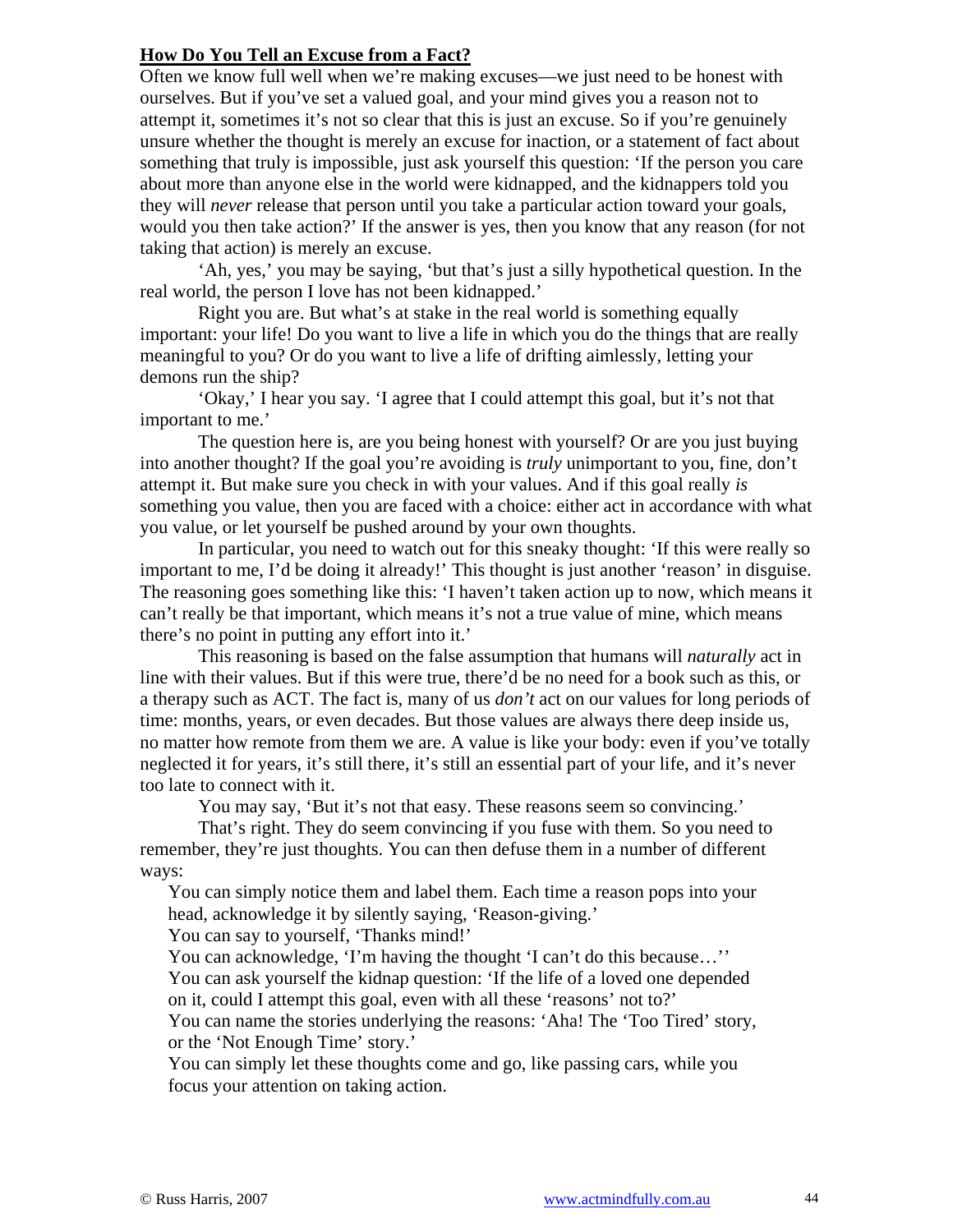# **4 Approaches To Any Problematic Situation**

In any problematic situation, there are 4 possible approaches to consider. I find it very helpful to actually write these approaches down for clients (and myself, at times!) so they can see they have a choice about what to do:

- **Option One: leave the situation**
- **Option Two: stay, and change what can be changed**
- **Option Three: stay, and accept what can't be changed**
- **Option Four: stay, and rely on emotional control strategies**

Let's take a look at each in turn.

# **Option One: Leave the situation.**

To leave is not always an option – for example, if you happen to be in prison. However, if leaving a problematic situation is possible, then it's worth considering: would your overall quality of life be better if you left than if you stayed? Of course, you can never know this for certain, but you can make a reasonable prediction based on what has happened up to this point.

# **Option Two: Stay, and change what can be changed.**

If you choose to stay in a difficult situation, the first step is to change whatever possibly can be changed to improve it. And in any situation, what you have most control over is the action that you take. So focus your energy on taking action, guided by your values, to make things as good as they possibly can be. Depending on the context, this might involve anything from practicing assertiveness or communication skills, to spending more quality time with your partner, to filing a law suit or restraining order.

# **Option Three: stay, and accept what can't be changed**

If you've chosen to stay, and you've taken every action possible to improve the situation, and it's still difficult, then it's time to practise acceptance. Make room for those painful feelings. Defuse those judgmental, hostile, despairing or self-defeating thoughts. Catch yourself ruminating and worrying, and come back to the present moment. Choose to live by your values, and engage in the present moment, irrespective of the challenges you face. (In fact, option two and option three ideally will occur simultaneously. Think of Victor Frankl, living by his values in the midst of that unbearable suffering in the Nazi concentration camps.)

# **Option Four: Stay, and rely on emotional control strategies**

All too often, people stay in a problematic situation, but they don't do everything possible to improve it, and nor do they practice acceptance. Rather they worry, ruminate, and analyse, or get angry, anxious, or depressed. And then they turn to emotional control strategies to try and feel better. The variety of emotional control strategies that humans use in these situations is virtually endless: drugs, alcohol, TV, food, self-harm and suicidality. Invariably, emotional control strategies just create even more suffering in the long term.